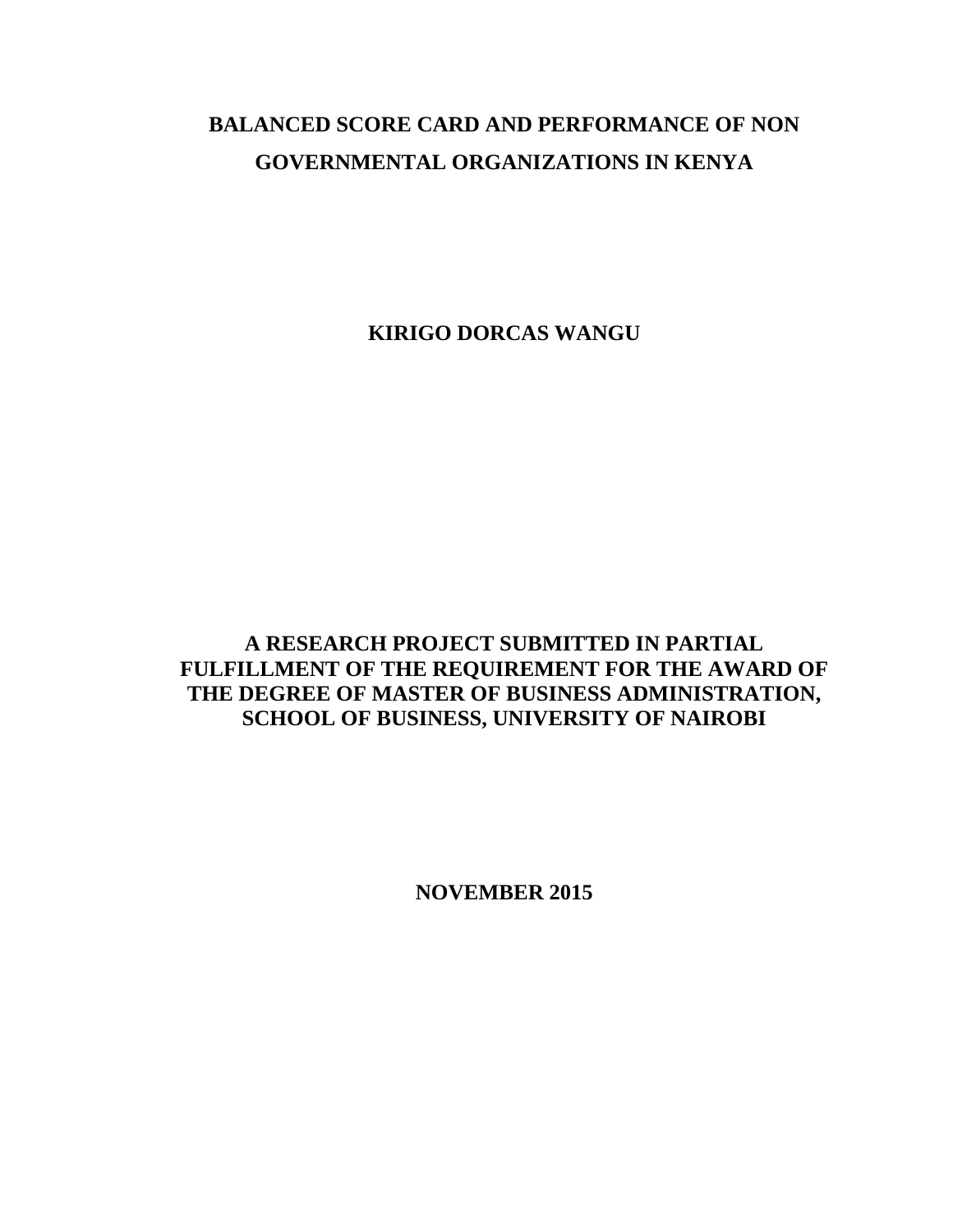# **DECLARATION**

<span id="page-1-0"></span>This research project is my original work and has not been submitted to any other university for award of a degree.

**KIRIGO DORCAS WANGU**

**D61/75680/2012**

The research project was submitted for examination with my authority as the university supervisor

Signature …………………………………….…Date …………………………………….

**PROFESSOR EVANS AOSA**

**DEPARTMENT OF BUSINESS ADMINISTRATION,**

**SCHOOL OF BUSINESS,**

**UNIVERSITY OF NAIROBI**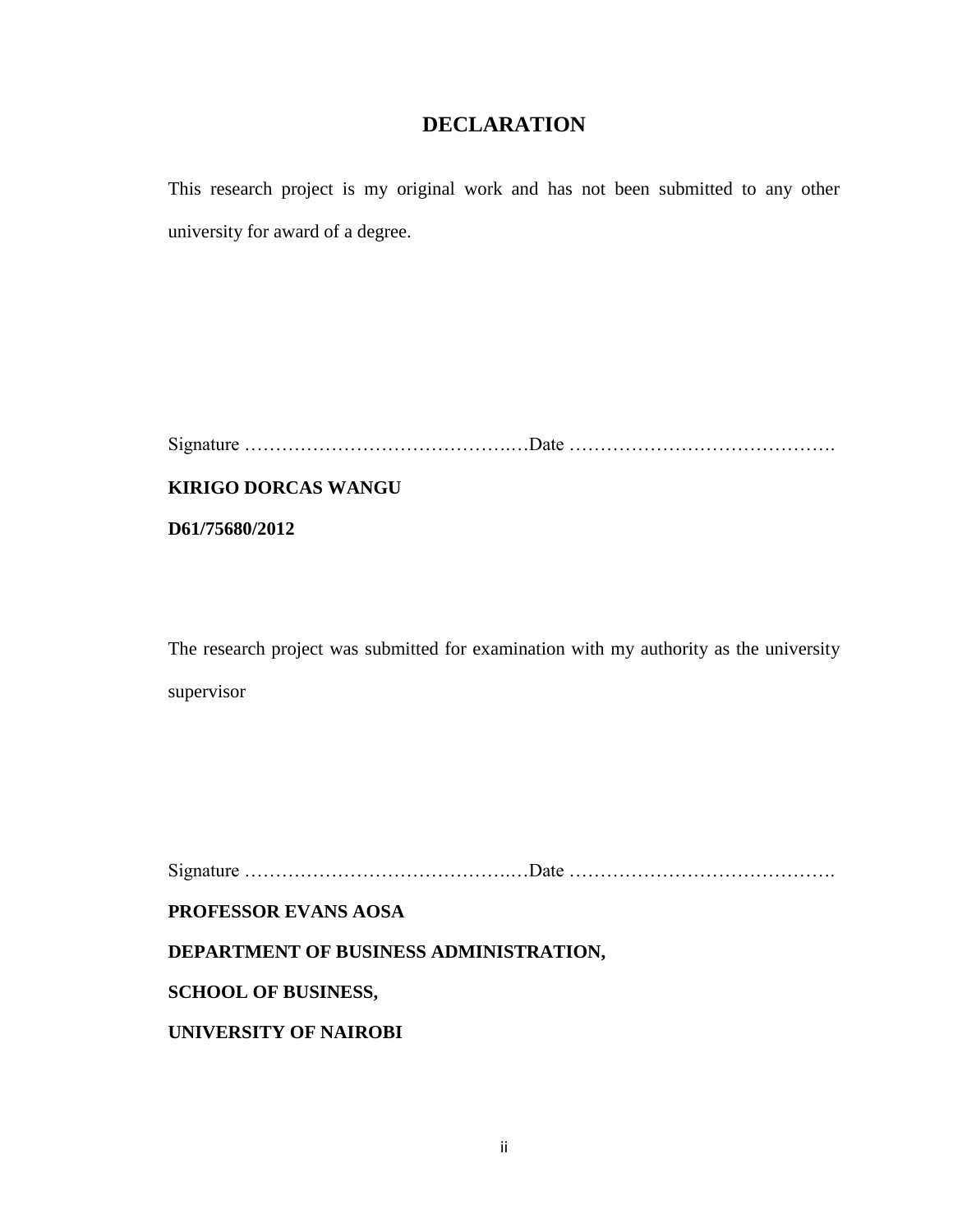# **DEDICATION**

<span id="page-2-0"></span>I dedicate this work with a deep sense of reverence to my very supportive husband Mr. Julius M. Irungu and my dear little angels, Lisa and Maxwell Maina for their unwavering support, encouragement, patience and understanding throughout my entire study period.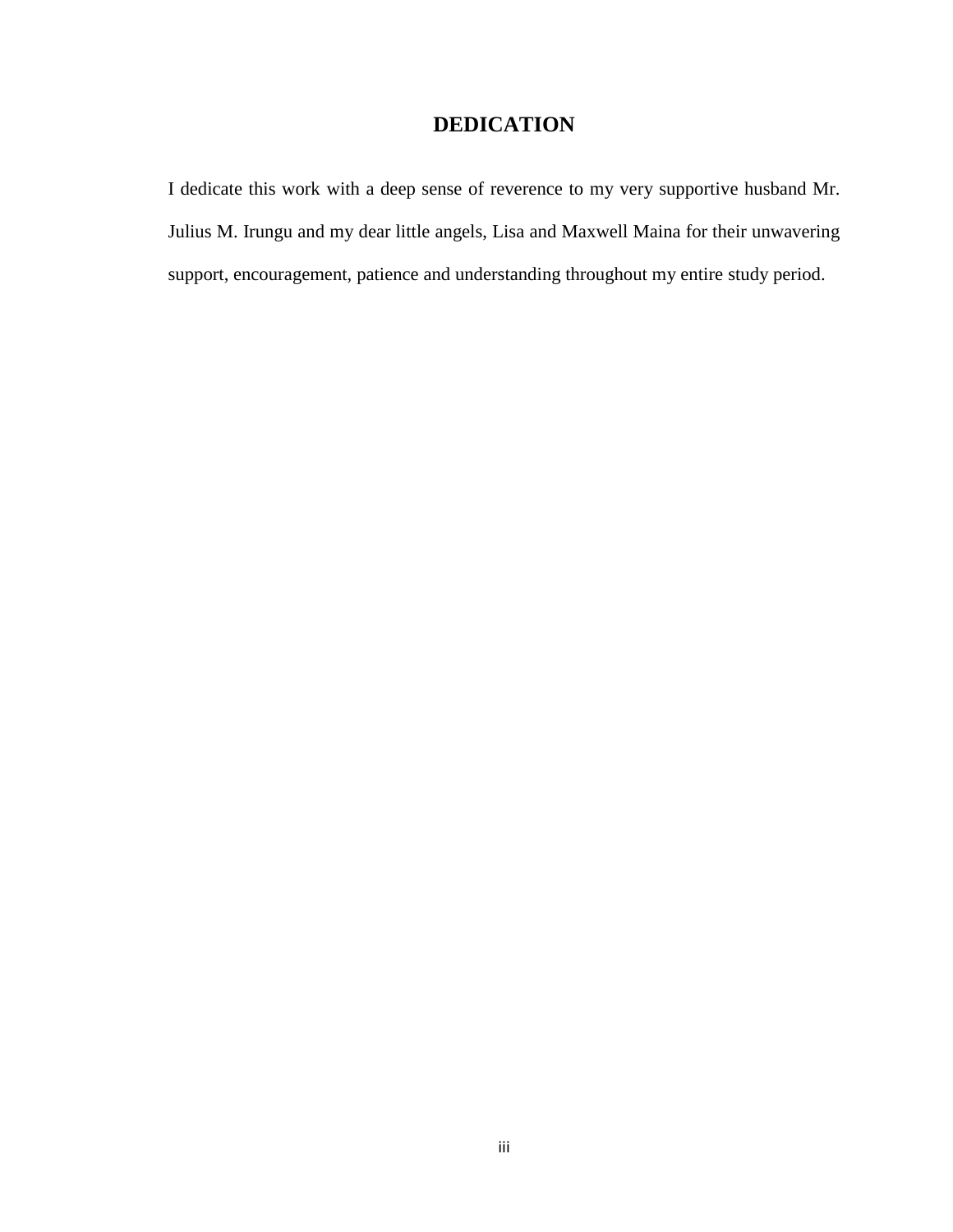# **ACKNOWLEDGEMENTS**

<span id="page-3-0"></span>It is my humble and great pleasure to acknowledge the assistance of those who helped me at different stages in the preparation of this project. I sincerely wish to express my heartfelt gratitude and appreciation to my supervisor, Professor Evans Aosa for his very professional advice, patience, guidance and constant encouragement that has resulted in the successful completion of this project.

My special thanks go to all staff of all the Non-Governmental organizations involved in this study for letting me use their valuable time, my immediate supervisor and coworkers who provided moral and professional support.

Above all I thank the Almighty God for his abundant blessings on me and enabling me to successfully complete my MBA studies.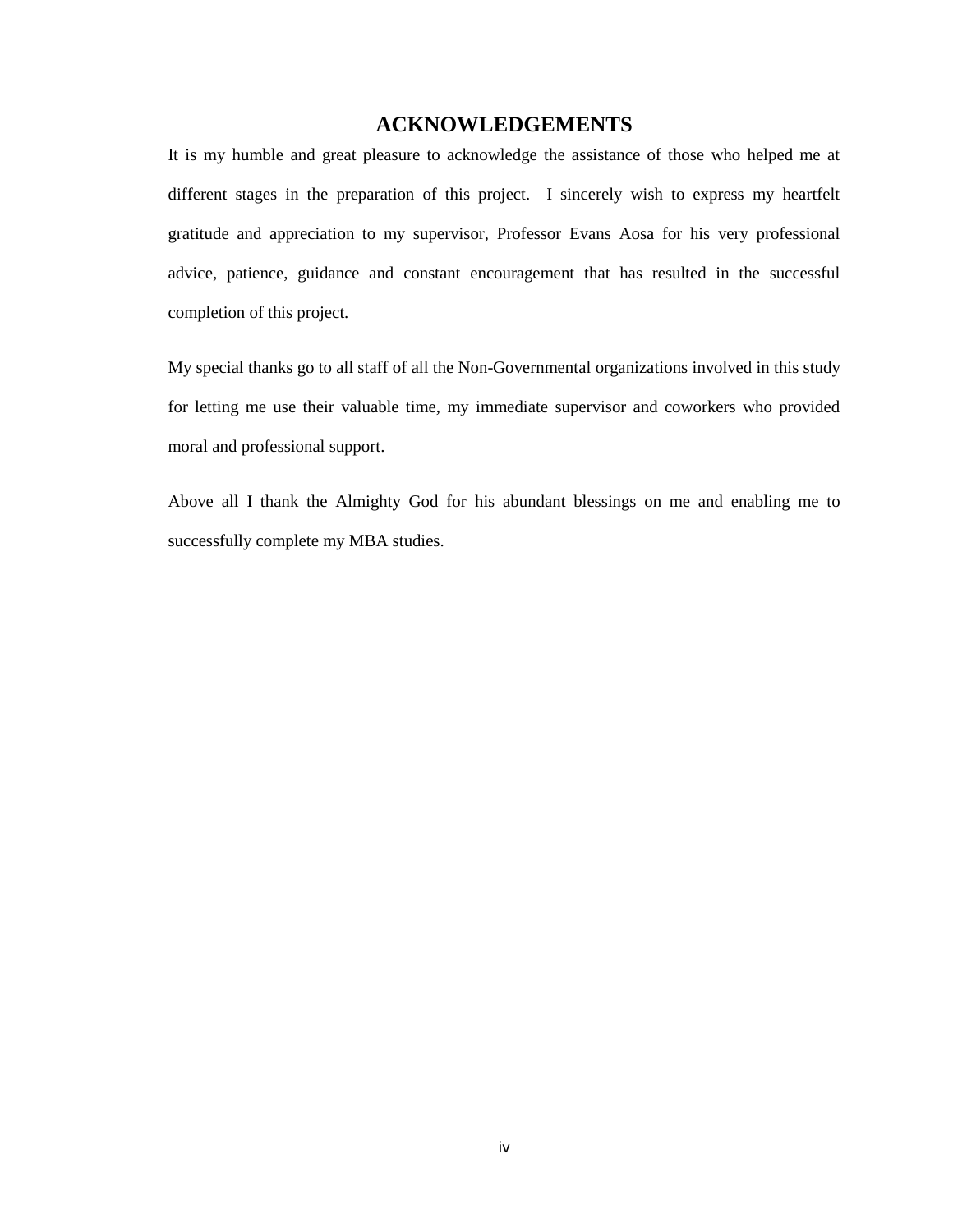# **TABLE OF CONTENTS**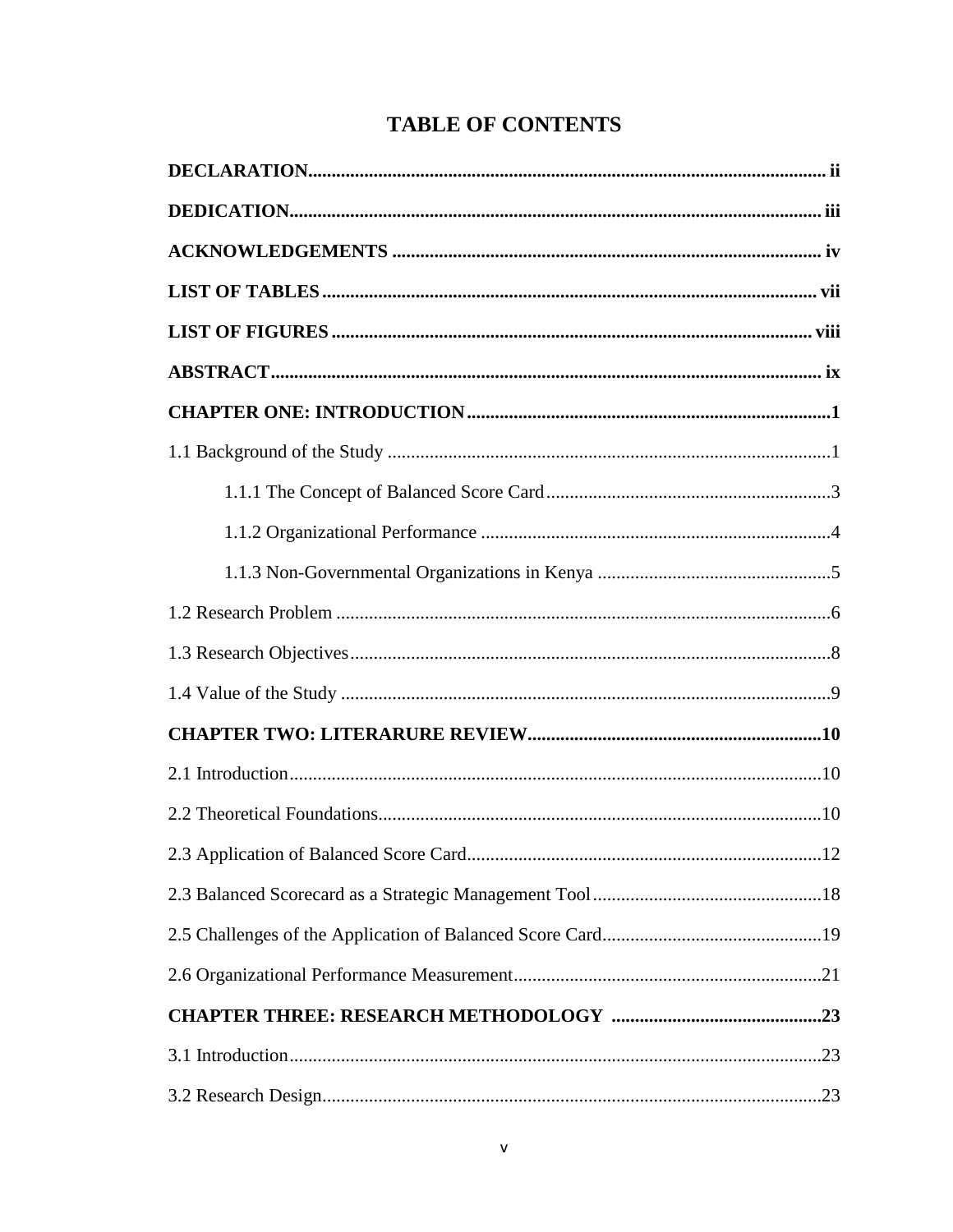| CHAPTER FOUR: DATA ANALYSIS, RESULTS AND DISCUSSION 26                   |  |
|--------------------------------------------------------------------------|--|
|                                                                          |  |
|                                                                          |  |
|                                                                          |  |
|                                                                          |  |
|                                                                          |  |
| 4.6 Effect of the Balanced Score card on Performance of NGOs in Kenya 36 |  |
|                                                                          |  |
| <b>CHAPTER FIVE: SUMMARY OF FINDINGS, CONCLUSION AND</b>                 |  |
|                                                                          |  |
|                                                                          |  |
|                                                                          |  |
|                                                                          |  |
|                                                                          |  |
|                                                                          |  |
|                                                                          |  |
|                                                                          |  |
|                                                                          |  |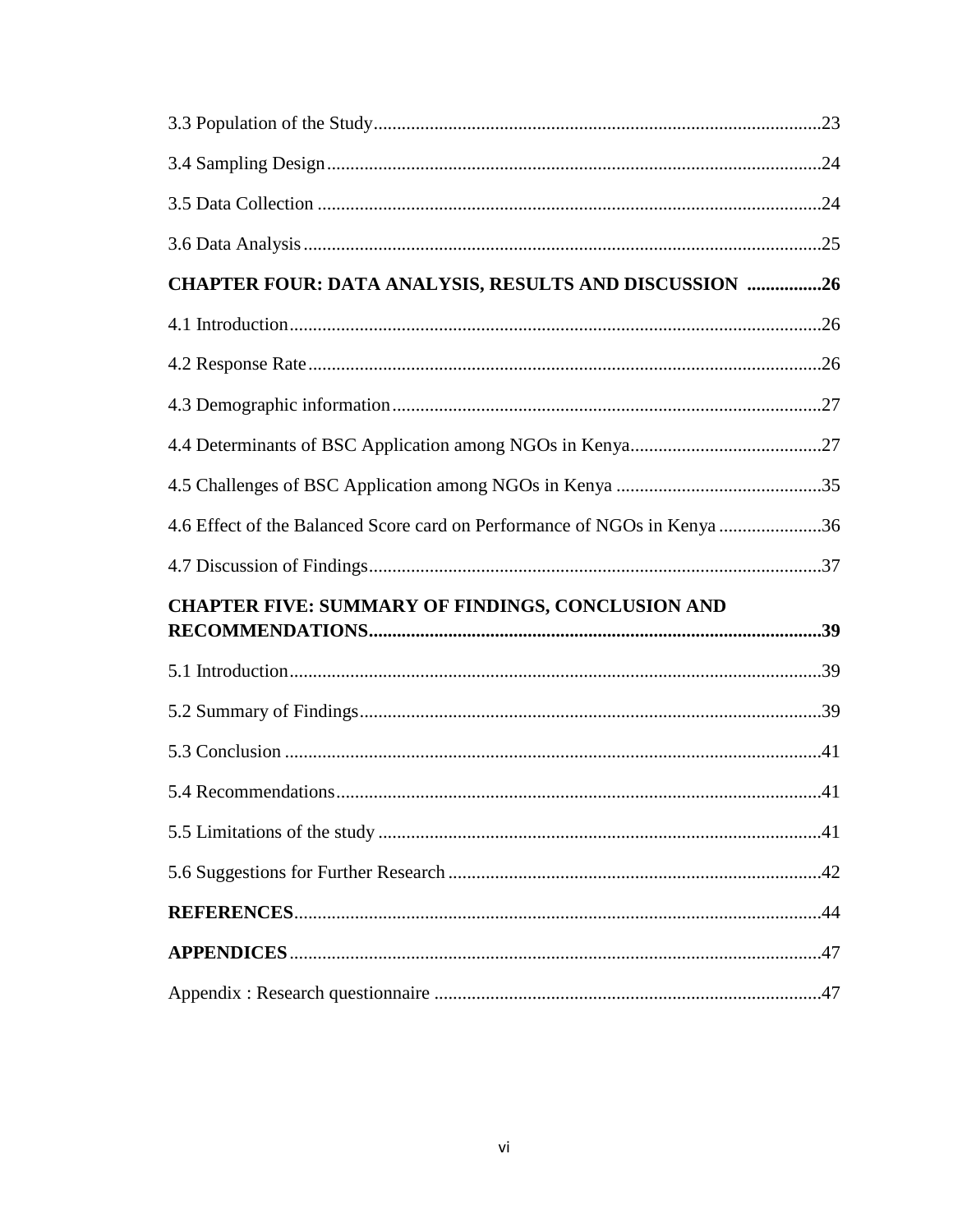# **LIST OF TABLES**

<span id="page-6-0"></span>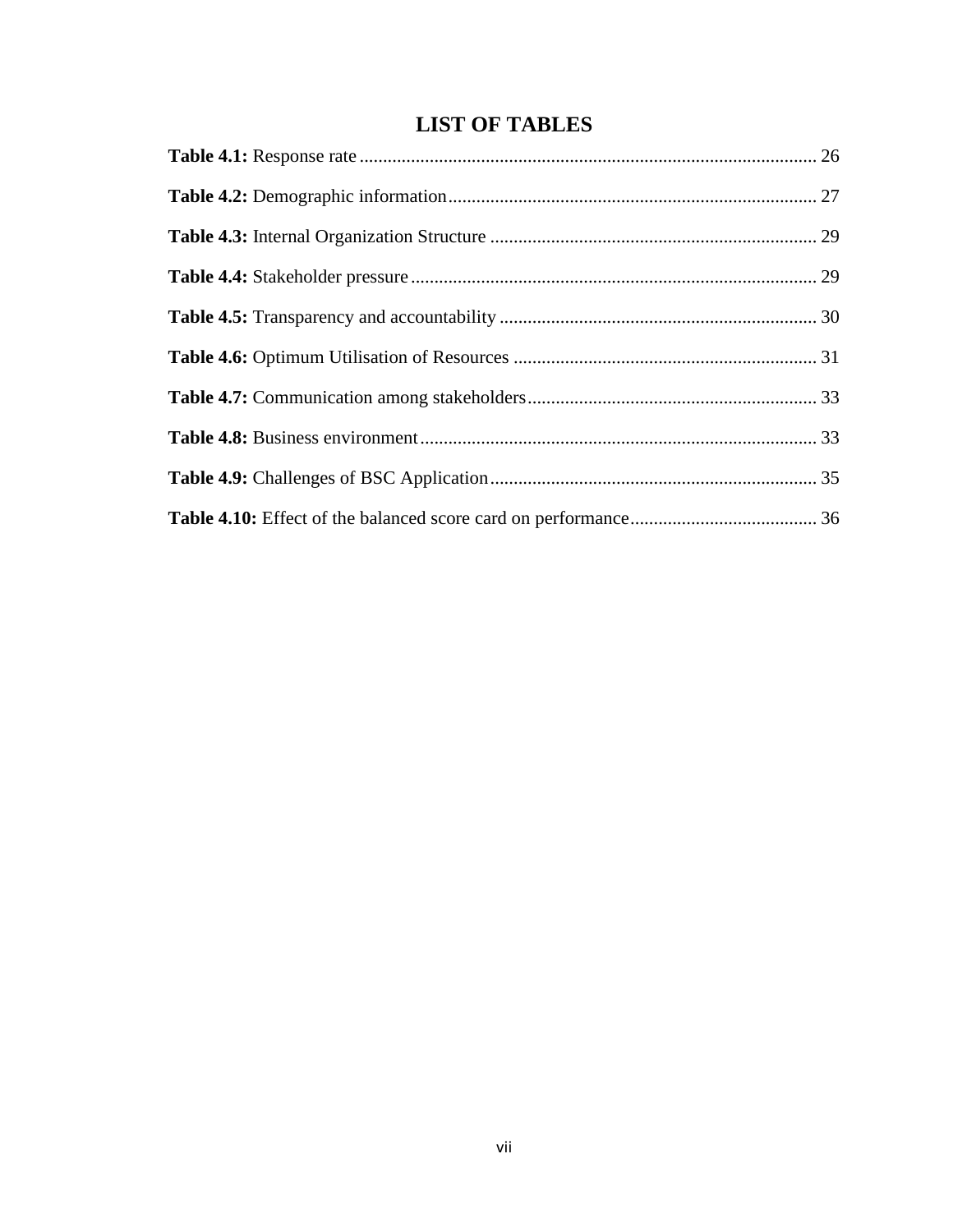# **LIST OF FIGURES**

<span id="page-7-0"></span>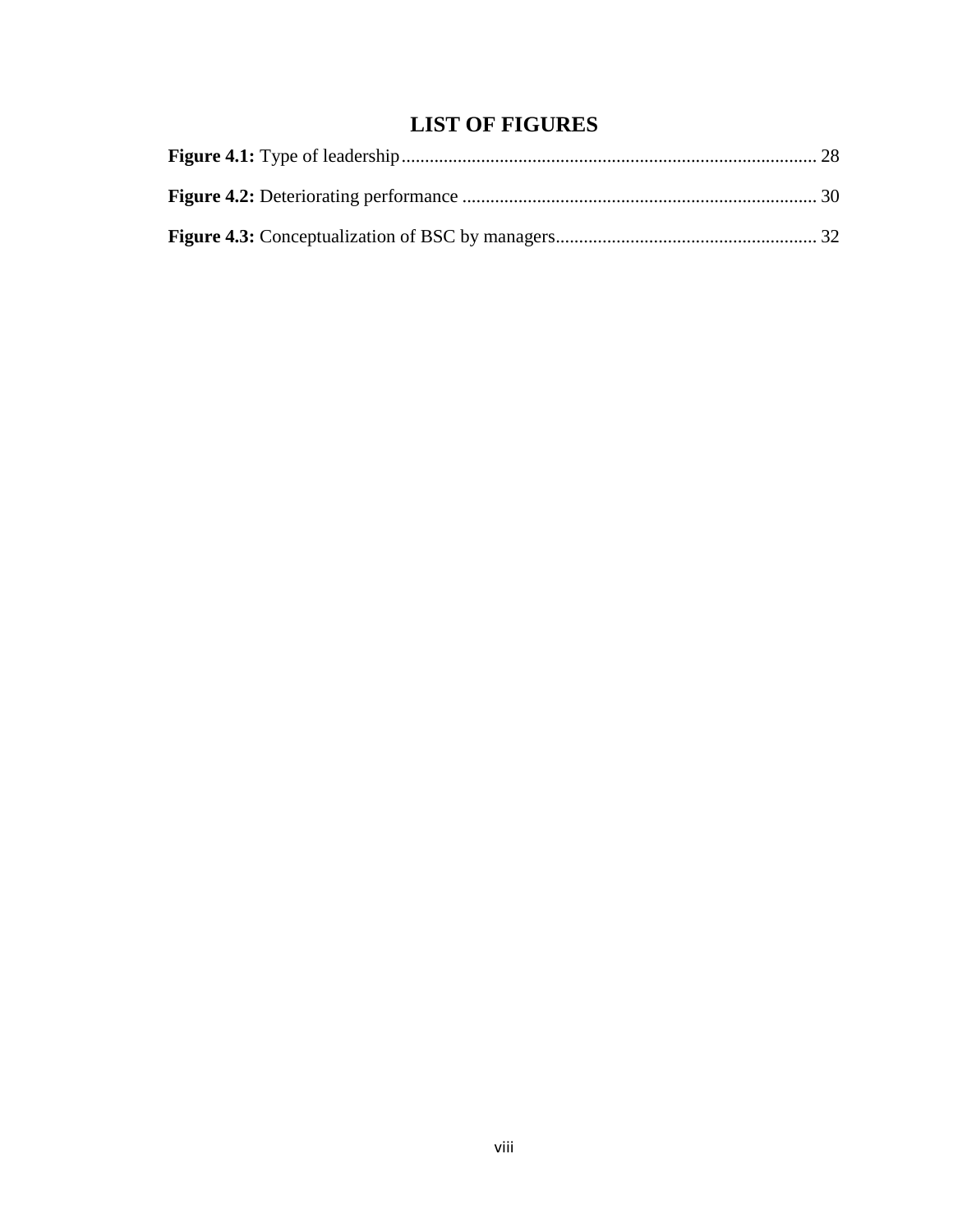### **ABSTRACT**

<span id="page-8-0"></span>The balanced scorecard has enabled many organizations to overcome the deficiencies traditional performance measures that largely focused on financial performance of an organization. This system provides feedback on internal business processes and external outcomes to continually improve organizational performance and results. However application of the balanced scorecard in any organization needs to be given a strategic approach and the support of the top management and leadership matters in ensuring that the tool is successfully implemented. The purpose of this study was to investigate the application of the balanced score card and its effect on the performance of nongovernmental organizations in Kenya. The study had three specific objectives to be achieved: establish how the balanced scorecard is applied among NGOs in Kenya; establish the challenges faced by NGOs in Kenya in application of the BSC and determine the effect of the BSC on performance of NGOs in Kenya. The study took the form of a survey of NGOs. Data was collected using a questionnaire from 45 respondents who were the sample size. The data was analyzed using percentages and descriptive statistics such as the mean. The findings were presented in tables and figures. The study established that there are several determinants of application of the BSC by NGOs in Kenya. Key among these determinants include the type of leadership that is found in the organization; the internal structure of the organization; the pressure that stakeholders exert on the organization; the level of communication that exists among the stakeholders; the need for transparency and accountability; optimum utilization of resources and acceptance by employees. There are also six main challenges of application of the tool by NGOs in Kenya. They include lack of clear and realistic objectives; resistance to change; lack of clear cause effect relationships; having a formless strategy; unclear strategic themes and maps and lack of commitment from employees. The study further established that there is a strong positive correlation between application of the balanced scorecard and the performance of the NGOs in Kenya. The study recommends that it will be important for organizations to develop clear and realistic objectives that can facilitate application of the BSC and that top management in NGOs need to understand that they play a significant role in application of the tool. The study limitations include the fact that most of the Nongovernmental organizations operate as not for profit organizations hence it was not possible to view them from a business perspective as far as the application of the BSC is concerned and NGOs are largely dependent on donor funding and retention of employees for a very long time is therefore never guaranteed. It was therefore difficult to get information that would adequately satisfy some of the queries. The researcher suggests that a comparative study will be important to enable the NGOs benchmark for best practice. The major implications of the findings include formulation of policies that can enhance application of balanced scorecard and ensuring that this is observed among the NGOs since it is an important tool of performance.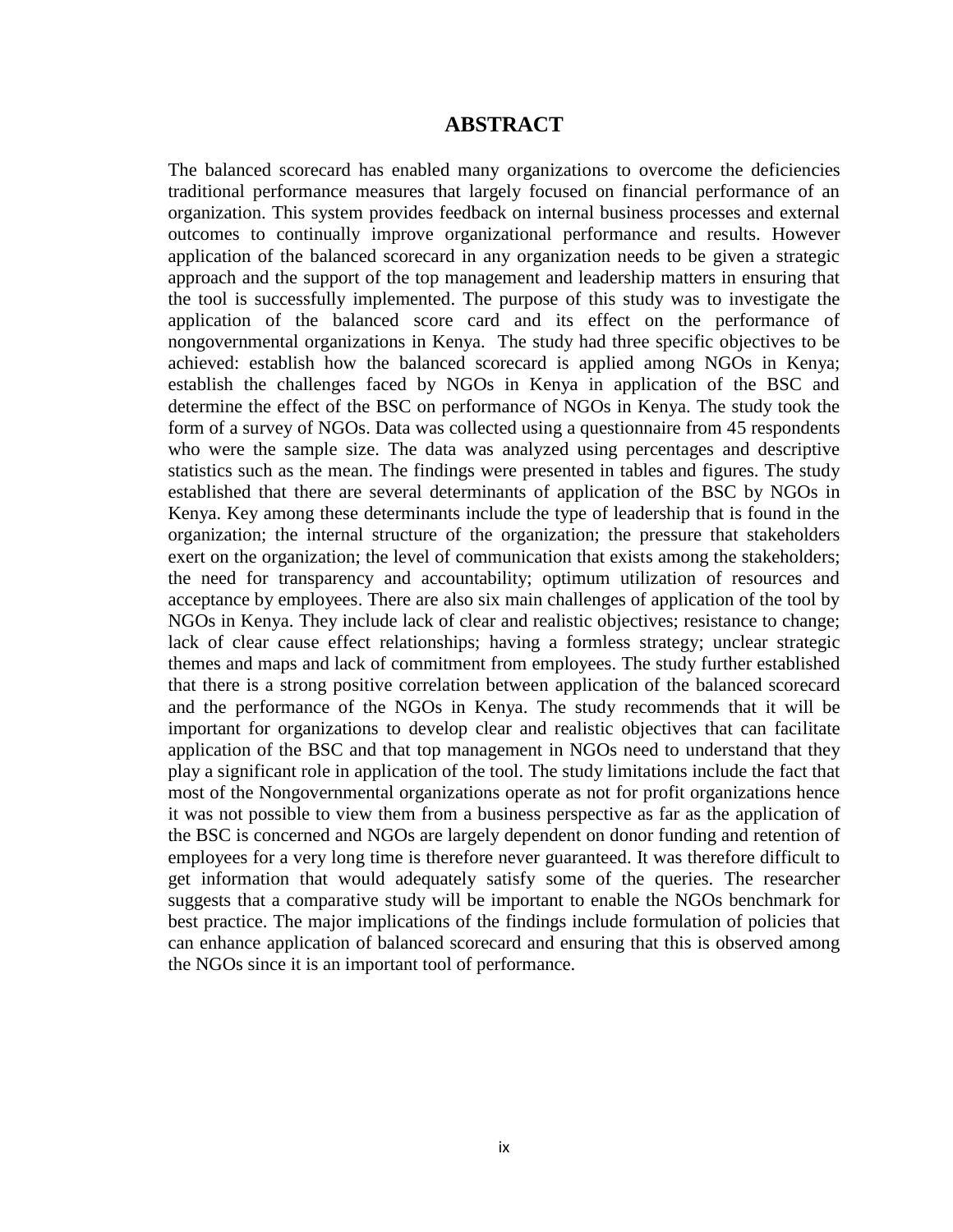# **CHAPTER ONE**

# **INTRODUCTION**

#### <span id="page-9-1"></span><span id="page-9-0"></span>**1.1 Background of the Study**

The balanced scorecard is one of the most prominent tools that have been used by many organizations across the globe in the last two decades. This tool was developed in order to seal the gap that existed in performance measurement. Kaplan and Norton (2007) realized that there was need to capture four important issues in an organization in one tool. These issues include financial issues; internal processes, customers as well as learning and development. They developed the balanced score card as one way of capturing all the above four aspects of an organization based on the vision and strategy of the organization. Since its introduction, the balanced score card has made it possible for most organizations to measure and manage their performance effectively (Kaplan and Norton, 2007). The Balanced Scorecard has since been translated and effectively implemented in both the nonprofit and public sector organizations. Organizations that have implemented the balanced score card have indicated that the tool is very successful in the management and measurement of performance in private and public sector (Isoraite, 2008).

The balanced score card has several uses such as the measurement of performance, operationalization of an organization's strategy and setting targets to be achieved. For instance on performance, each organization seeks to measure the achievements that have been made in order to ascertain how much the objectives of the organizations have been achieved. There are several tools that have been used traditionally to measure the performance of an organization but most of them had a number of shortcomings and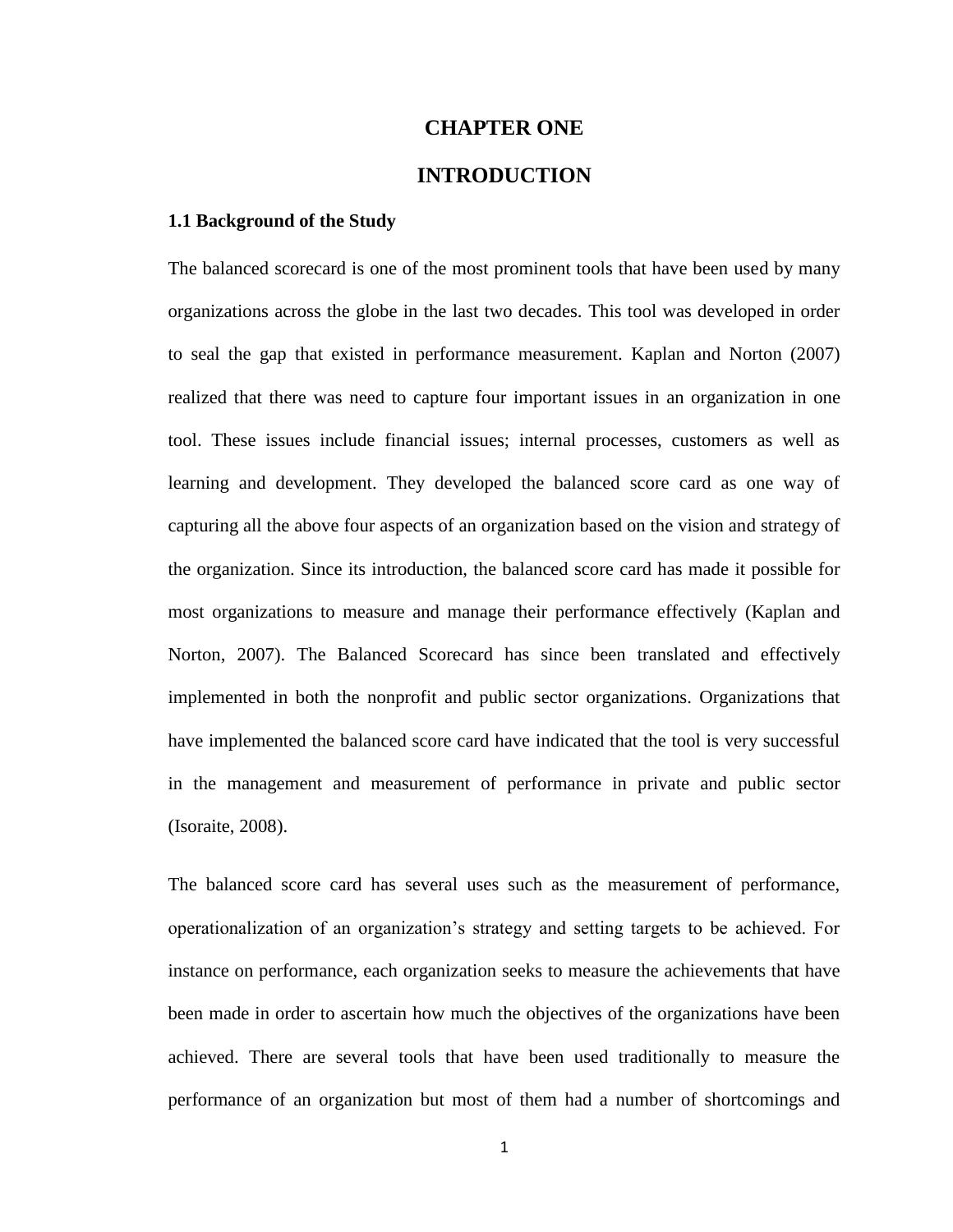focused mainly on the financial performance of an organization thus leaving out the non financial aspects of performance. On the other hand managers in different organizations require accurate information to ensure that their decisions are not based on emotions and assumptions but that the information with regard to service delivery is accurate and relevant. In modern business models, intangible assets such as employee skills and knowledge levels, customer and supplier relationships, and an innovative culture are critical in providing the much-needed cutting-edge to the organization (Isoraite, 2008).

A non-governmental organization (N.G.O) is any not for profit, voluntary group which is organized on a local, national or international level. Being task-oriented and driven by people with a common interest, N.G.Os perform a variety of service and humanitarian functions (Lewis and Kanji, 2009). These include bringing citizen concerns to governments, advocating and monitoring policies and encouraging political participation through provision of information. Some N.G.Os are organized around specific issues, such as human rights, environment or health. They provide analysis and expertise, serve as early warning mechanisms and help monitor and implement international agreements (Lewis and Kanji, 2009).

Most non-governmental organizations in Kenya are funded by private donors, international agencies and the Kenyan Government initiatives and are concerned with the improvement of the livelihood of Kenyans who live in abject poverty. Nongovernmental organizations in Kenya have adapted strategic management practices that fit in with the current issues in Kenya highlighted in the country's blue print vision 2030.These include governance issues, gender issues and climate change.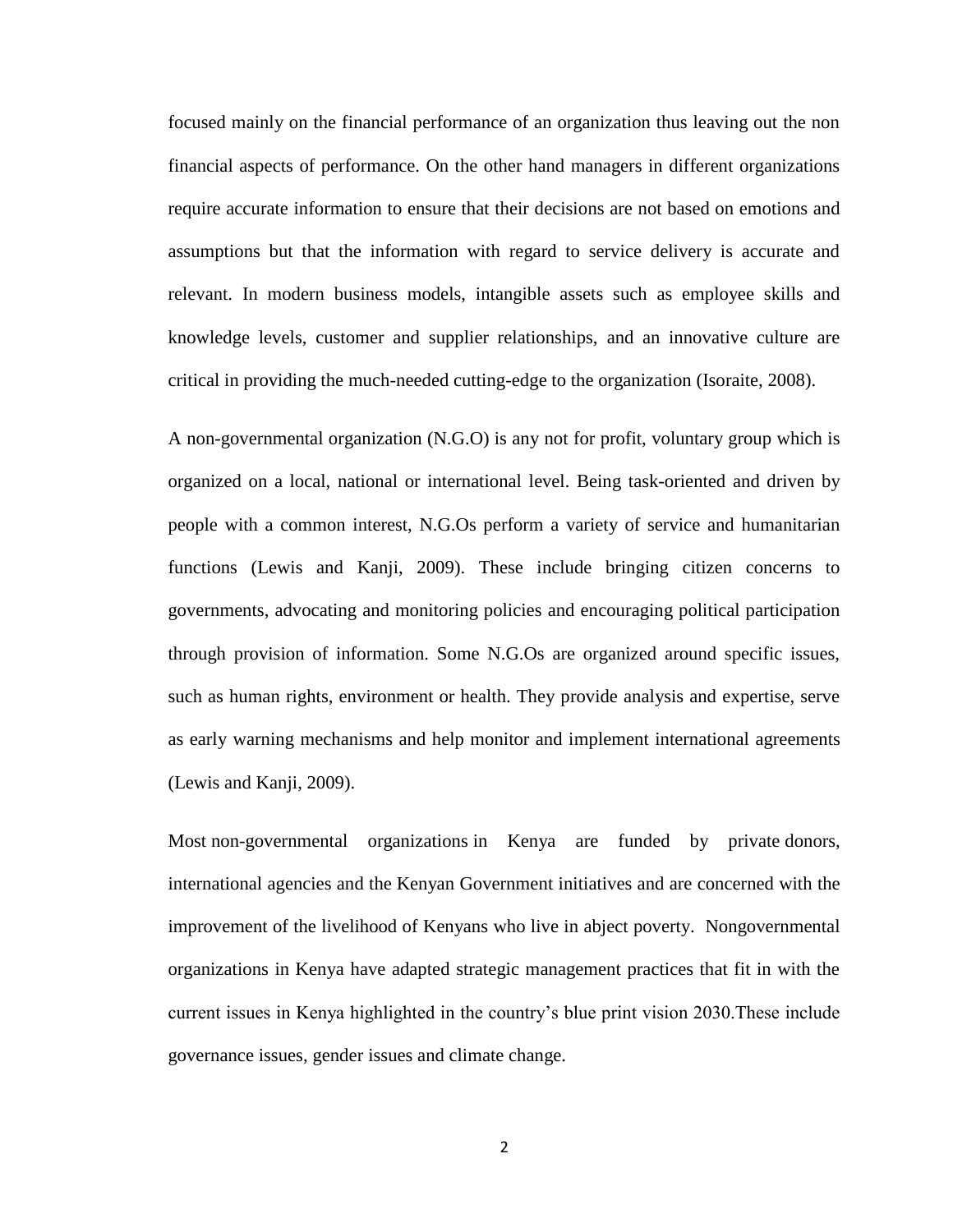#### <span id="page-11-0"></span>**1.1.1 The Concept of Balanced Score Card**

Kaplan and Norton (2002) define the balanced score card as a tool that can enable organizations to manage the demands of various stakeholders and also assists in converting organizational strategy into action. Isorate (2008) also defines the balanced score card as a management system that is structured based on the management cycle planning, doing, checking and acting. The balanced score card is therefore a management fashion that exhibits the current trend in measurement and management of organizational performance in relation to company vision and strategy.

According to Kaplan and Norton (2007), the idea of the balanced score card came as a result of the inadequacies of the financial measures of organizational performance. The financial were found to be inefficient in appropriately measuring the performance of an organization hence the need for a better and comprehensive tool. After considering a number of other tools, Kaplan and Norton (2007) came up with the balanced score card which in their argument took into account the activities that touch the four main stakeholders of an organization. The financial aspect addresses the actions of the organization towards shareholders for the organization to be financially successful; on the internal processes the organization considers the processes to implement in order to satisfy customers and shareholders; on learning and development the organization focuses on how to foster potential to change and growth; and on customers the organization focuses on the actions to customers that can make it achieve its objectives (Kaplan and Norton, 2002).

According to Divandri and Yousefi (2011) there are a number of benefits that may accrue to organizations that use the balanced score card. The first such benefit relates to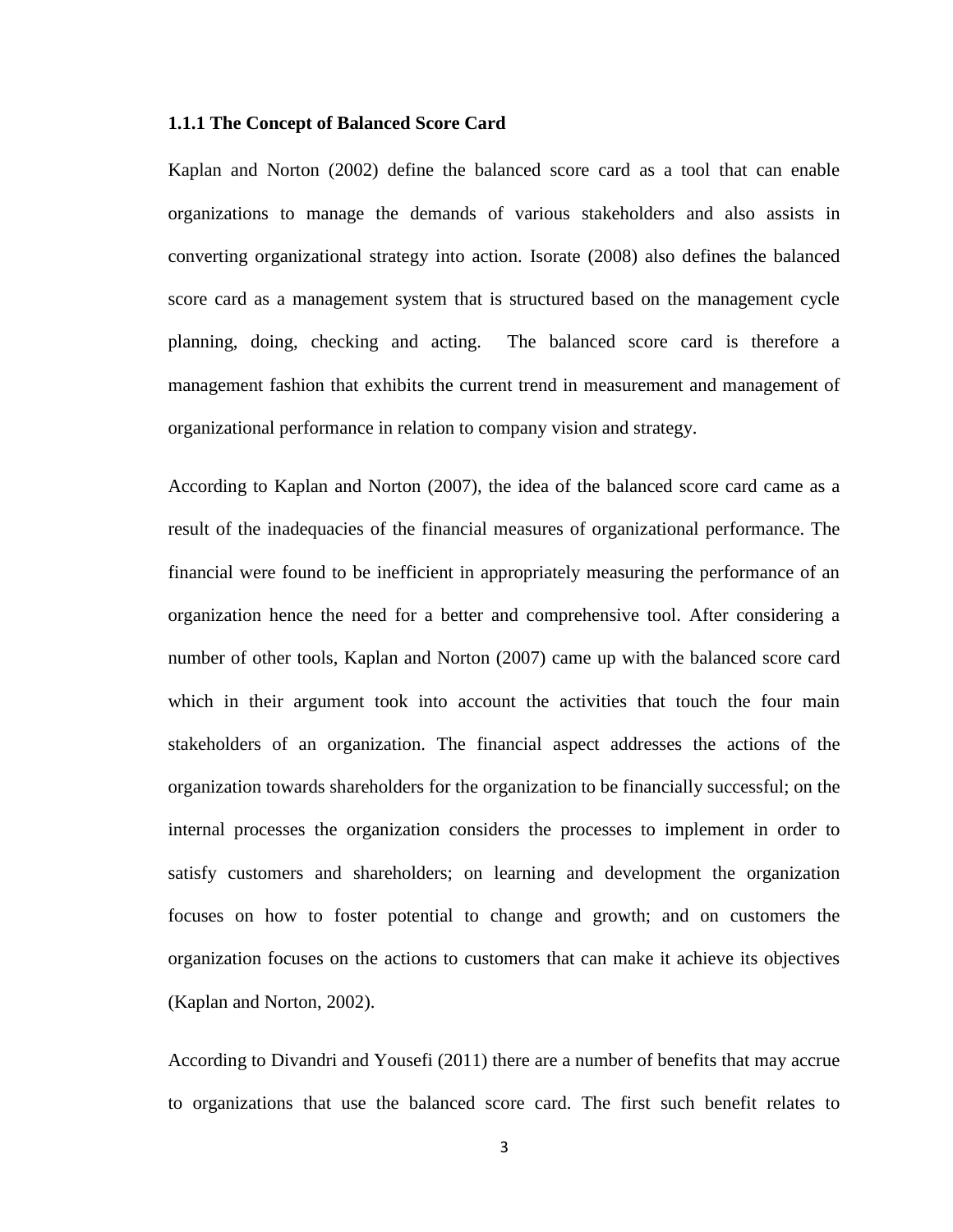improved performance. This comes as a result of the feedback that is obtained from the BSC that enables people to improve on areas where there are weaknesses. The balanced score card also assists organizations to effectively implement their strategies and develop the right measures for their performance. The BSC also assists an organization to establish any performance gaps thus achieving balanced performance for the organization. The other benefit relates to management of the organization. The balanced scorecard assists the organization in effective management of complex measures that are within. In addition to the above, the BSC assists an organization to effectively tell the performance story of the entire organization.

#### <span id="page-12-0"></span>**1.1.2 Organizational Performance**

There are several definitions of organizational performance. This study adopts the definition by Brealey et al., (2009) who define organizational performance as the process of measuring the efficiency and effectiveness with which a company or organization uses its assets in order to earn revenue. Organizational performance normally relates to a specific period of time for instance one year. Therefore effectiveness refers to a broader concept that captures organizational performance plus the excess of internal performance outcomes normally associated with more efficient or effective operations. Organizational effectiveness also incorporates external measures such as the public image of the organization.

Robbins (2000) asserts that the main measures of organizational performance are effectiveness, efficiency, quality, timelines and productivity. According to Chavan (2009) most organizations assess their performance in terms of effectiveness. The main focus of such organizations is to achieve their corporate strategy. A number of other organizations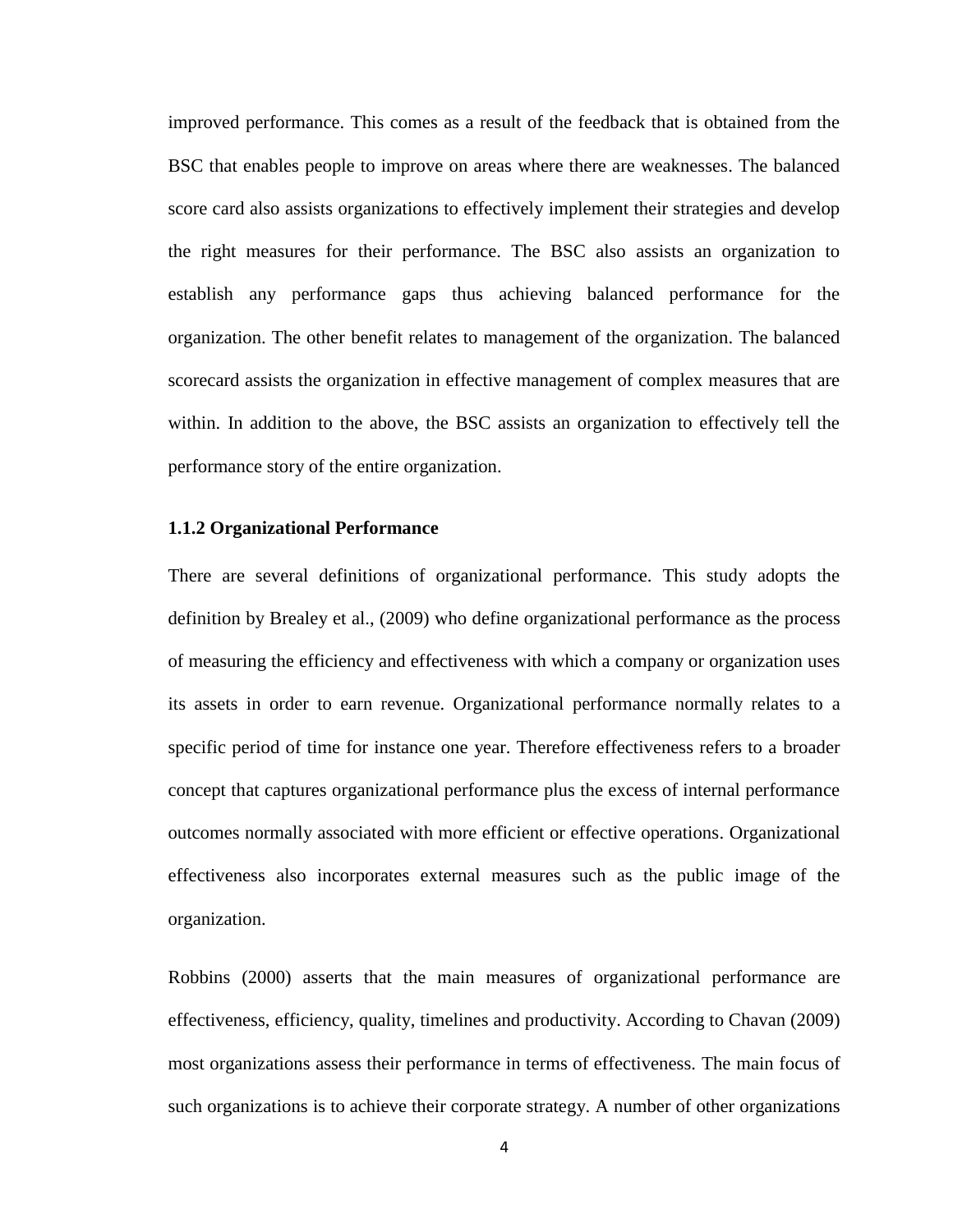value their performance in terms of their efficiency. Efficiency refers to the optimal use of resources to achieve the desired output. Effectiveness oriented companies are concerned with output, sales, quality, creation of value added, innovation, cost reduction. It measures the degree to which a business achieves its goals or the way outputs interact with the economic and social environment. Usually effectiveness determines the policy objectives of the organization or the degree to which an organization realizes its own goals (Zheng, 2010).

Organizational performance can also be measured using other measures that are financial in nature. One of the popular financial measures of organizational performance relates to the profitability of an organization. This is a ratio of the output to income generated by an organization normally referred to as (ROA). An organization can also use quality in measuring performance. In this case the actual quality and its timeliness are measured against the expected. The level of productivity and innovation of an organization can also be used to measure performance. Other measures of organizational performance include innovation and the ability to create change within the organization (Kirkendall, 2013).

### <span id="page-13-0"></span>**1.1.3 Non-Governmental Organizations in Kenya**

Kenya like many other developing countries around the globe and more especially in Sub-Saharan Africa has experienced a significant change in the role played by Non-Governmental organizations from that of minor and little discussed players focusing on welfare of the poor to central actors in the area of development. In some cases the NGOs receive more funding from donor agencies more than their stats or countries where they operate. This major shift on the role of NGOs in Sub Saharan Africa Kenya included was fueled by lack of transparent and inefficient state based systems (Brass, 2010).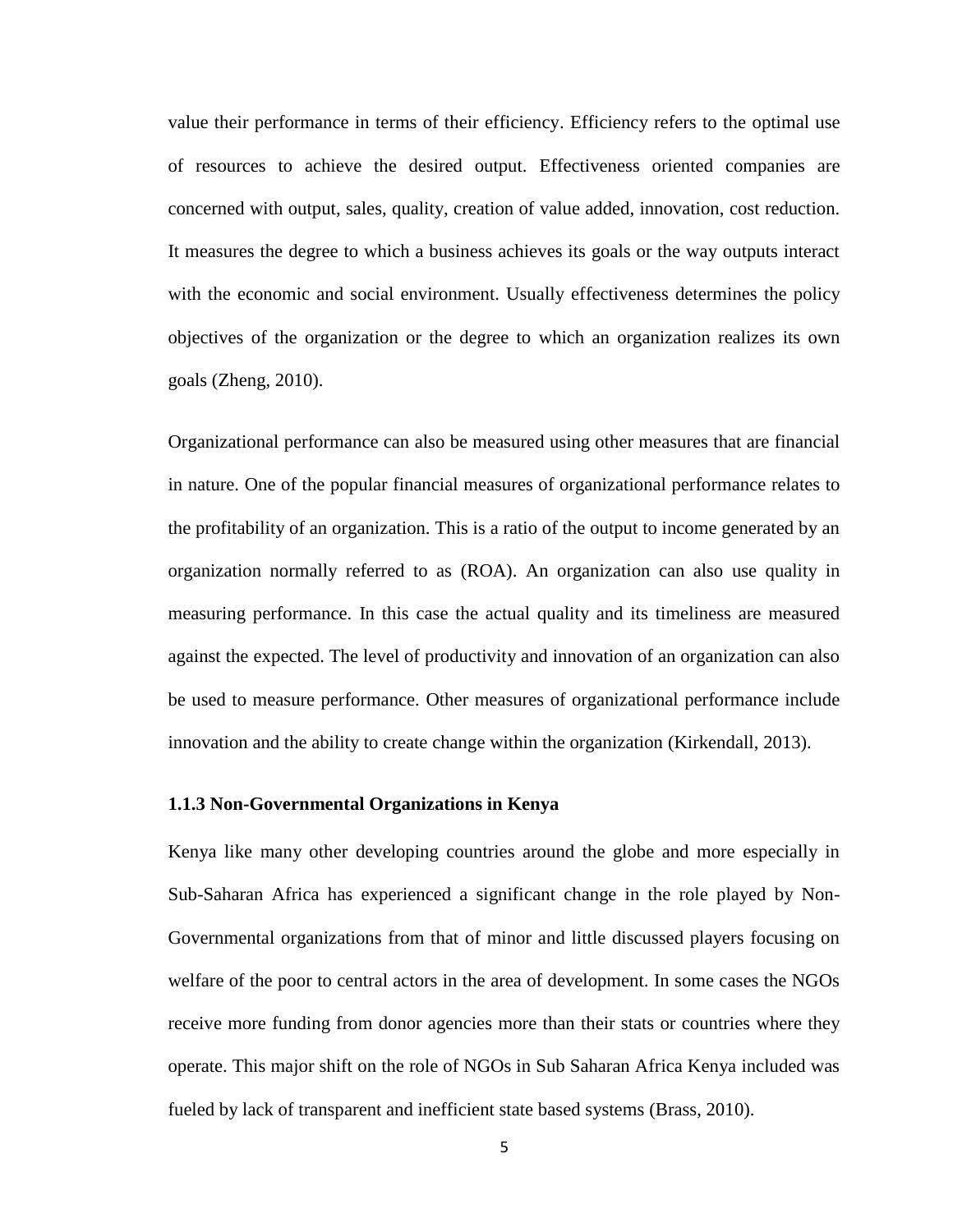Kenya has also experienced a tremendous growth in the number of both local and international NGOs that are engaged in various sectors such as education, development, poverty eradication and sanitation. The number of NGOs has increased to more than 6000 up from 125 in 1974 (Brass, 2010). It is also evident that Nongovernmental organizations in Kenya play a significant role in providing some of the services that the government does not have the full capacity to provide. In this case the NGOs do not take over the role of the government but rather try to subsidize whatever the government does.

The government of Kenya also realizes the important role that is played by the NGOs in the country. The government understands that NGOs have assisted in the provision of services to the poor and poorest of the country in the most equitable and transparent manner while being accountable to both the donor agencies and societies in which they operate. The government also acknowledges that for it to achieve its objectives on accelerated economic growth, equitable distribution of national income, alleviation of poverty through the provision of basic needs, enhanced agricultural productivity, industrialization, accelerated employment creation and improved rural-urban balance. For these goals to be realized all factors and actors of production must be closely coordinated so that they applied optimally. NGOs are increasing getting involved in complementing the government in all manners. Based on this understanding, the government came up with the NGO regulation framework in 2006 (GoK, 2006).

### <span id="page-14-0"></span>**1.2 Research Problem**

The balanced scorecard is a management system that enables organizations to translate the vision and strategy into action. This system provides feedback on internal business processes and external outcomes to continually improve organizational performance and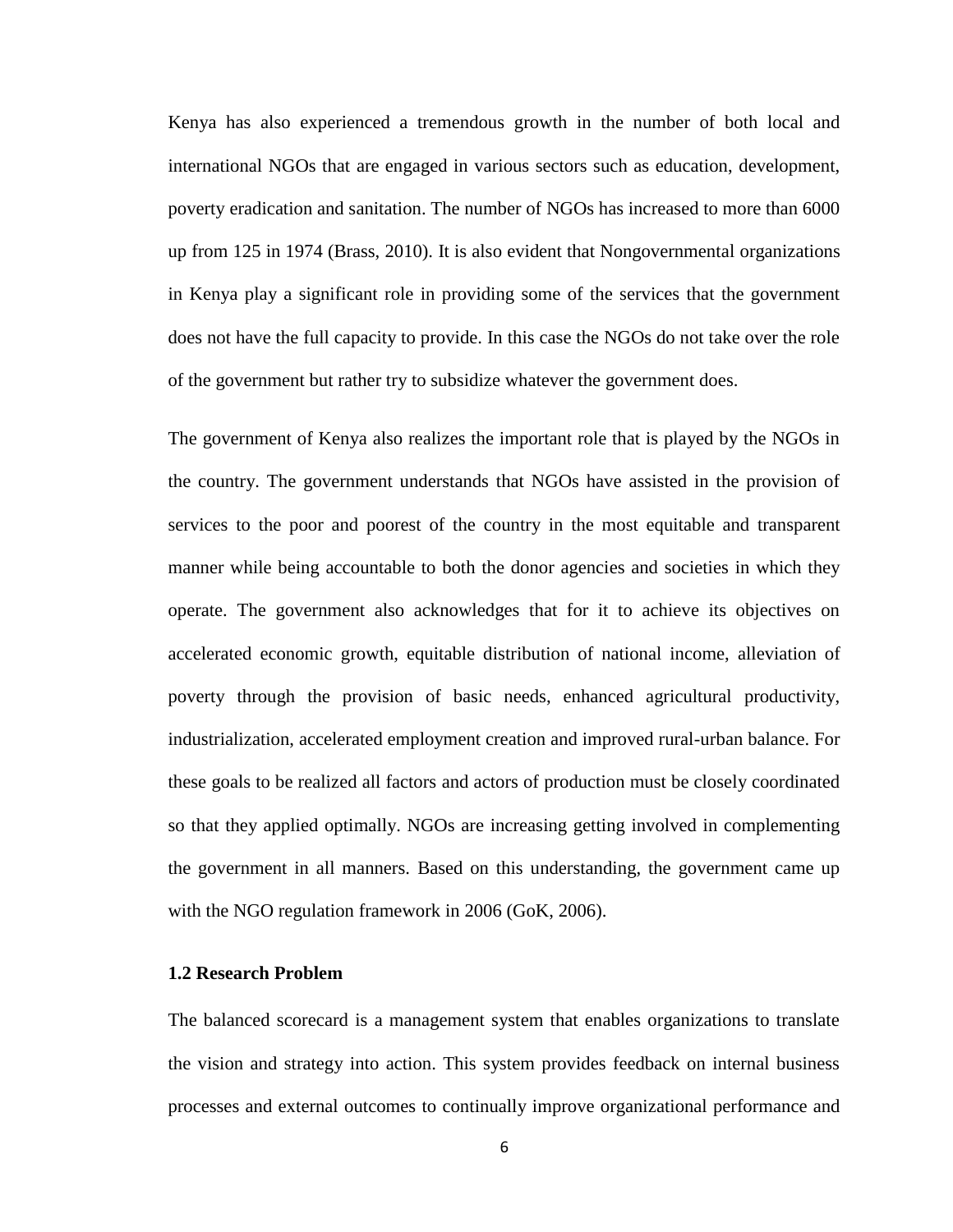results. The balanced scorecard has enabled many organizations to overcome the deficiencies traditional performance measures that largely focused on financial performance of an organization (Isorate, 2008). However application of the balanced scorecard in any organization needs to be given a strategic approach and the support of the top management and leadership matters in ensuring that the tool is successfully implemented (Kaplan, 2010).

Kenya has a number of NGOs that have adopted the balanced score card. These NGOs are normally required to achieve high performance standards and be accountable to both donors and the local societies they serve. On the other hand most of the NGOs in Kenya are under so much pressure from the donors to streamline their operations and achieve value for the funds they receive. This has forced most NGOs in the country to adopt strategic management practices that can enable them meet the level of performance expected of One of the strategic management tools that have enabled many organizations to achieve high performance standards is the Balanced Scorecard. Studies conducted reveal that application of the balanced scorecard in an organization has an impact on the effectiveness of its operations. For instance Stewart and Bestor (2000) carried out a study on application of BSC to healthcare organizations in the United States of America (USA). The results reveal that application of the balanced score card provides an effective and efficient way of linking daily operating activities to the corporate objectives of the organization. Bose and Thomas (2007) also conducted a study on application of the balanced score card for better management of intellectual capital. It was established that the BSC is a practical framework of dealing with the strategic direction of an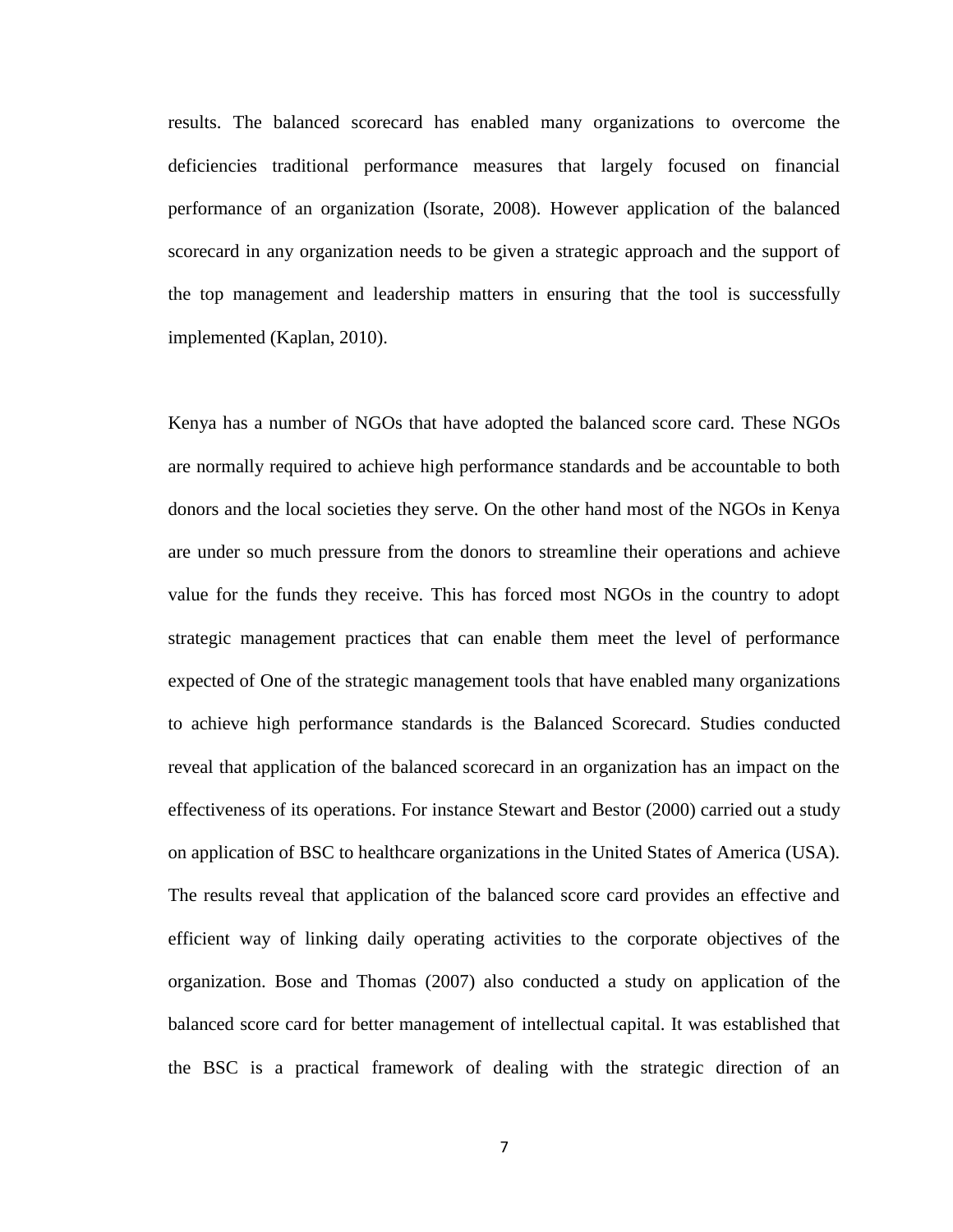organization. Locally in Kenya, Nzuve and Nyaega (2013) carried out a study on application of the BSC in performance measurement at Essar Telecom Kenya Limited. The study reveals that the company primarily uses balanced score card for strategy implementation and as a performance measurement tool. Odhiambo and Oloko (2014) carried out a study on the influence of BSC on productivity at Kenya Wildlife Service. The study revealed that there is a positive relationship between the BSC and organizational performance. Moraa (2014) also carried out a study on the effect of balanced scorecard on performance of Kenya Revenue Authority. It was revealed that the balanced score card is an instrumental system which has amassed many benefits for the authority. Kairu, Wafula, Okaka, Odera and Akerere (2013) carried out a study on effects of balanced scorecard on performance of firms in the service sector. It was revealed that non-financial criteria are as important as financial criteria in measurement of performance.

The studies cited above show evidence with respect to BSC and performance. However none of the studies has focused on the NGO sector. This left a research gap that needed to be filled. In addition there are also variations on how the BSC affects the performance of an organization. This study sought to establish in what ways the BSC affects performance of NGOs in Kenya. How does the BSC affect the performance of NGOs in Kenya?

#### <span id="page-16-0"></span>**1.3 Research Objectives**

This study sought to achieve the following two objectives:

- 1. Establish how the balanced scorecard is applied among NGOs in Kenya
- 2. Establish the challenges faced by NGOs in Kenya in application of the BSC.
- 3. Determine the effect of the BSC on performance of NGOs in Kenya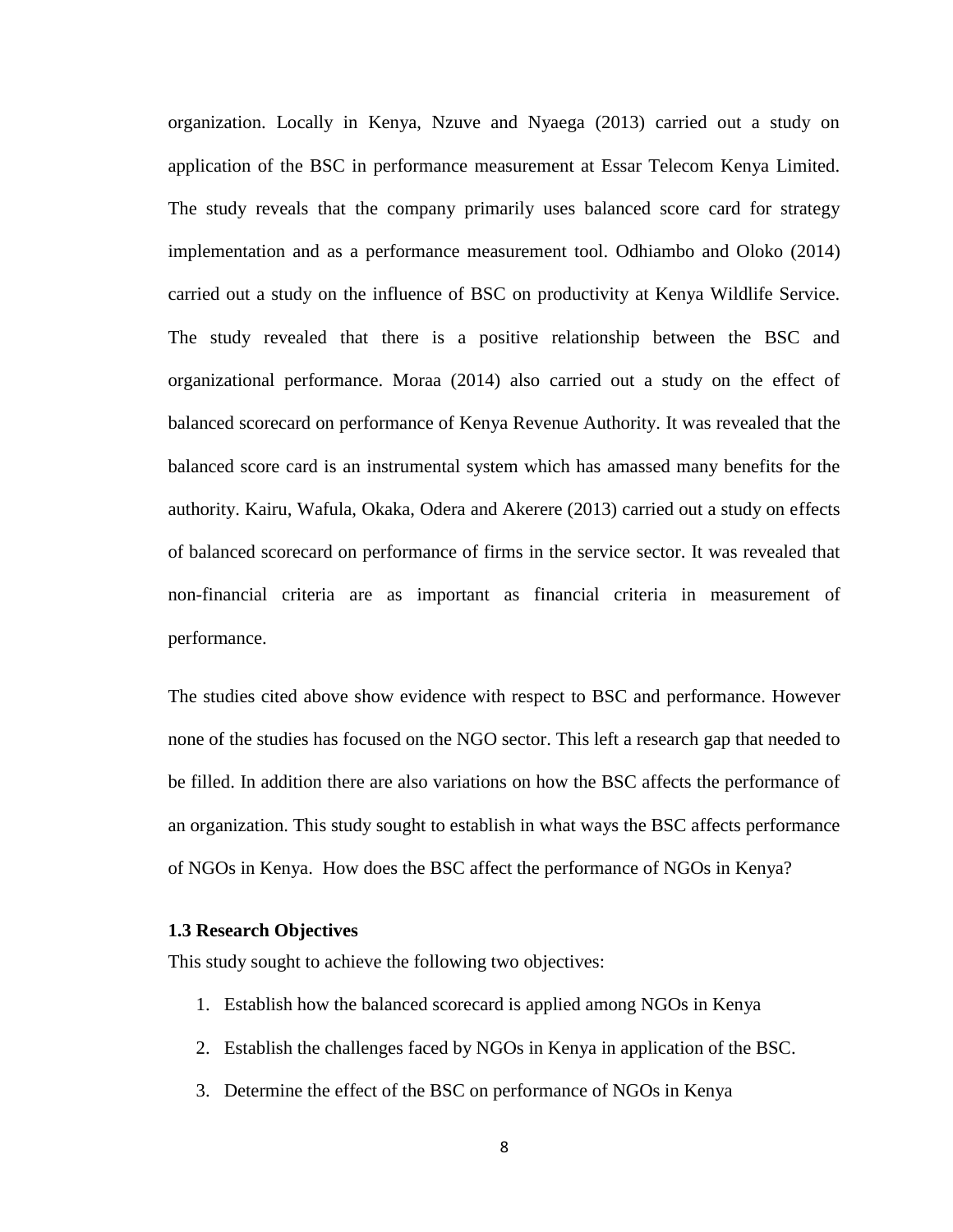#### <span id="page-17-0"></span>**1.4 Value of the Study**

The balanced score card has been perceived as a performance measurement and management tool among several organizations around the globe. It has also been associated with efficient and effective measurement of performance. The findings from this study assisted in providing more knowledge on this theoretical position. They established whether the tool has assisted the NGOs to effectively and efficiently manage their performance as is the case with other organizations.

The findings from this study are also very important to the policy makers in various NGOs in Kenya. The knowledge on common practices in application of balanced scorecard has enabled them to come up with better policies in the application of the tool in their own organizations. This will assist them in achieving success in the application of the balanced scorecard.

Other organizations have also benefited from the findings of the study since they now have more information on the drivers of application of the BSC, the common practices and the challenges that are faced in application of the tool.

Researchers and scholars have found this study important as it forms a basis for further research. Literature review has established that there are very few studies that have focused on application of the BSC in NGOs. The students and academics will use this study as a basis for discussions on applicability of the tool in this sector.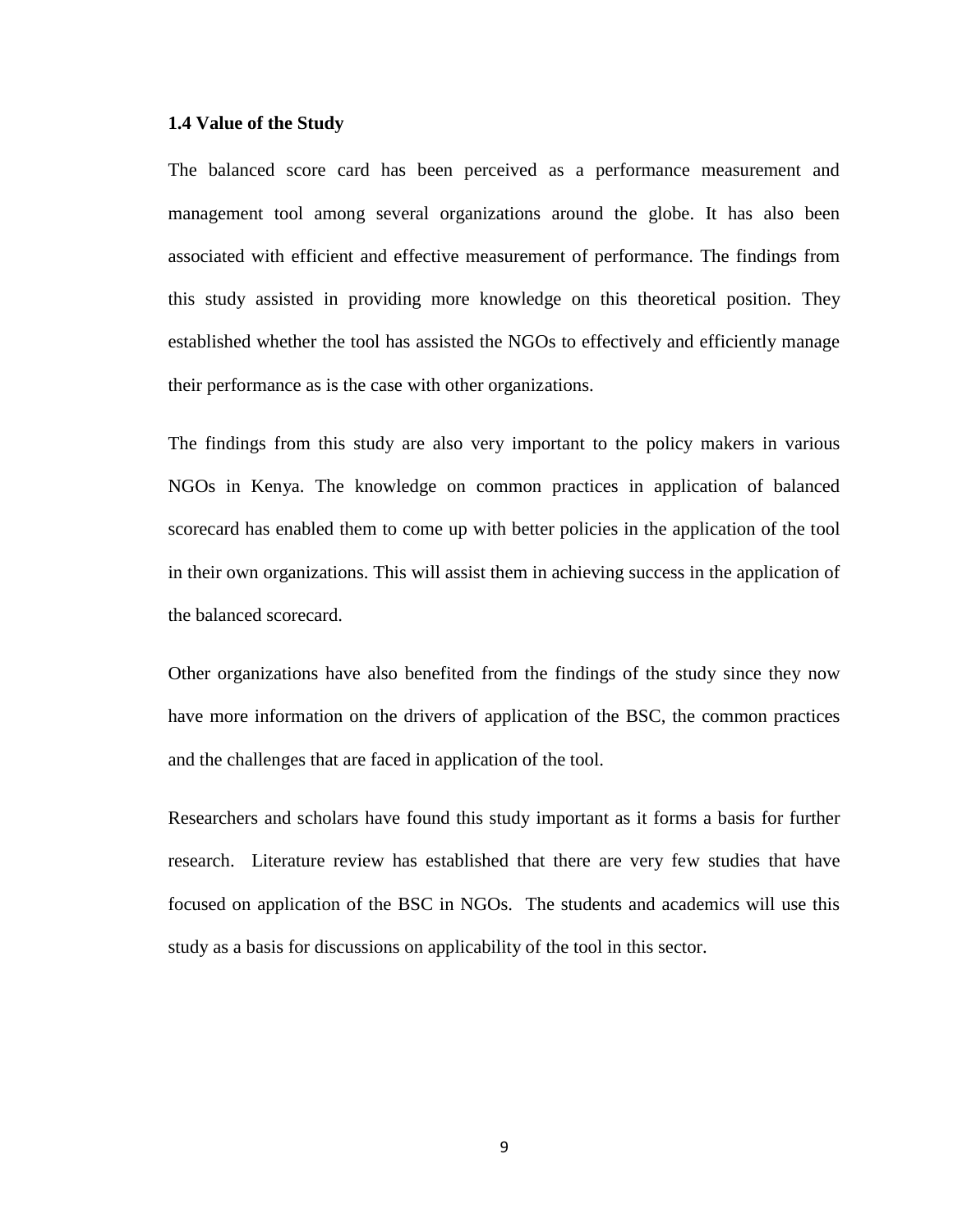# **CHAPTER TWO**

### **LITERARURE REVIEW**

#### <span id="page-18-1"></span><span id="page-18-0"></span>**2.1 Introduction**

This chapter presents a review of the relevant literature on application of balanced score card in organizations. The main areas that are reviewed include the theoretical foundations; the application of balanced score card, the scorecard as a strategic management tool and the challenges facing application of the balanced score card.

### <span id="page-18-2"></span>**2.2 Theoretical Foundations**

The Balanced score card is considered as an effective tool of measuring and managing the performance of an organization. This study will therefore review two theories that explain the essence of performance measurement. These two theories include the expectance theory of Vroom and the agency theory.

The expectancy theory that was first developed by Vroom is a process theory of motivation. It has held a major position in the study of work motivation and has served as a rich source for theoretical innovations in various domains, such as organizational behavior and compensation. The theory identifies three factors that play an interactive role in motivation of employees. The first factor relates performance expectancy and concerns the individual's perception that effort is positively correlated with performance. The assumption made by the theory is that the higher this performance expectancy is, the more motivated the individual will be to exert effort. Performance expectancy is considered the subjective probability that an action or effort will lead to an outcome or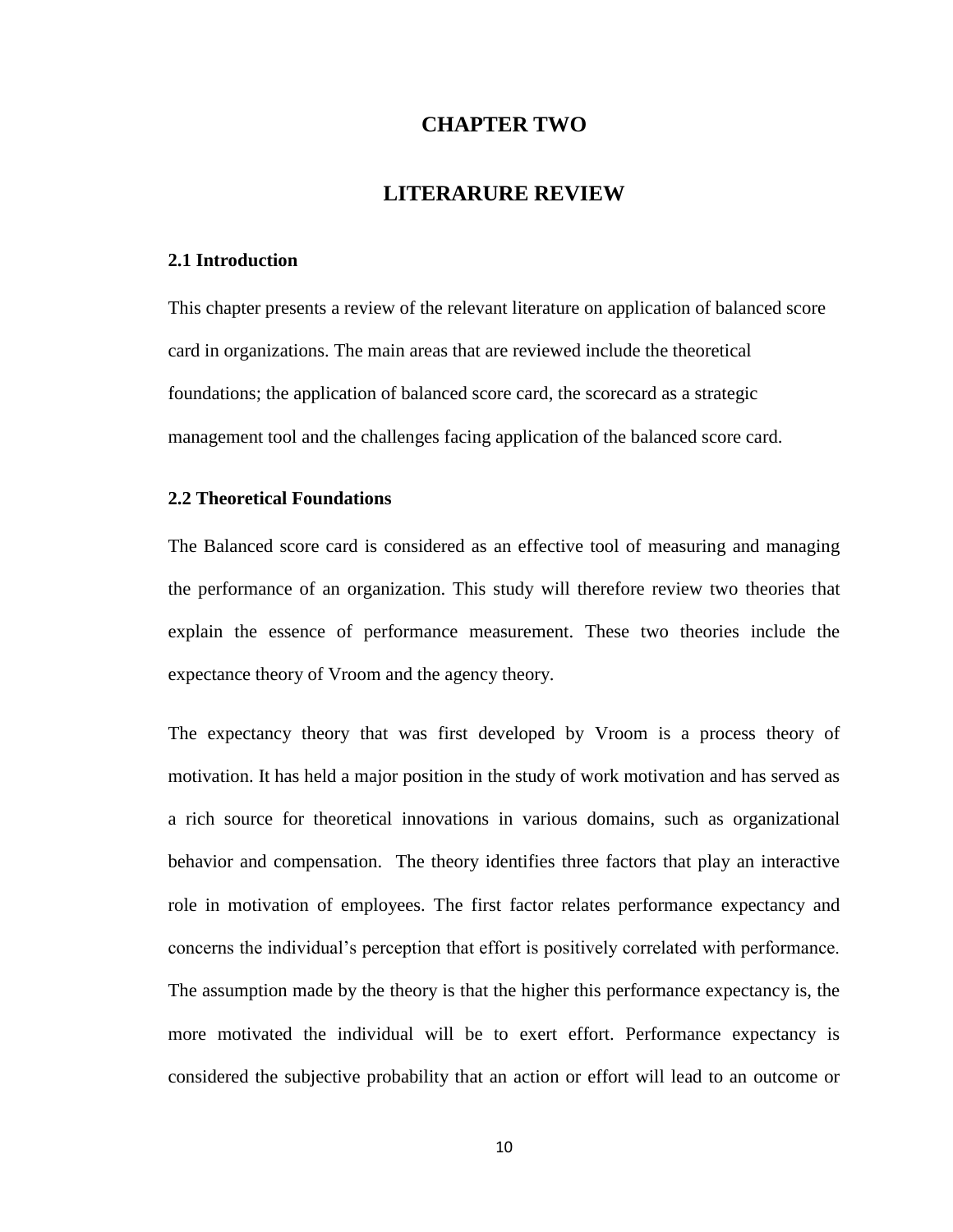performance (Rollinson, 2005). The second factor is the performance-outcome expectancy also referred to as instrumentality. This relates to a person's expectation that his remuneration is closely tied to his level of performance. This factor also has a positive effect on motivation to exert effort. The last factor is called valence and is a measure of the degree to which an individual values a particular reward. Again, the higher this factor is, the more motivated the individual will be to perform well in his duties.

The expectancy theory therefore points at three major instruments that employers should use in combination to increase the motivation of their employees. The first instrument is increasing the subjective expectations that greater effort will lead to higher levels of performance among the employees. The second instrument relates to strengthening the perceived link between performance and rewards whereas the third instrument involves ensuring that employees value the rewards given for high performance. The motivational force of any employees is therefore a combination of the above three instruments since they determine the level of performance that will be achieved by the specific employee (Sloof and Praag, 2007).

The agency theory is also one of the theories that explain the need for performance measurement. The Agency Theory seeks to explain the principal–agent problem or agency dilemma that tends to occur when one person or entity who is referred to as the agent is able to make decisions that impact, or on behalf of, another person who happens to be the principal or owner of the business. The principal agent problem exists because sometimes the agent is motivated to act in his own selfish interests rather than those of the principal. The agent-principal relationship is a useful analytic tool in business and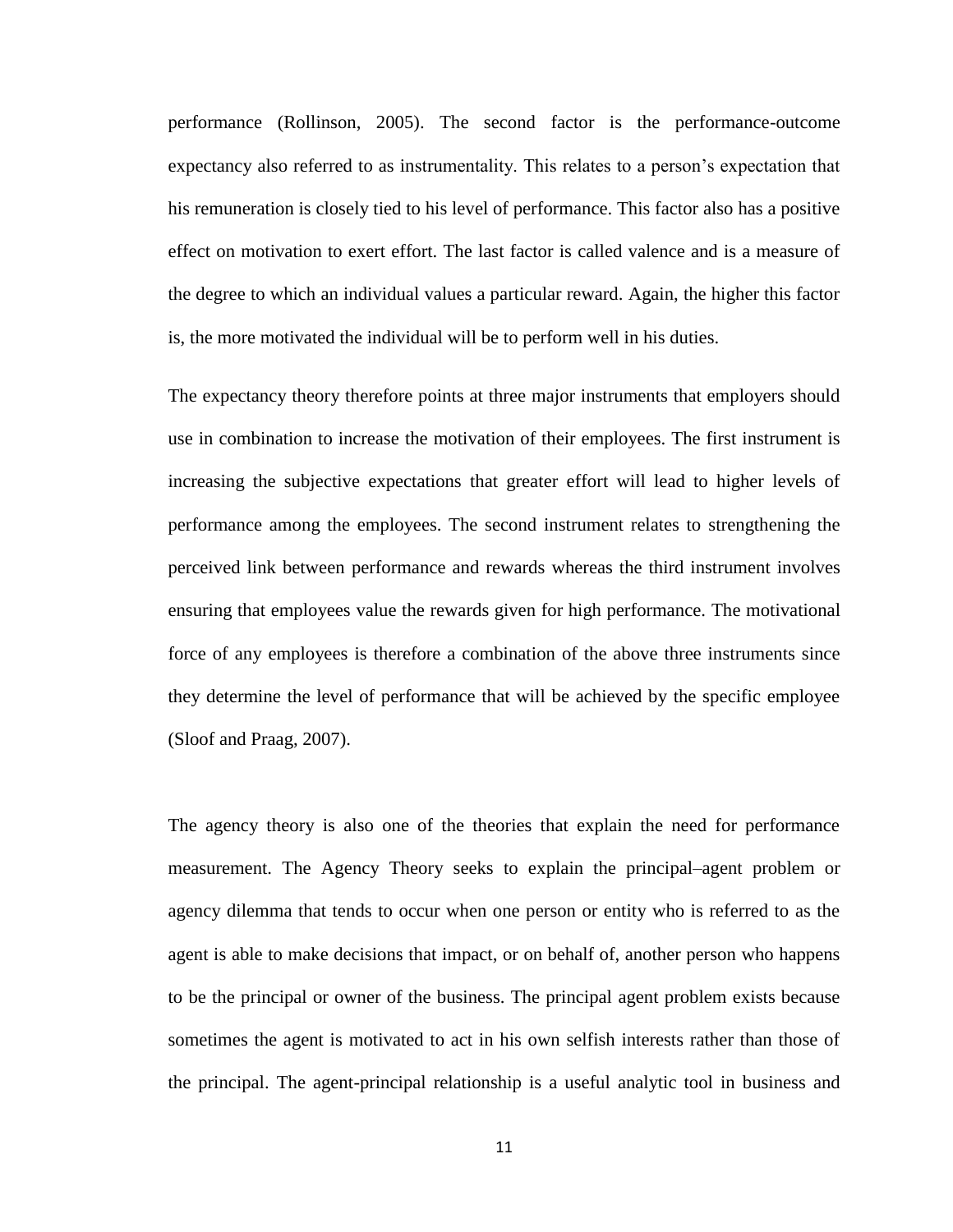economics since it seeks to explain how business owners can handle non performing managers. Common examples of this relationship include corporate management and shareholders (Bebchuk and Fried, 2004). The agency problem potentially arises in almost any context where one party is being paid by another to do something, whether in formal employment or a negotiated deal.

The agency problem normally arises when the two parties involved have different interests and there exists a situation where there is information asymmetry, such that the principal cannot directly ensure that the agent is always acting in its best interests, particularly when activities that are useful to the principal are costly to the agent, and where elements of what the agent does are costly for the principal to observe (Bebchuk and Fried, 2004). Moral hazard and conflict of interest may arise. Indeed, the principal may be sufficiently concerned at the possibility of being exploited by the agent that he chooses not to enter into a transaction at all, when that deal would have actually been in both parties' best interests and this is suboptimal outcome that lowers overall welfare. The deviation from the principal's interest by the agent brings about agency costs. Various mechanisms may be used to align the interests of the agent with those of the principal. In some cases the principal may decide to use piece rates or commissions, profit sharing, efficiency wages, performance measurement, or the threat of termination of employment (Bebchuk and Fried, 2004).

#### <span id="page-20-0"></span>**2.3 Application of Balanced Score Card**

The Balanced Scorecard (BSC) is one of the most important recent accounting innovations. Its purpose is to enhance organizational performance by allowing top managers to better manage the key processes of the organization that can lead to an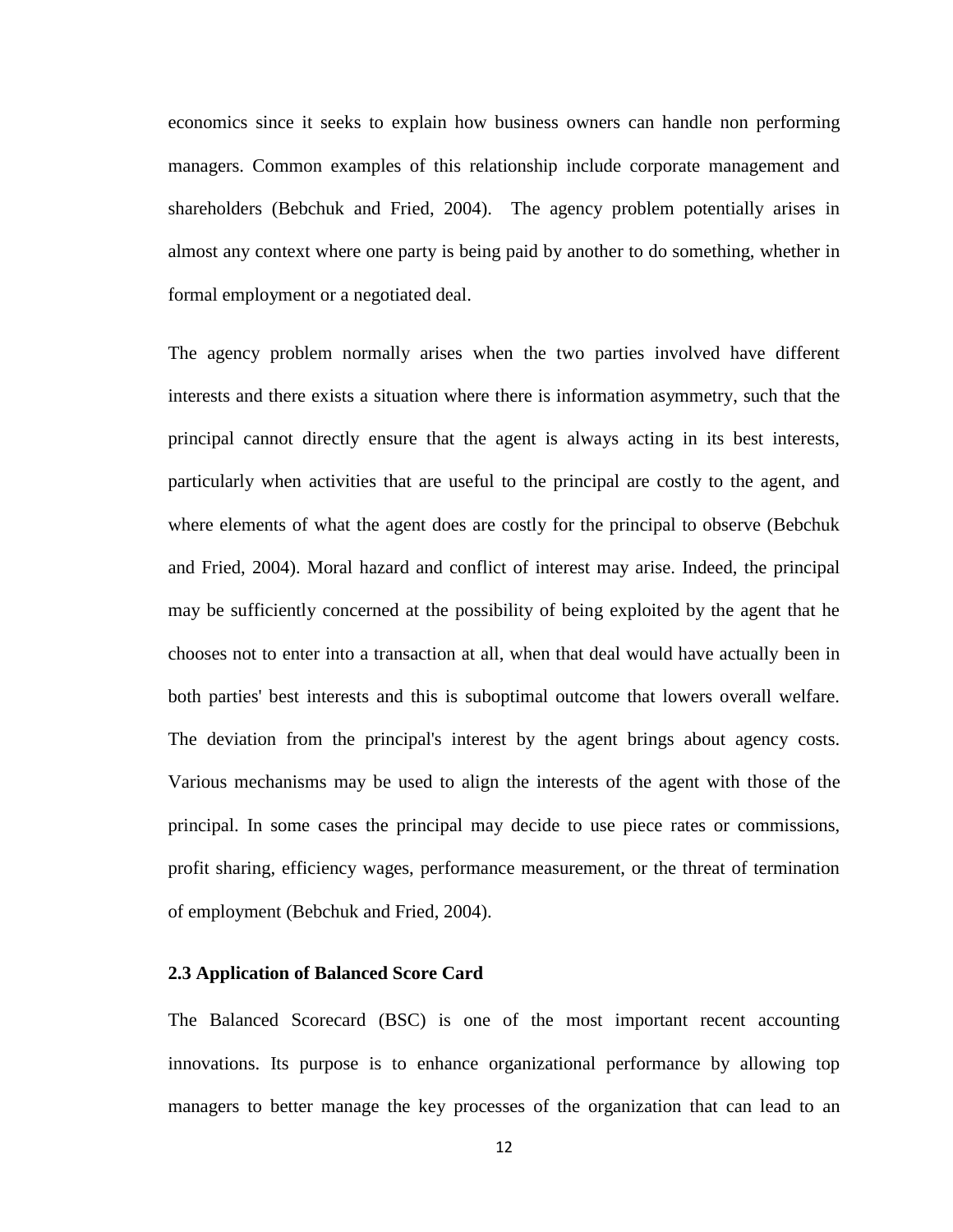improved competitive edge for the company as well as its performance. The balanced scorecard gives managers very high expectations and this has also drawn a lot of academic interest in this management tool. However, this tool lack detailed product specifications, which makes interpretation and implementation difficult. Managers find the balanced scorecard hard to use and think that their positive influence is uncertain at best. In order for organizations to effectively adopt the balanced scorecard it is important to understand the determinants that are necessary for its success (Chenall, 2005).

One of the significant determinants of application of the balanced scorecard in an organization relates to the leadership of that very organization. The senior managers of an organization assume a dominant responsibility in shaping the strategic path of the organization, designing the organization and putting in place effective management systems. Having an influential position in the organization and being accountable for the effectiveness of the strategic achievements and operations of the organization puts one in a position to decide on the adoption of any innovations. Managers also have the power to decide the type of management tools and practices to be adopted in the organization. Top management involvement may help to create commitment and generate organizational support for adoption of innovations such as the balanced scorecard (Braam and Nijssen, 2008).

Laurila and Lilja (2002) assert that the internal characteristics of the organization are also a major determinant of application of the balanced score card. For instance the influence of the finance department is anticipated to impact on BSC application. The various actors working in specific functions within the firm typically share professional or expertise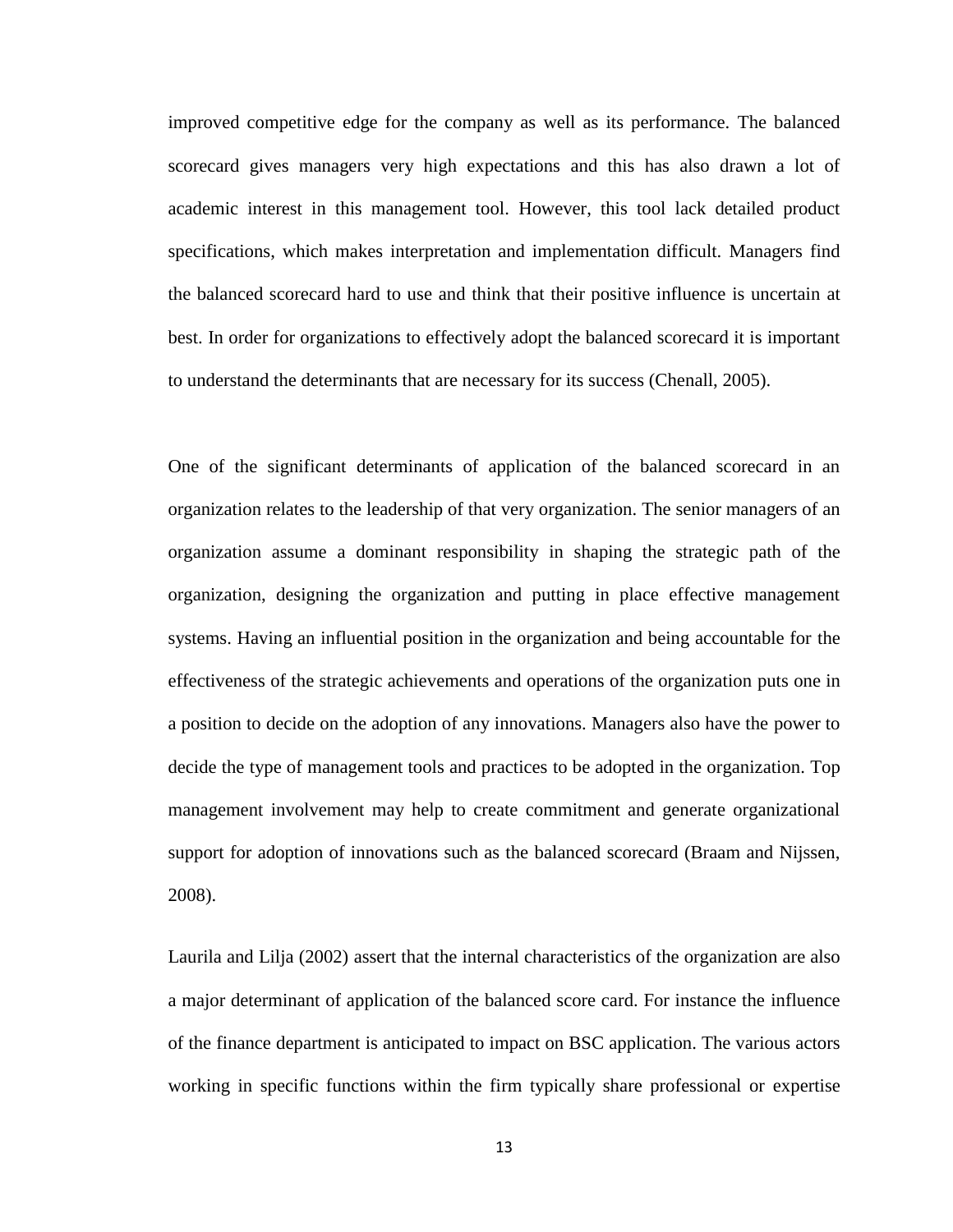specific values created partly through common education. However, the institutional pressures compel these actors to adopt and conform to advanced practices developed outside the firm. Management accountants will have specific knowledge on how the organization might benefit from adopting and using performance measurement and management systems like the BSC. Such accounting-based systems will help them both to perform their tasks more effectively and efficiently, and to increase their power within the organization. People in departments such as finance who understand better the benefits of the balanced scorecard are likely to champion the application of the balanced scorecard in the organization. Any department that is powerful in the organization structure can be able to influence the decision made by the top management regarding a particular innovation. A powerful finance department may easily influence the adoption of the balanced scorecard since they understand the significance of this management tool (Laurila and Lilja, 2002).

The third determinant of application of the balanced scorecard in an organization relates to the external characteristics of the organization. The nature of developments that exist in the external environment of the organization are likely to influence the adoption behavior of new innovations such as the balanced scorecard. Organizations that operate in highly innovative and dynamic business environment are more likely to adopt new processes and tools that can enable them to align their business operations to the changes in the business environment. The BSC is one of the management tools that offers a performance measurement and management system that enables managers to control their organizations strategically and deal with environmental uncertainties effectively. Improved information regarding activities and their effects on company performance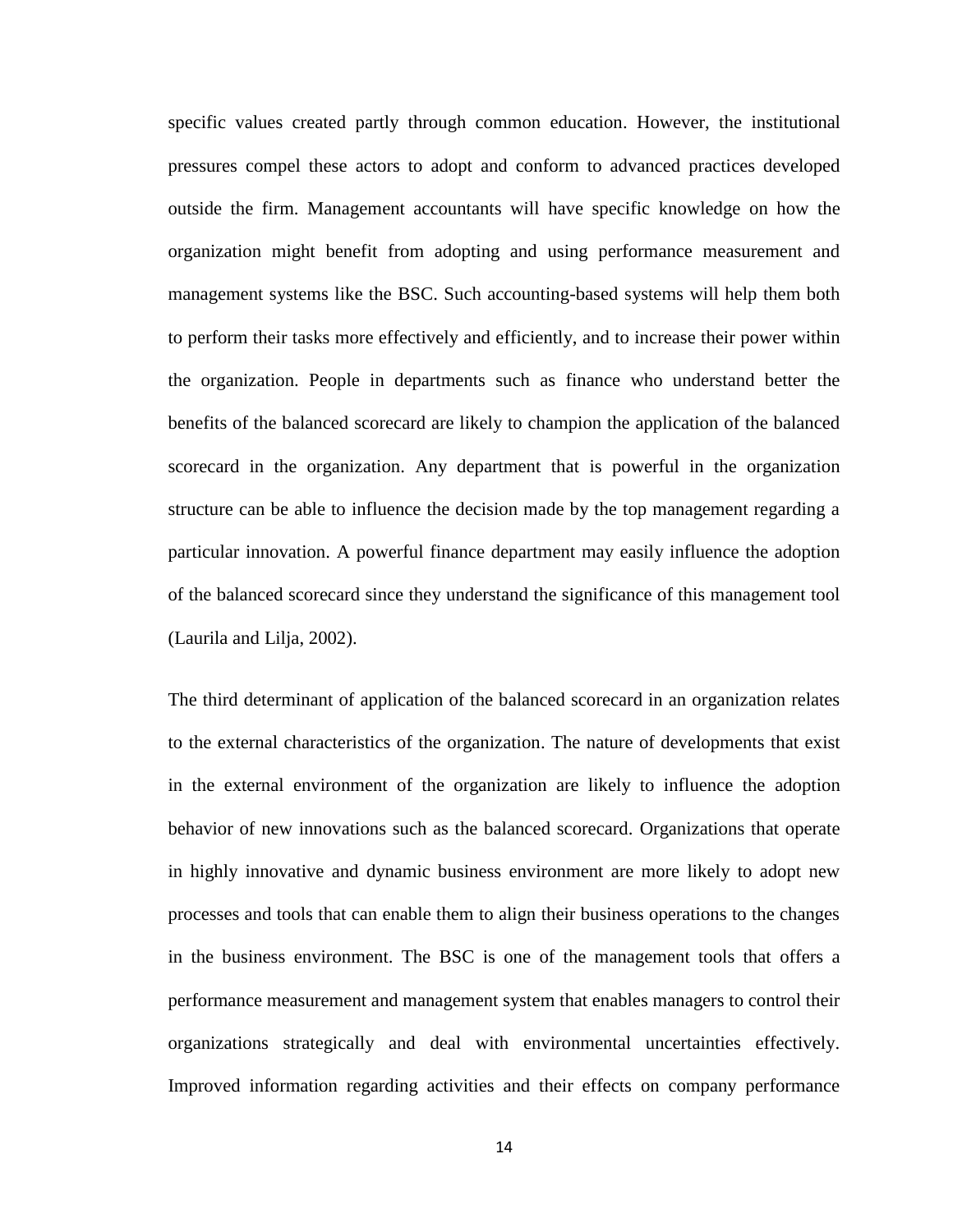allows managers to monitor the progress of the strategies they have plotted, and to make decisions for improvement (Olson and Slater, 2002).

Van der Meer-Kooistra and Vosselman (2004) argue that senior managers in an organization may vary in their conceptualization and understanding of the BSC thus applying the tool for different reasons. This implies that their support will positively influence each BSC type. Interdepartmental communication may also play a more important role in the case of the application of BSC. Without excellent interdepartmental communications customization of the balanced scorecard and coordination will be impossible. The higher the differential effect that exists between various levels of management and the various departments within the organization, the higher the likelihood that the organization may not successfully manage application of the balanced scorecard as a performance measurement and management tool for the organization.

According to Zairi and Jarrar (2010) it is important for organizations intending to apply the balanced scorecard to avoid piece meal application of the same. Organizations need to introduce application of the balanced scorecard on the entire organization if at all it has to be successful. They further argue that application of the balanced scorecard across all the functions of the organization is important for a number of reasons. The first reason is that it provides a coordinated framework and a common approach for all organizational performance measurement efforts; it provides a common basis and for understanding measurement results for all employees and it gives a big picture of the organization.

The other best practice in application of the balanced scorecard in an organization relates to the use of the tool to provide objective data for business decisions. The data provided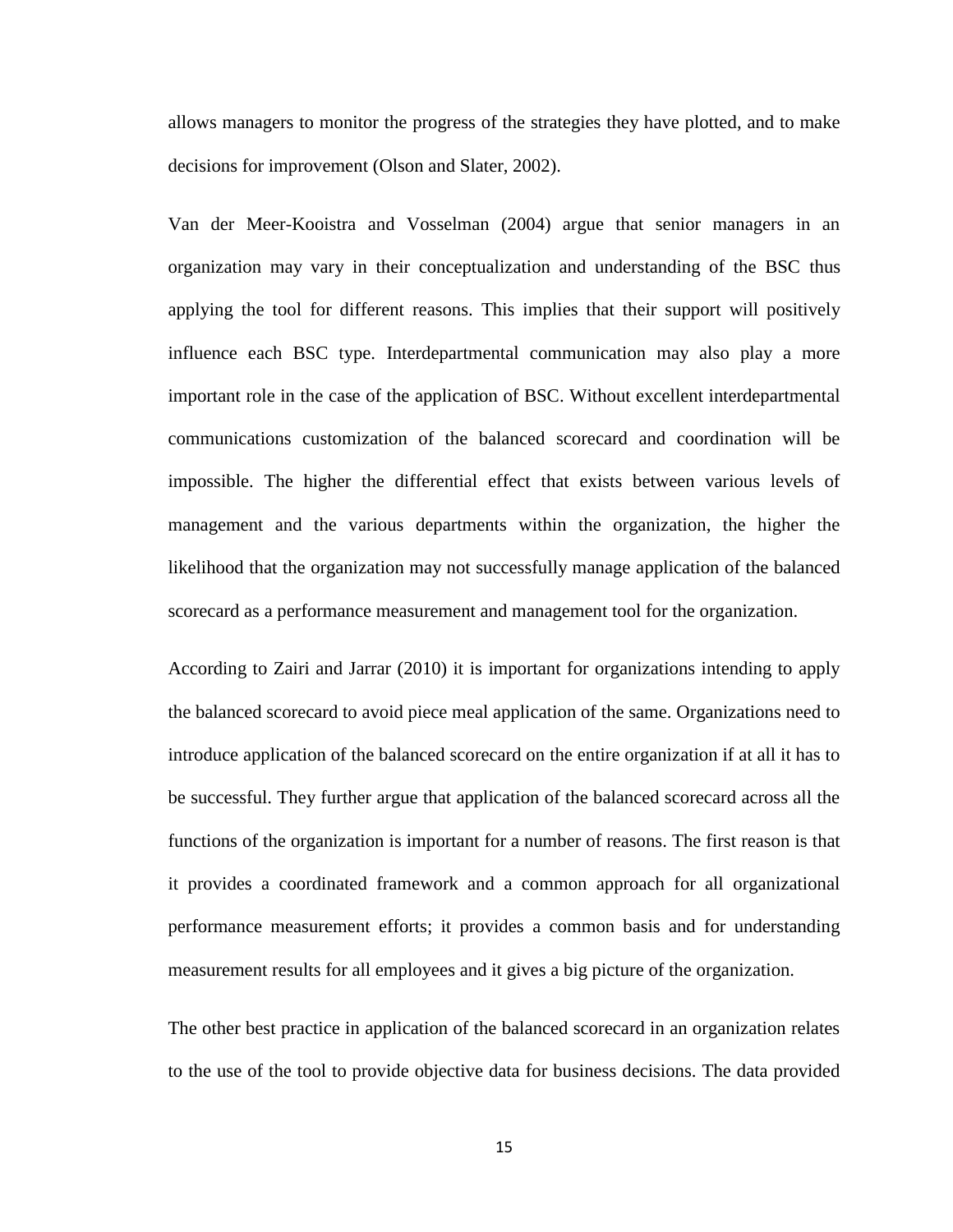by the balanced scorecard can be used a base for business decisions from allocation of available resources to future direction of the organization. This will further integrate the Balanced Scorecard into the way business is carried out and help the organization reach effective decisions. For instance the Balanced Scorecard could form a common basis to support a business case for more resources (Zairi and Jarrar, 2010).

According to Martinez (2005), frequent measurement of the performance of the organization using the balanced scorecard is one of the best practices in application of the tool. He argues that there is no business in the world that would think of measuring its performance once a year to determine if there is success in their operations. Most managers and entrepreneurs measure financial and operational performance on a daily basis. The more often something is measured, the better it can be managed by the organization concerned. If something is important enough to measure at all, there is need to measure it frequently. Annual metrics are close to being worthless, and are more like a study than a performance measure. The more frequently something is measured, the more it usually costs. Therefore the challenge for most organizations is to come up with a way to measure performance using the balanced scorecard often without spending a lot of money.

It is important to keep the scorecard document simple so that it can be understood by all employees. The scorecard should be designed with perfect symmetry, logical architecture, and a balance of measures that look at the past, present, and future. The metrics should also be able to reflect the designed scorecard. Overcomplicating the scorecard seems to be more common in technical organizations that have lots of engineers though this may not always be the case. In most cases organizations want to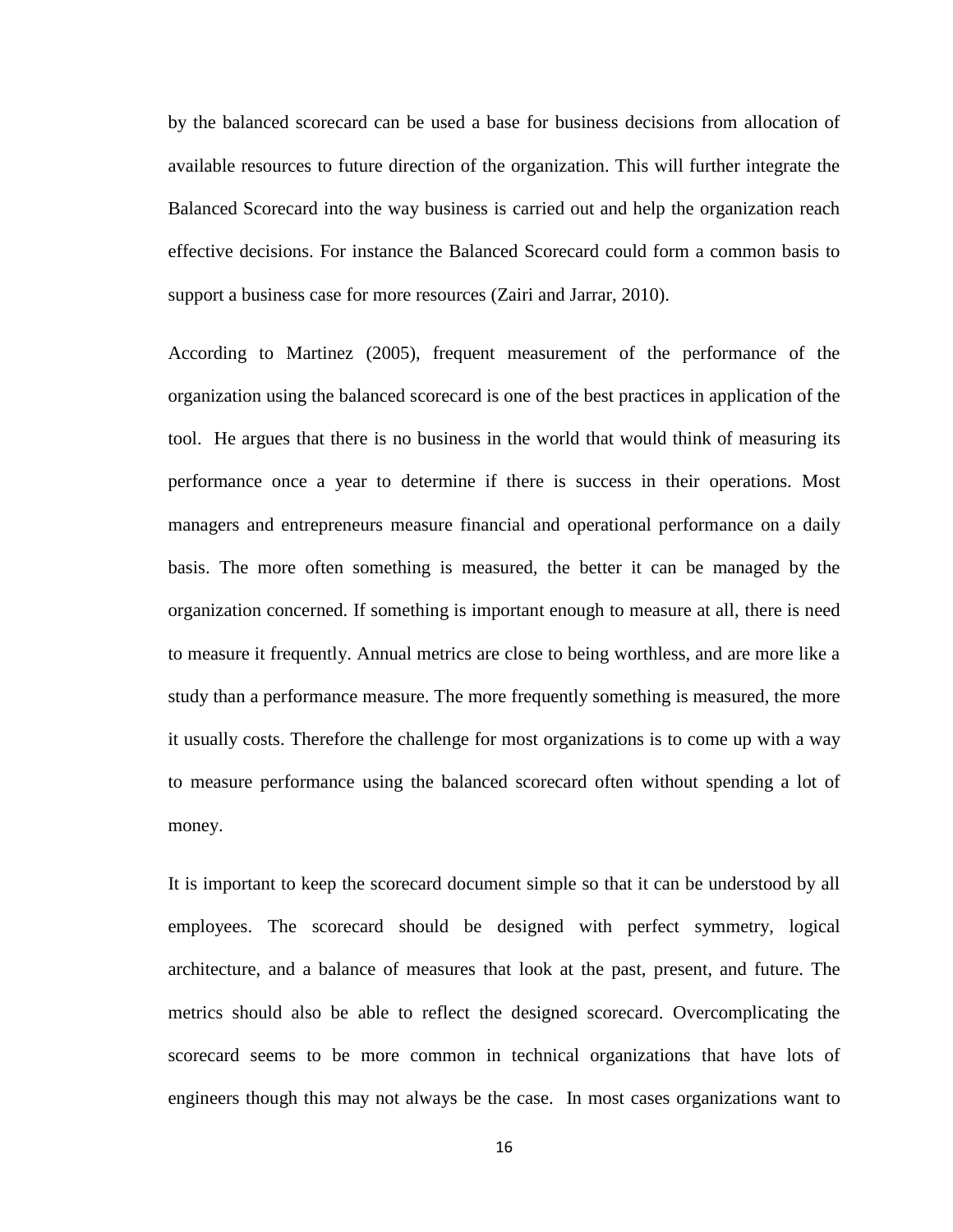measure all sorts of important things like ethics, customer relationships, and intellectual capital, but most of these softer things end up being very hard to measure. It is important to design a balanced scorecard that has few measurable metrics that designing one with very many metrics and only a few can be measured effectively. It is therefore significant to design a balanced scorecard using metrics that can easily be populated with data within one year. Another approach involves designing the ideal scorecard with all the measures leaders want and need to look at, but build it gradually over several years.

According to Zairi and Jarrar (2010), employee training is a very important best practice in application of the balanced score card. When implementing the balanced score card, all-inclusive training is needed to expand the general understanding and capabilities of employees and to achieve acceptance for undertaking meaningful improvement efforts. Training should be provided to help employees understand and implement the Balanced Scorecard in terms of the ability to design their own measures, the understanding of how these measures affect organizational goals and strategy, and the ability to use improvement tools and techniques to action the outcomes for the meat for continuous improvement. The scope of training should include the operation of integrated project improvement teams, the role employees play in exercising sound business judgment, and the specific techniques for making process improvements. Zairi and Jarrar (2010) further indicate that implementation of the balanced scorecard in any organization brings about several changes. These changes may stir up some resistance based on unfounded fears about the perceived adverse effects of performance measurement and improvement.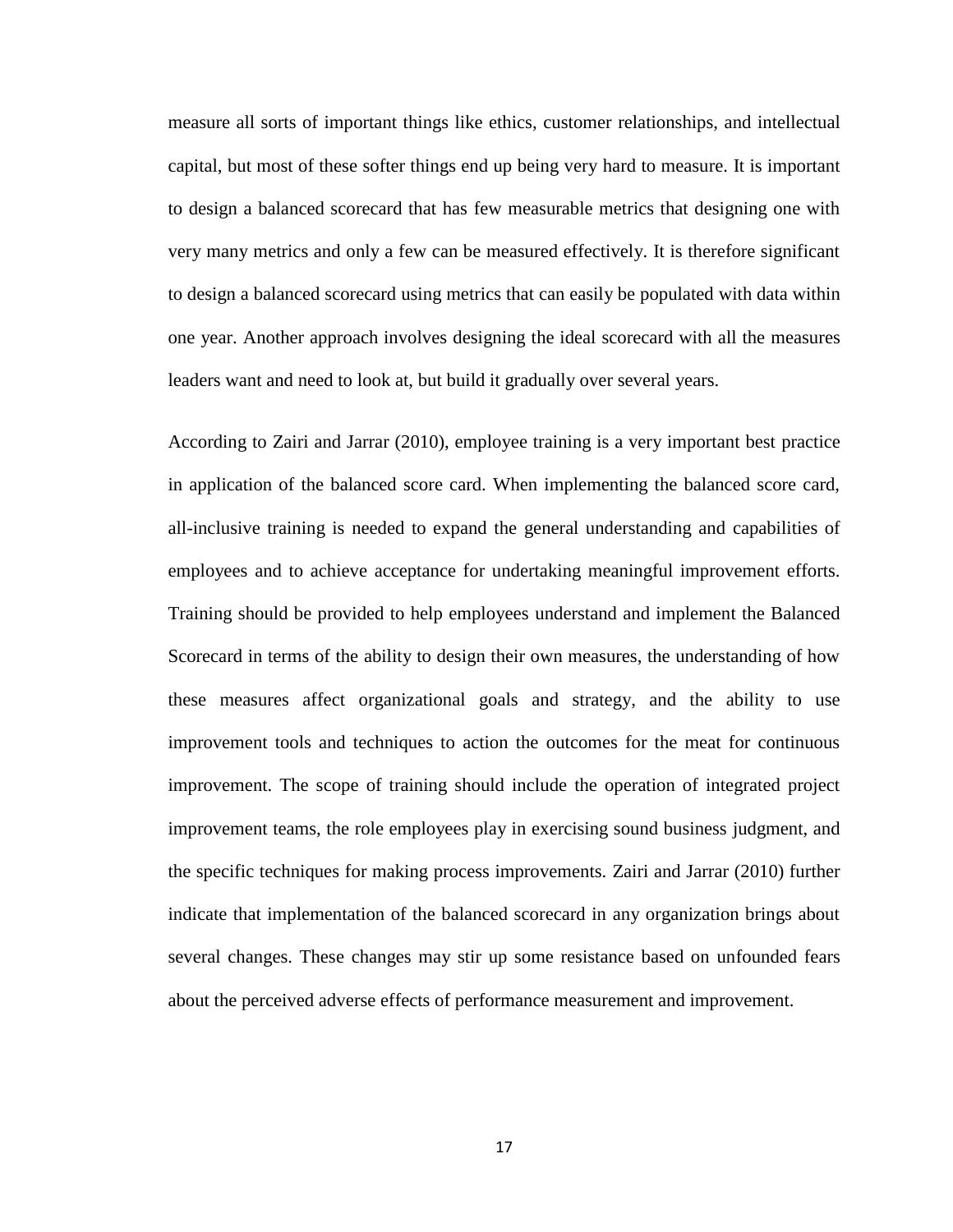#### <span id="page-26-0"></span>**2.3 Balanced Scorecard as a Strategic Management Tool**

Sinha (2006) defines strategic management as the process of managing for the Future or competing for the future. He further asserts that the future does not just happen if one wishes hard enough but rather depends on current decisions; current imposed risks; present decisions focusing on the future; allocation of resources in the present time as well as commencing work about the future in the present time. Having understood these things which are applicable to the business in reality, the applicability of strategic management is getting wider whether for a multinational, domestic or even a national player in the market. In any strategic management process, one of the most important elements is the SWOT analysis which means analyzing the environment both internal and external. The most important thing that can ensure the success of any organization is the development of appropriate strategies which would decide the direction the organization will take as it progresses.

Kaplan and Norton (2007) assert that the balanced scorecard can be used as a strategic management system successfully. Most companies have in place control and management tools that are founded on financial measures and targets that have no direct relationship with the progress of the company in achieving its strategic objectives. Placing so much emphasis on short term financial measures leaves a gap between strategy development and its implementation. The use of a balanced scorecard in the company therefore allows managers to introduce four new management processes that enable them to link the long term strategic objectives with short term actions. These four processes include translating the vision, communicating and linking, business planning as well as feedback and learning.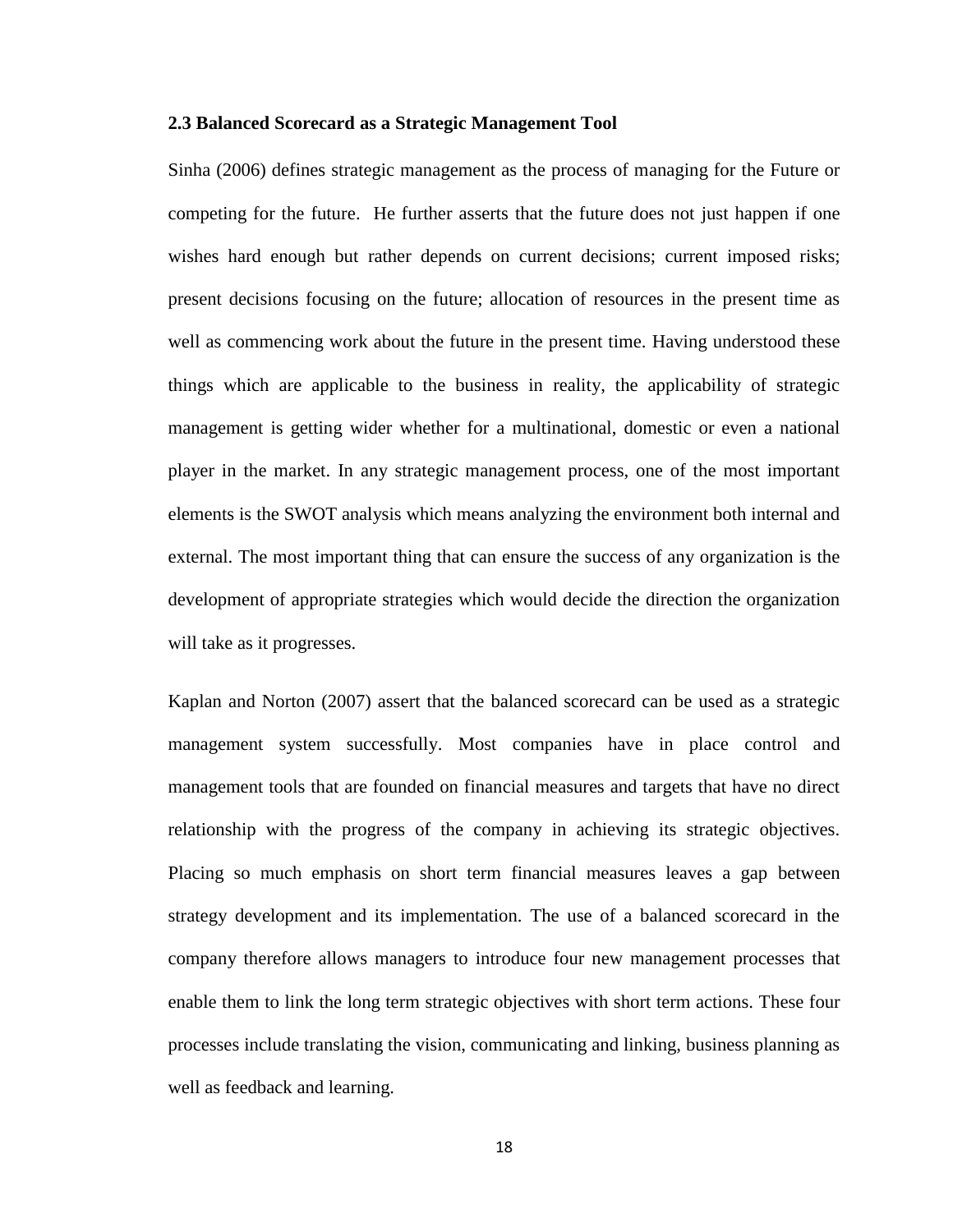The Balanced Scorecard is a very important strategic management tool which helps an organization to not only measure the performance but also decide/manage the strategies which are needed to be adopted or modified so that the long-term goals are achieved. Thus, in other words, the application of this tool ensures the consistency of vision and action which is the first step towards the development of a successful organization. Also, its proper implementation can ensure the development of competencies within an organization which will help it to develop a competitive advantage without which it cannot expect to outperform its rivals (Sinha, 2006). The scorecard provides a number of strategic management benefits such as translating the vision and strategy into action; defining the strategic linkages to integrate performance across organizations; communicating the objectives and measures to a business unit; aligning the strategic initiatives in order to attain the long-term goals; aligning everyone within an organization so that all employees understand how they support the strategy; provides a basis for compensation for performance and provides a feedback to the senior management if the strategy is working (Sinha, 2006).

#### <span id="page-27-0"></span>**2.5 Challenges of the Application of Balanced Score Card**

Having a vague strategy is one of the major challenges in application of the balanced scorecard. A number of organizations have high-level, future looking strategies with ideals and aspirations. These strategies may be good in fuelling the soul of the organization but they may make the organization run the risk of diluting the ability for translation into an effective Balanced Scorecard. The best remedy for these situations is to revisit and refine the strategy with the owners and get clearer direction on the aspirations of the business. Some of the key components required for an effective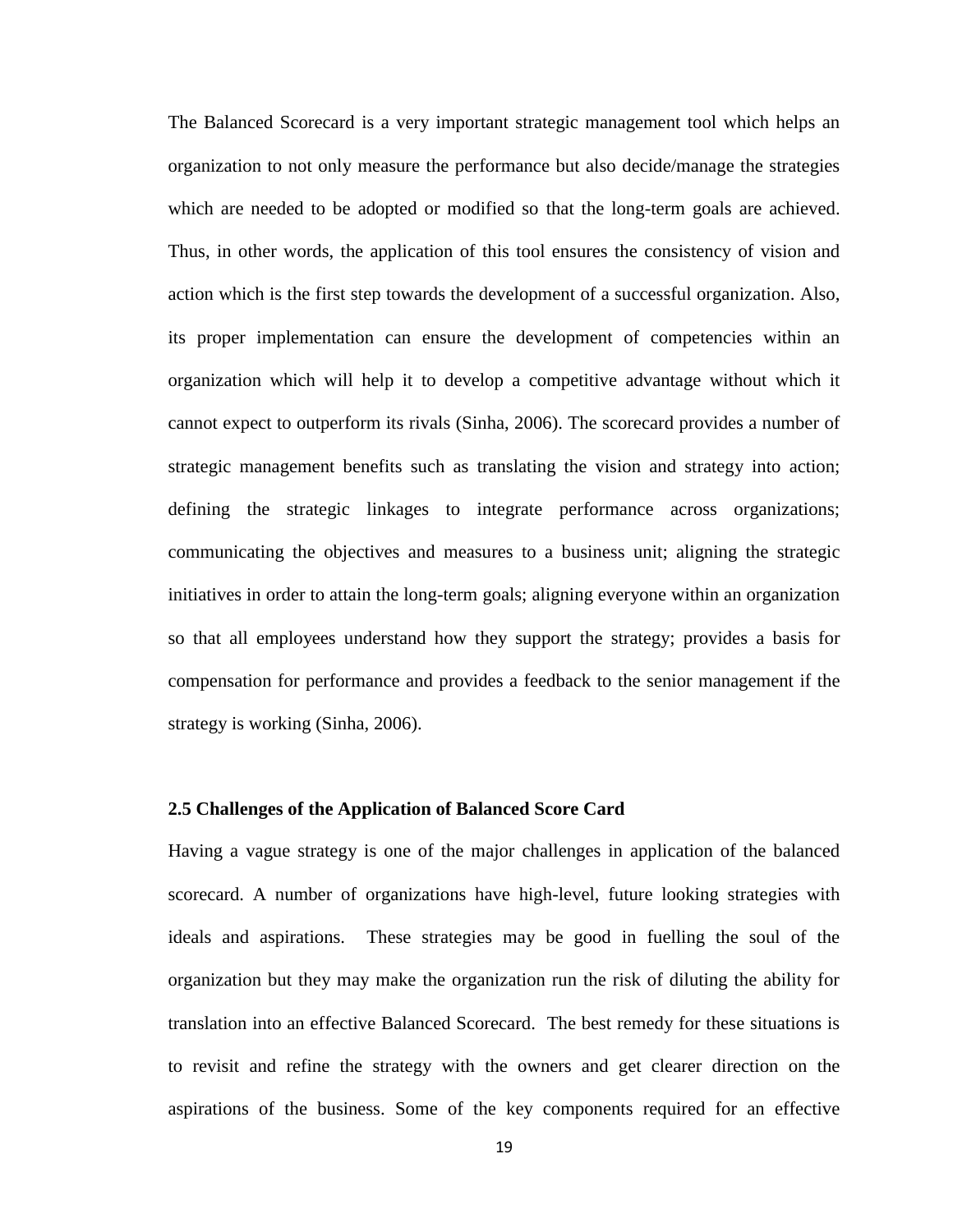translation include financial targets over the medium and long-terms, markets and customer segments, aspirations for brand perception, and customer value. These should be statements of the desired organization's end state for the planning horizon which normally runs between 5 to 10 years (Hindi, 2012).

Hindi (2012) further argues that if the initial implementation of the balanced is complicated, there is a high tendency to get lost in the details and technicalities of the Balanced Scorecard. The strategic themes, strategy maps, and cascading to individual level could cause a lot of confusion around the initial approach. The best remedy is to phase the approach by starting with articulating the BSC across the four perspectives by developing the strategic map that includes objectives with cause and effect relationships. The purpose of this is to provide a sense of clarity for the action plan and can be communicated across the organization. Later phases can introduce more sophistication with subjects that can flow down to the other employees of the organization.

Application of the balanced scorecard requires flow of the metrics and other measures down to each individual employee in the organization. Ensuring that the application of the balanced scorecard is cascaded to individual level within the organization requires engaging the hearts and minds of the existing workforce. This entails getting the agreement and commitment of the employees to set their own targets. If that engagement is not achieved, the individual level BSC becomes nothing more than a documentations exercise at the end of each reporting period. The behavior of the employees is not likely to be changed by such a scorecard. The best remedy for this challenge is to engage the team in formulating the balanced scorecard and have them participate in setting targets. It is also clear that the absence of automation to record and roll-up results early in the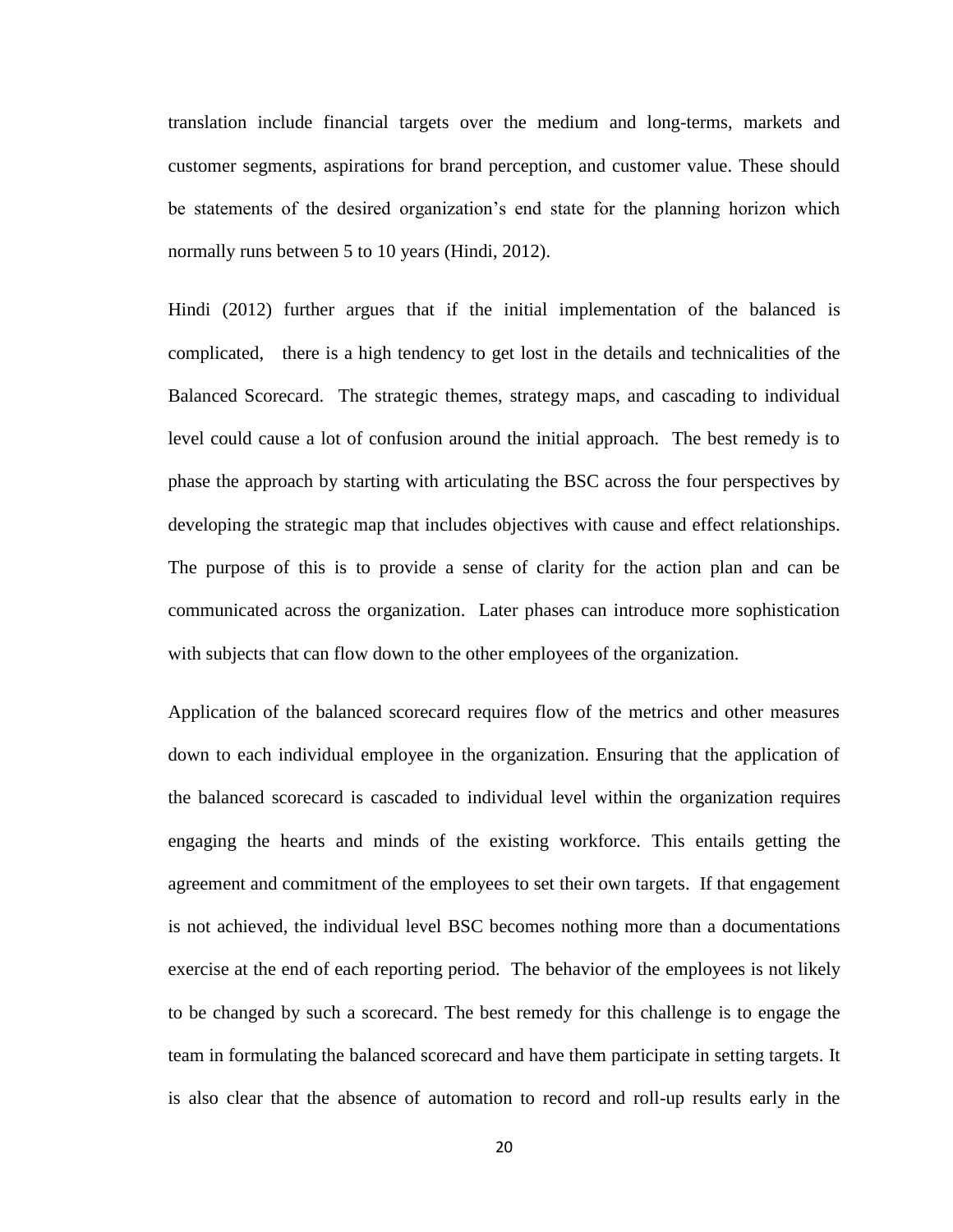implementation of the balanced scorecard has the potential of severely derailing the team into the mechanics of recording actual achievements versus targets. This will be compounded when the team tries to build sophisticated formulas to roll-up to an overall result by objective or department across the four perspectives (Karathanos and Karathanos, 2005).

#### <span id="page-29-0"></span>**2.6 Organizational Performance Measurement**

However, most organizations are struggling to enhance their performance. The main reason why this struggle exists is because management is not always aware of the adequate assessment of their organizational performance. Several models, frameworks or methods for conducting entities valuation create unnecessary stress for management to select the path that is congruent with organizations believes and cultural philosophy (Richard, 2009). Organizational performance stimulation has always been a priority in private as well as in public sectors, since it is directly associated with the value creation of the entity. Organizations are constantly striving for better results, influence and competitive advantage.

If a company is inefficient but effective it might survive, but the cost of operational management, processes and inputs will be too high. Cost inefficient organizations do not have proper resource allocation management. From the accounting perspective they might break even or have very little profit (Robbins, 2000). Although, such organizations have excellent long term perceptions of the degree of the overall success, market share, profitability, growth rate, and innovativeness of the organization in comparison with key competitors (Zokaei, 2006). Inefficient-effective organizations should consider the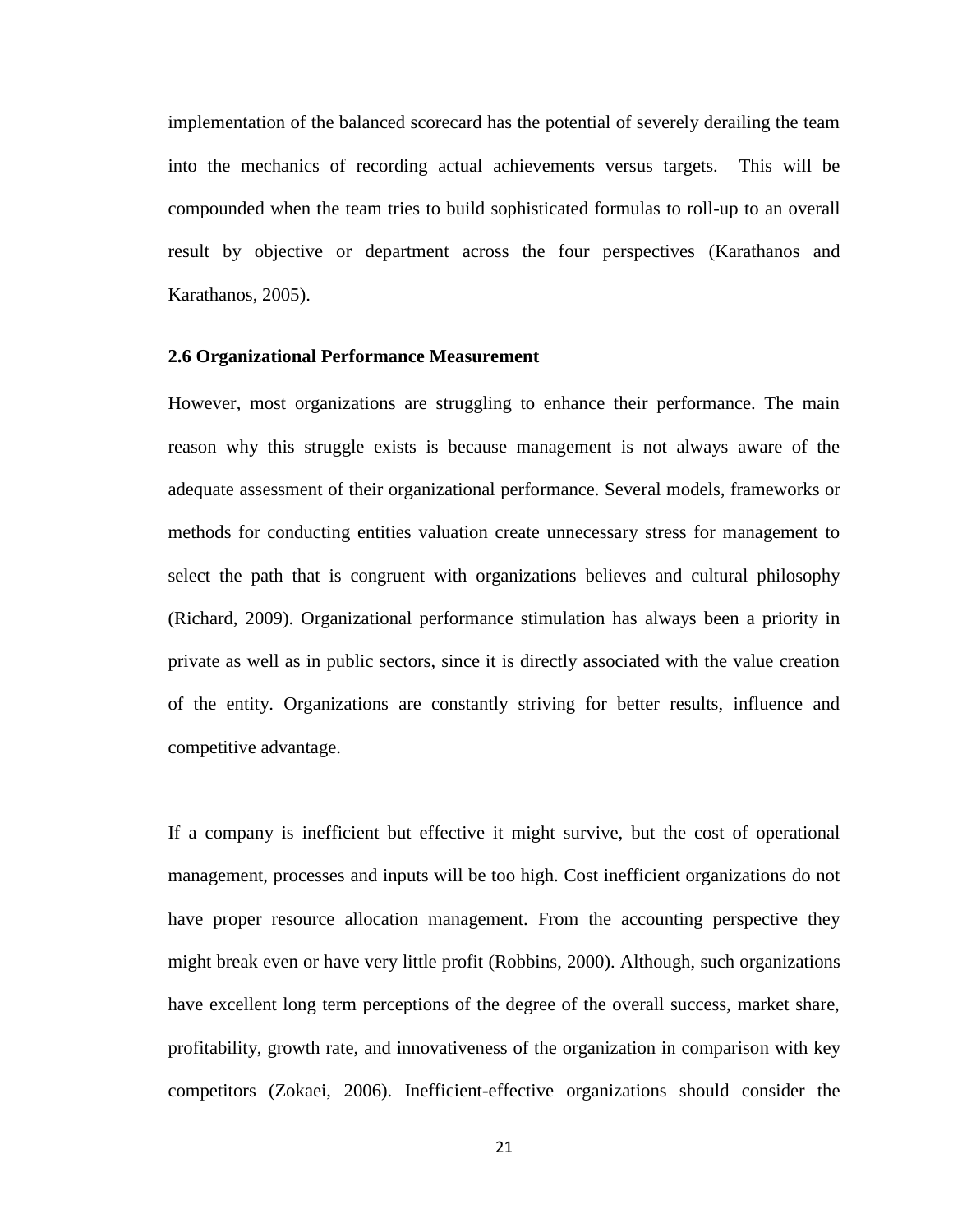assessment of their recourse allocation. Usually, the morale in such entities is high. Delicate changes brought in the operations and introduced in a subtle manner should result the increase in the efficiency, which would lead organization to desired competitive advantage.

High effectiveness and high efficiency organizations are well known as high performance entities. They demonstrate excellence in their operational performance as well as strategic planning. Their outcome is productive, cost management is under control, tasks distributed and completed in a timely manner. Usually such organizations have high morale and staff commitment, which also results the highest quality of the outcome. Employees are well aware of the tasks they have been delegated to perform, they are also well informed of the indicators, which are used to assess their outcomes. Their performance and their attitudes lie along company's long term goals and vision (Zokaei, 2006).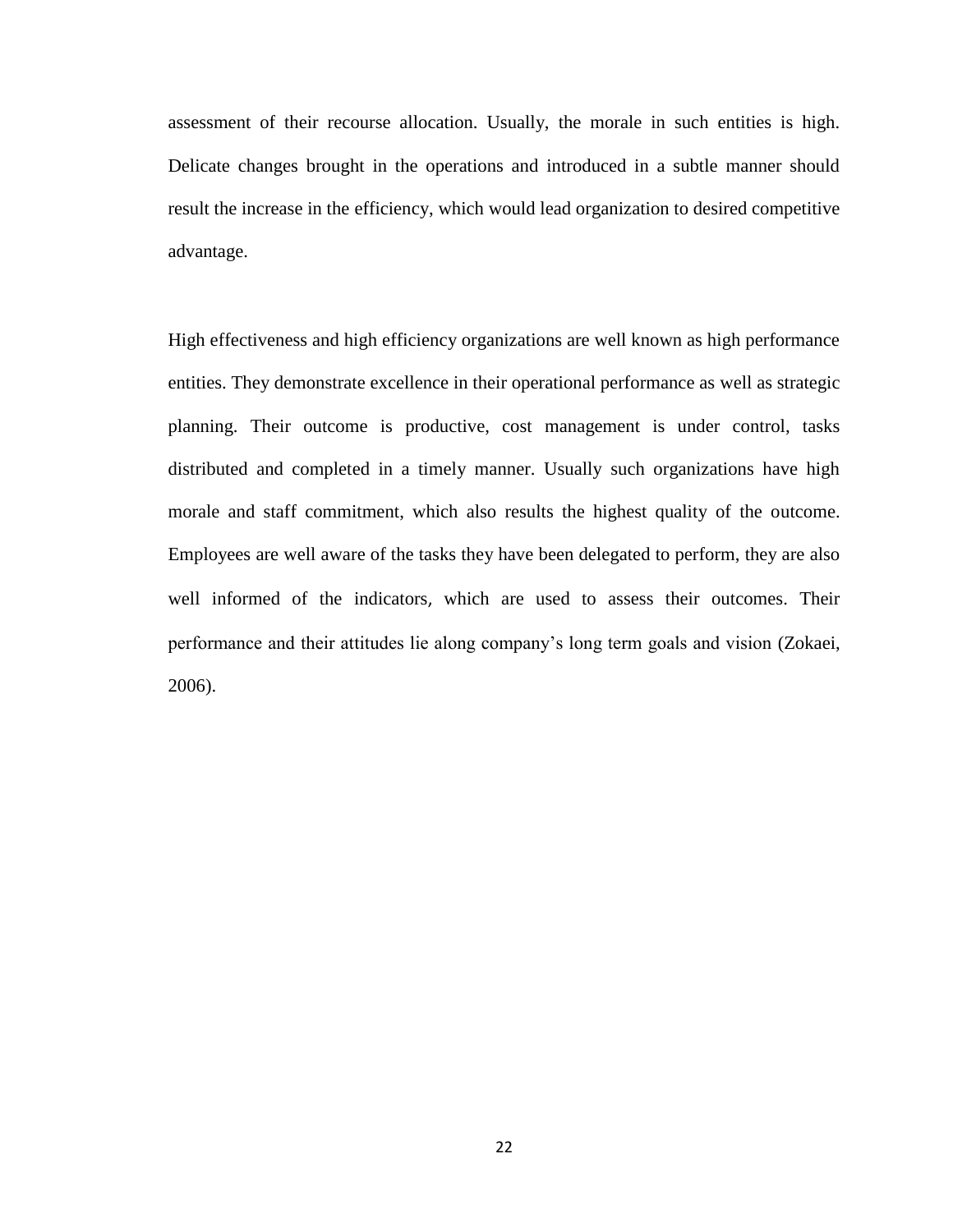## **CHAPTER THREE**

### **RESEARCH METHODOLOGY**

#### <span id="page-31-1"></span><span id="page-31-0"></span>**3.1 Introduction**

This chapter gives the methodology that was used to investigate the application of balanced score card among nongovernmental organizations in Kenya. Here the research design, target population, sampling design, sample size, data collection and analysis are briefly discussed.

#### <span id="page-31-2"></span>**3.2 Research Design**

This study was a cross sectional survey design in investigating the application of balanced score card among nongovernmental organizations in Kenya. The survey was chosen since the study focused on several organizations in the NGO sector. Alford (2011) asserts that a survey research design is a process of collecting data through asking questions to a selected number of respondents to represent a larger population.

The survey study design was therefore appropriate in this case since the study relied on a sample that represented the entire population of NGOs in the country. The cross sectional study design also allowed the study to generalize the findings of this particular research on the NGO sector in Kenya.

#### <span id="page-31-3"></span>**3.3 Population of the Study**

Kitchenham and Shari (2002) define a target population of a study as the group or all the individuals to whom the study applies. They further argue that the target population is obtained by establishing all the individuals who are likely to provide relevant information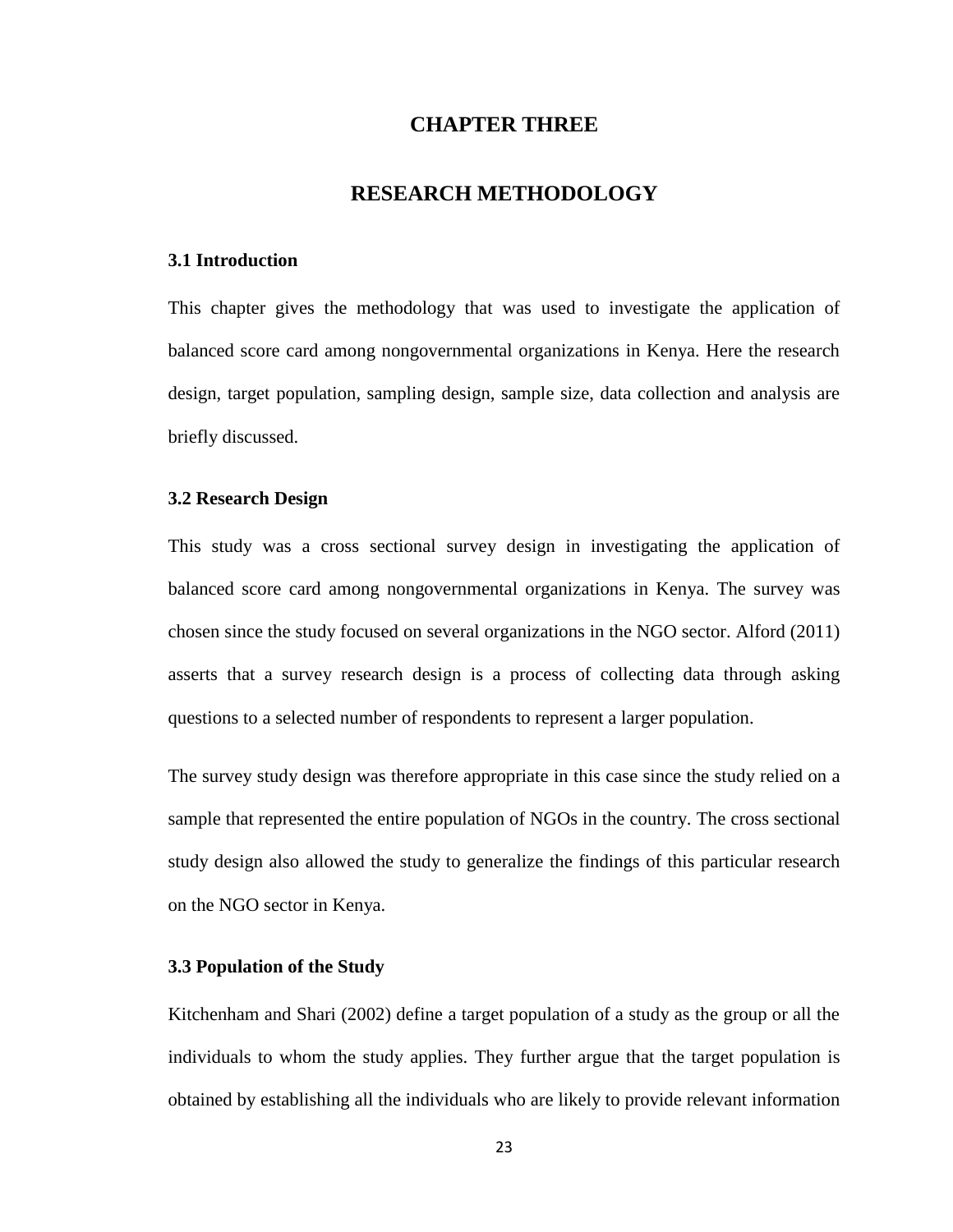for the study. In addition the target population is a finite list of all the individuals who are considered suitable in providing relevant information for the study at hand. The population of this study involved the 150 nongovernmental organizations that have their headquarters in Nairobi. According to the nongovernmental organizations council, there are 150 NGOs that have their headquarters in Nairobi. These 150 NGOs formed the target population for the study.

#### <span id="page-32-0"></span>**3.4 Sampling Design**

This study involved purposeful sampling technique in selecting the NGOs that were included in the study. The study involved NGOs that were based in Nairobi or had their headquarters in Nairobi. According to the NGO Council, there were a total of 150 NGOs that have their headquarters in Nairobi. Mugenda and Mugenda (2003) assert that at least 10% of the target population is adequate for a sample size.

The researcher selected 30% of the total number of NGOs that have their headquarters in Nairobi to participate in the study. This translates to a total of 45 NGOs from where respondents were drawn. One respondent from the strategic planning department, most preferably the strategic planning manager or assistant were selected as a respondent from each organization. This gave a total of 45 respondents.

#### <span id="page-32-1"></span>**3.5 Data Collection**

The researcher collected primary data for the purpose of establishing the application of the balanced scorecard among NGOs in Kenya. The data was collected by use of a questionnaire that was in form of five point Likert Scale. The questionnaire had both closed and open ended questions. The questionnaire had three sections: section A sought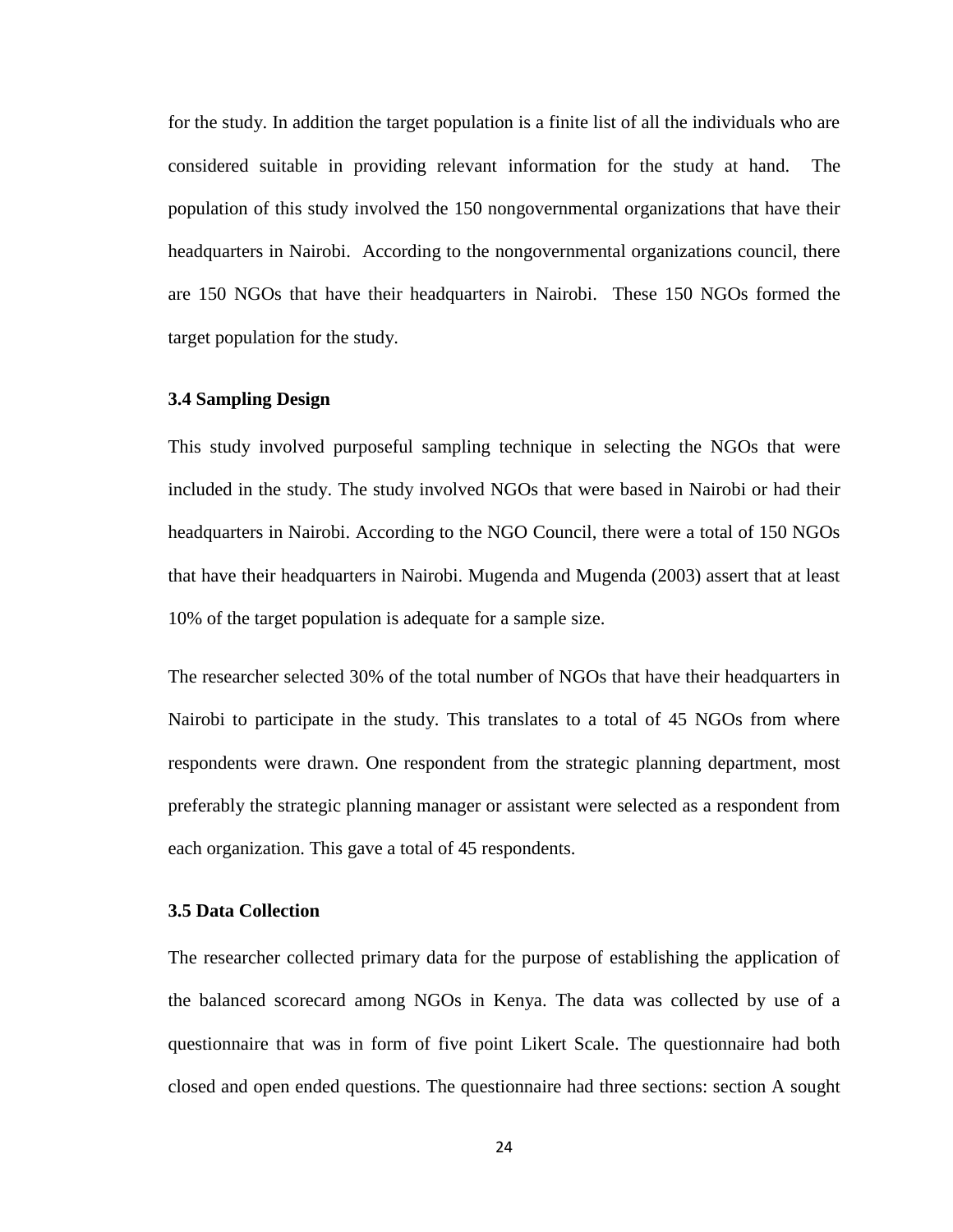demographic information of the respondents; section B sought data on application of the balanced scorecard; and section C carried questions on the challenges of application of the balanced scorecard. The questionnaires were administered through drop and pick later method, and were piloted to test for content validity and reliability.

Before embarking on the data collection exercise, the researcher obtained a letter of introduction from the University Of Nairobi School Of Business. This letter assisted in introducing the researcher to the respondents. The questionnaires were distributed through drop and pick later method by the researcher and research assistants. The main respondents were the strategic planning managers of the NGOs selected. Strategic planning managers are considered appropriate since they are responsible for the strategic direction the organization takes and targets in the balanced scorecard must originate from the overall organization strategy.

#### <span id="page-33-0"></span>**3.6 Data Analysis**

The primary data collected was sorted to ensure completeness. The demographic information was analyzed using descriptive statistics such as the mean and standard deviation whereas the other objectives were analyzed using percentages and frequencies. The findings of the study were presented in frequency tables and bar charts for better visualization and illustration of the findings. .

In order to make the study findings more clear and easy to understand, the researcher explained the findings as illustrated in each table and chart. This in turn assisted in drawing conclusions and making recommendations based on the study findings. A discussion to relate the findings of the study to other past studies was provided.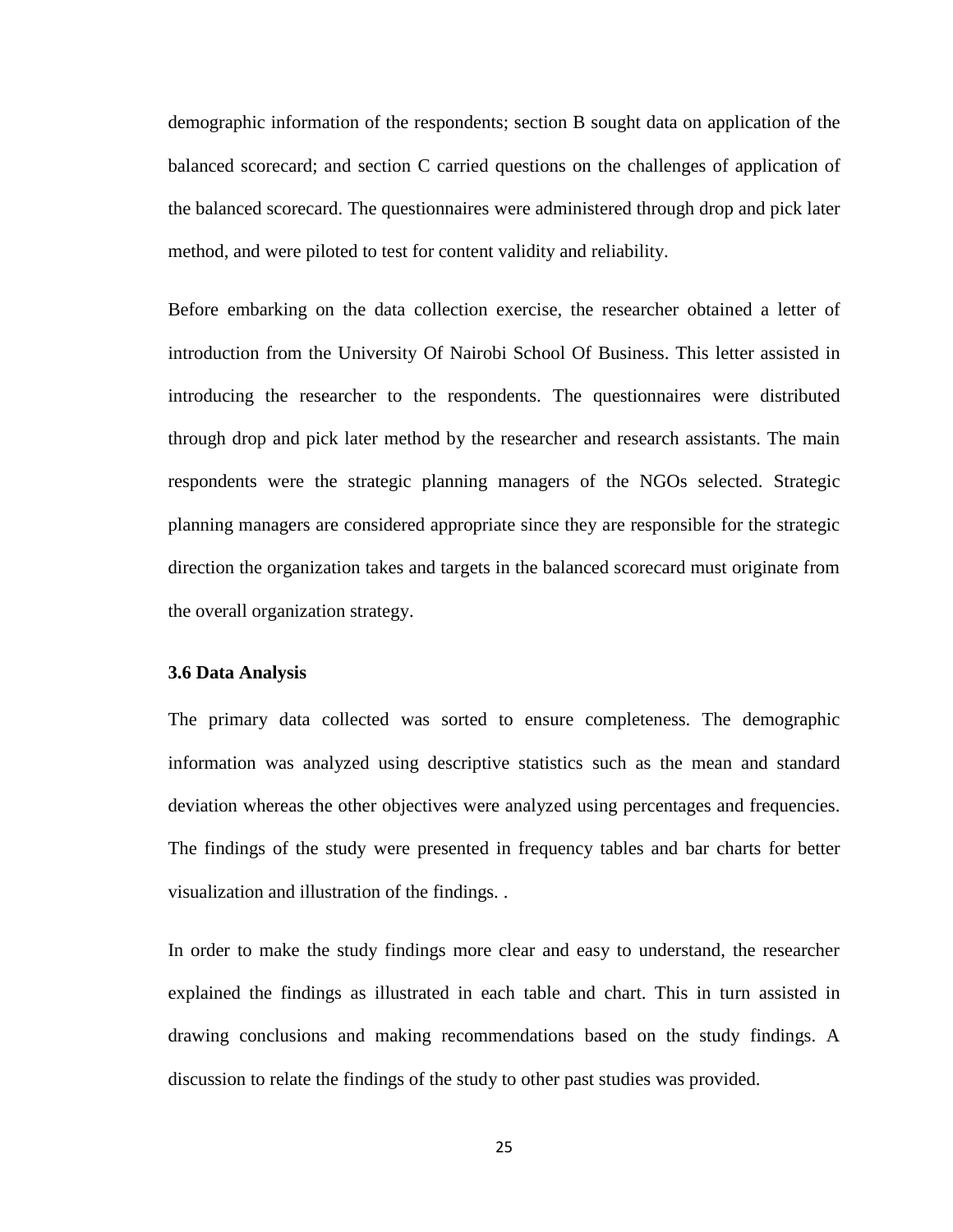### **CHAPTER FOUR**

# **DATA ANALYSIS AND PRESENTATION**

#### <span id="page-34-1"></span><span id="page-34-0"></span>**4.1 Introduction**

The main objective of this study was to investigate the application of the balanced score card and its effect on the performance of nongovernmental organizations in Kenya. The study had three specific objectives to be achieved: establish how the balanced scorecard is applied among NGOs in Kenya; establish the challenges faced by NGOs in Kenya in application of the BSC and determine the effect of the BSC on performance of NGOs in Kenya. The findings from the study are presented in this chapter together with discussions.

#### <span id="page-34-2"></span>**4.2 Response Rate**

The study had a sample size of 45 respondents who were drawn from 45 nongovernmental organizations based in Nairobi. A total of 45 questionnaires were issued and the researcher managed to receive back a total of 37 questionnaires as illustrated in table 4.1 below.

| <b>Respondents</b> | <b>Frequency</b> | <b>Percent</b> |
|--------------------|------------------|----------------|
| Received           |                  | Q 2            |
| Not received       |                  | 17.8           |
| <b>Total</b>       | 43               | 100.0          |

#### <span id="page-34-3"></span>**Table 4.1: Response rate**

#### **Source: Research data**

The findings in table 4.1 above reveal that the study attained a response rate of 82.2%. This is an indication that most of the respondents were able to fill and return the questionnaires. This response rate is sufficient to justify generalization of the findings on nongovernmental organizations in Kenya.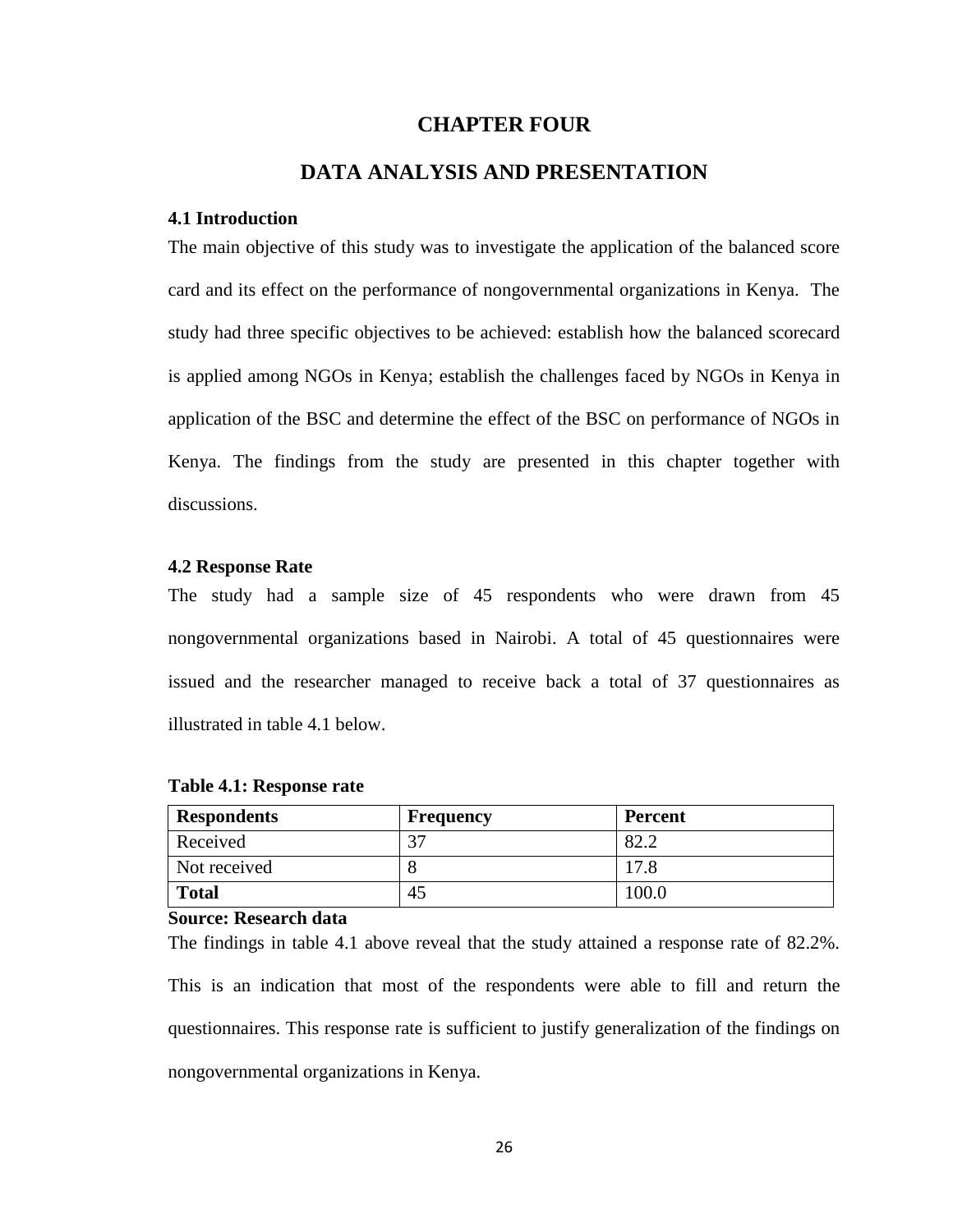#### <span id="page-35-0"></span>**4.3 Demographic information**

The researcher wanted to find out some details concerning the respondents to enable her confirm whether they were suitable to provide relevant information for the study. The findings are presented next.

#### <span id="page-35-2"></span>**Table 4.2: Demographic information**

| <b>Descriptive Statistics</b> |  |  |  |
|-------------------------------|--|--|--|
|-------------------------------|--|--|--|

| <b>Descriptive Statistics</b> |    |         |                |      |                |
|-------------------------------|----|---------|----------------|------|----------------|
|                               | N  | Minimum | <b>Maximum</b> | Mean | Std. Deviation |
| Position                      | 37 |         | 2              | 1.16 | .374           |
| Duration in organization      | 37 |         | 3              | 1.95 | .664           |
| Valid N (listwise)            | 37 |         |                |      |                |

#### **Source: Research data**

It is evident from the research findings tabulated above that the position of the respondents has a mean of 1.116 and a standard deviation of 0.374. This is an indication that most of the respondents are managers. This confirms that they are people with appropriate knowledge on balanced score card hence could provide relaible data for the study. It is also clera that the duration the respondents had served in their organizations has a mean of 1.95 and a standard deviation of 0.664. This is confirms that most of the respondents have worked with the current organization for 3-5 years. This duration is considered long enough for one to understand organizational issues especially on BSC. This therfore implies that most of the respondents who participated in the study have worked with nongovernmental organizations for a duration long enough thus enabling them experience implementation of bsc and so had the ability to provide data based on their experiences.

#### <span id="page-35-1"></span>**4.4 Determinants of BSC Application among NGOs in Kenya**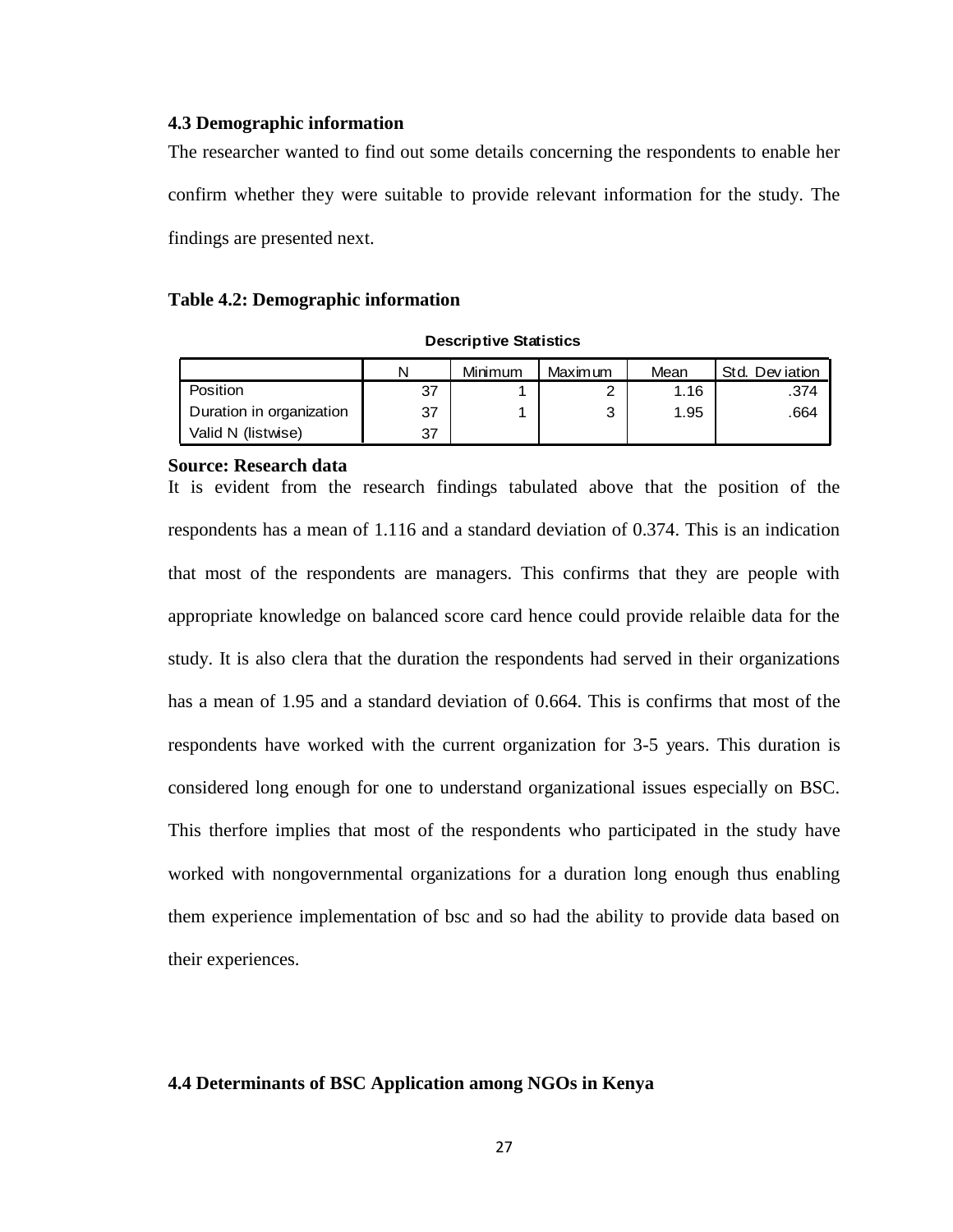The study sought to establish the determinants of BSC application among the nongovernmental organizations in Kenya. The respondents were provided with several determinants are were required to rate them depending on the extent to which they agreed with each one of them. The responses are presented next.

#### **4.4.1 Type of Leadership**

<span id="page-36-0"></span>



Type of leadership

Type of leadership

#### **Source: Research data**

The research wanted to establish whether the type of leadership that exists within an organization could be a determinant in application of the BSC. The findings in figure 4.1 above reveal that 54% of the respondents agreed that the type of leadership is a determinant of BSC application to a very great extent. It was also evident that another 27% of the respondents agreed that leadership is a determinant to a great extent. This implies that majority of the respondents consider the type of leadership as an important determinant of the application of the BSC.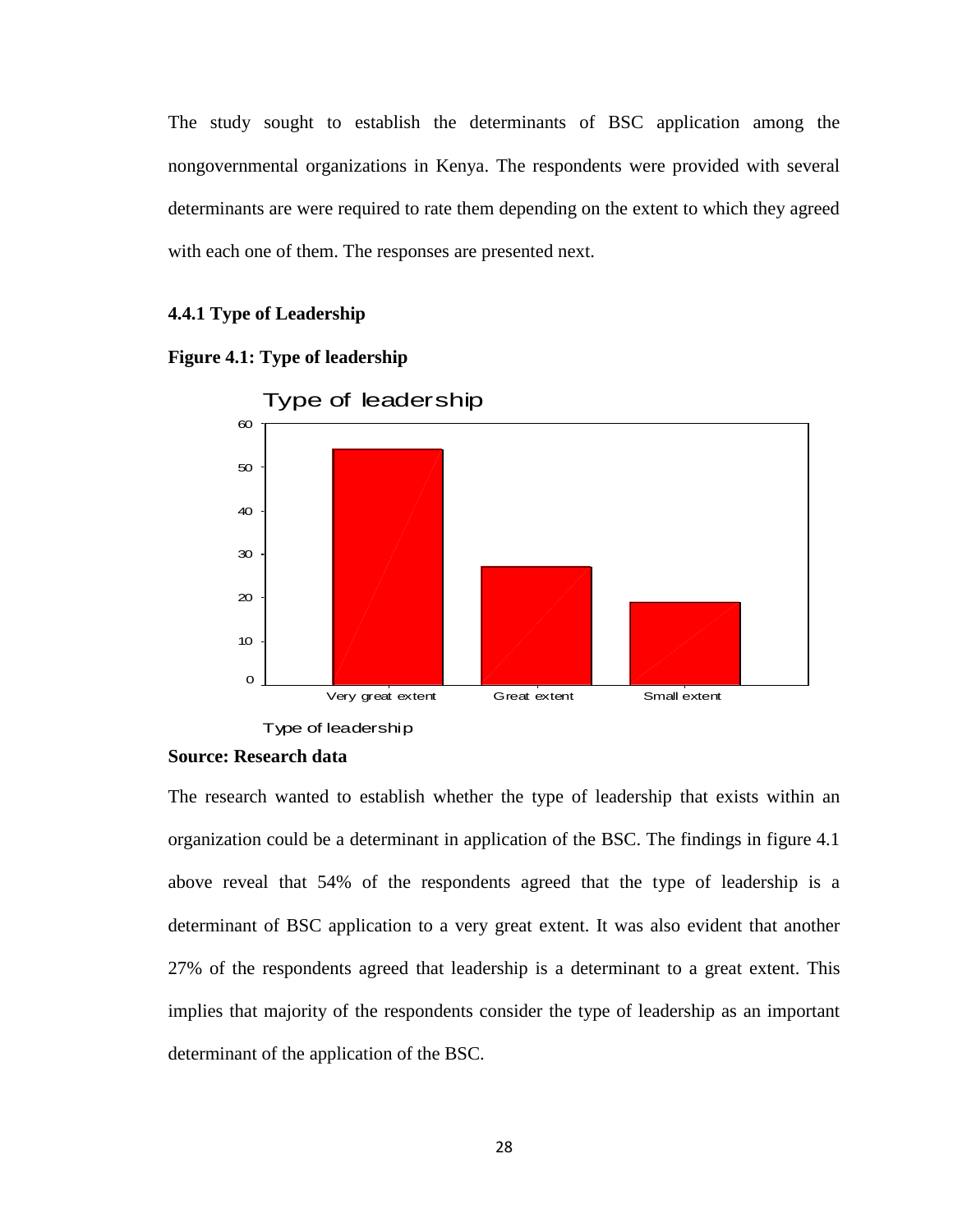## **4.4.2 Internal Organization Structure**

#### <span id="page-37-0"></span>**Table 4.3: Internal Organization Structure Internal organization structure**

|                   | Frequency | Percent |
|-------------------|-----------|---------|
| Very great extent | 8         | 21.6    |
| Great extent      | 24        | 64.9    |
| Not at all        | 5         | 13.5    |
| Total             | 37        | 100.0   |

#### **Source: Research data**

The study sought to find out if the internal structure of the organization is a determinant of BSC application among nongovernmental organisations in Kenya. It can be observed from the findings of the study tabulated above that 64.9% of the respondents agreed that the internal structure of the organization is a derteminat to a great extent whereas 21.6% indicated that it is a determinant to a very great extent. This indicates that most of the respondents consider the internal organizatrional structure as asignificant determinanty of the application of the BSC.

## **4.4.3 Pressure from Stakeholders**

### <span id="page-37-1"></span>**Table 4.4: Stakeholder pressure**

|                   | Frequency | Percent |
|-------------------|-----------|---------|
| Very great extent |           | 10.8    |
| Great extent      | 21        | 56.8    |
| Moderate          | 6         | 16.2    |
| Small extent      | 4         | 10.8    |
| Not at all        | 2         | 5.4     |
| Total             | 37        | 100.0   |

### **Source: Research data**

The researcher sought to investigate whether pressure from stakeholders of nongovernmenetal organizations in Kenya is a significant determinant of application of the BSC. The results from table 4.4 above reveal that 56.8% of the respondents consder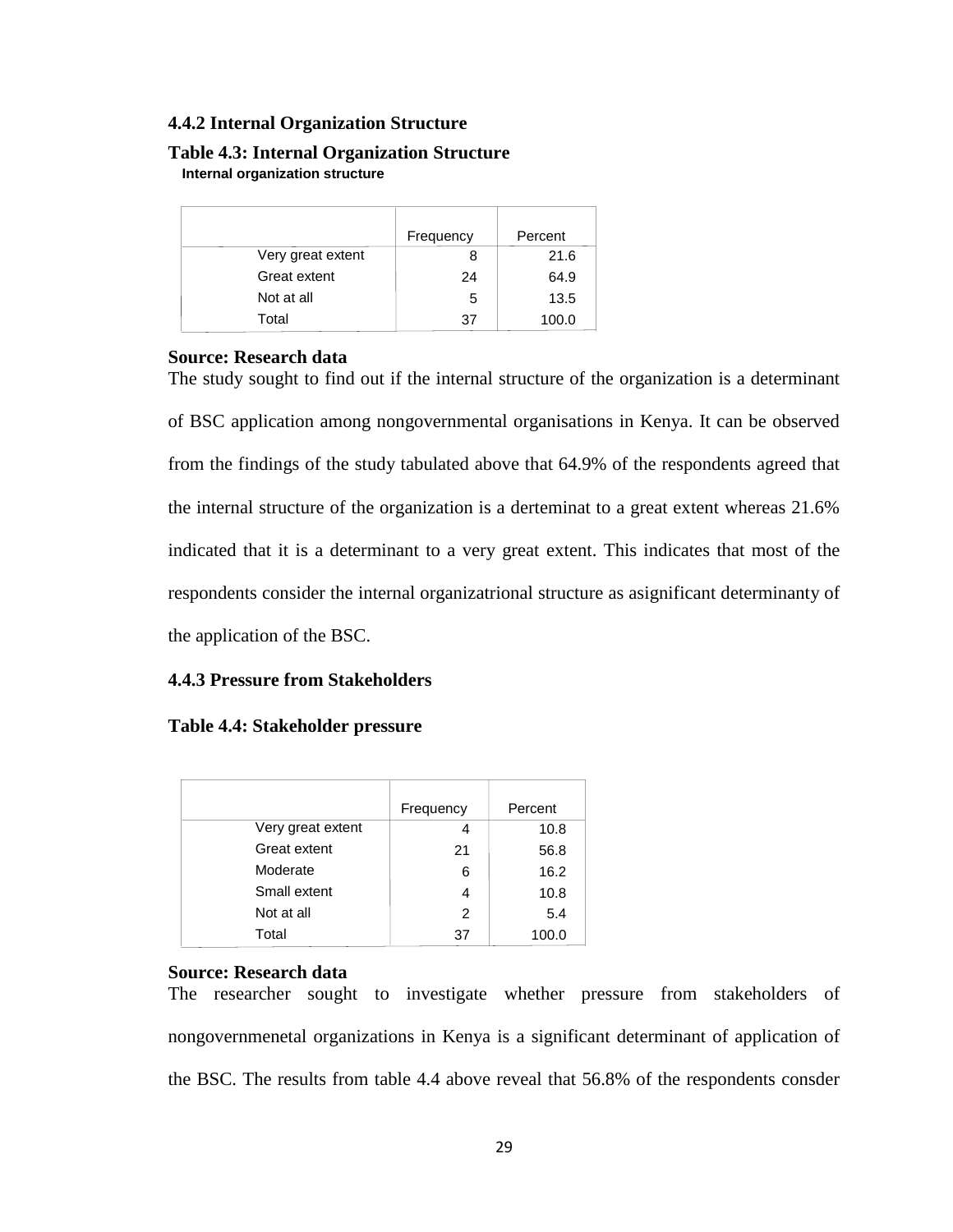pressure from stakeholders as determinant to a great extent; 16.2% to a moderate extent and 10.8 to a very great extent. This is a revelation that majority of the respondents consider pressure from the stakeholders as an important determinant of application of the BSC among the NGos in Kenya.

# <span id="page-38-1"></span>**4.4.4 Deteriorating Performance Figure 4.2: Deteriorating performance**



Deteriorating performance

Deteriorating performance

## **Source: Research data**

The researcher wanted to investigate whether deteriorating performance is a determinant in application of the balanced score card among the NGOs in Kenya. The research findings presented in figure 4.2 above confirm that 63% of the respondents indicated that its is considered a determinant to a moderate extent. This implies that deteriorating performance does not rank high among the most significant determinants of application of the BSC among the NGOs in Kenya.

# <span id="page-38-0"></span>**4.4.5 Need for Transparency and Accountability Table 4.5: Transparency and accountability**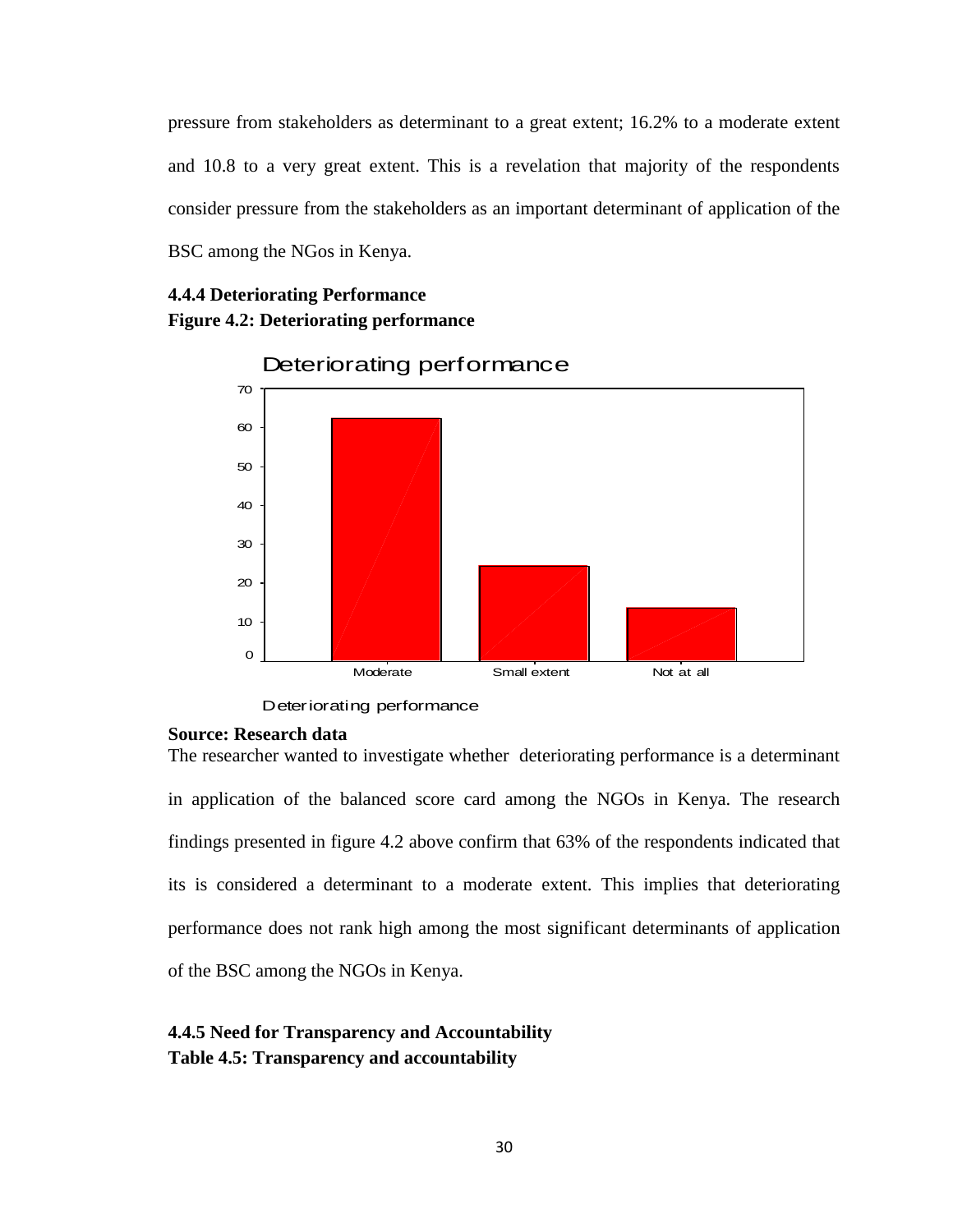|                   | Frequency | Percent |
|-------------------|-----------|---------|
| Very great extent | 5         | 13.5    |
| Great extent      | 26        | 70.3    |
| Moderate          | 6         | 16.2    |
| Total             | 37        | 100.0   |

#### **Source: Research data**

The respondents were required to indicate the extent to which they agreed that the need for tranparency and accountability is a deterninant of BSC application among the NGOs in Kenya. It is clear from the research results that 70.3% of the respondents agreed that the need for transparecny and accountability is a determinant to a great extent; 16.2% to a moderate extent and 1.35% to a very great extent. This confirms that majority of the respondents consider the need for transparency and accountability in the NGO sector as a very significant determinant of BSC application.

# <span id="page-39-0"></span>**4.4.6 Optimum Utilisation of Resources Table 4.6: Optimum Utilisation of Resources**

|                   | Frequency | Percent |
|-------------------|-----------|---------|
| Very great extent | 20        | 54.1    |
| Great extent      | 10        | 27.0    |
| Not at all        |           | 18.9    |
| Total             | 37        | 100.0   |

## **Source: Research data**

The researcher wanted to find out whether optimum utilization of resources is among the determinants of application of the BSC among the NGOs in Kenya. The study findings tabulated above reveal that 54.1% of the respondents considered it a determinant to a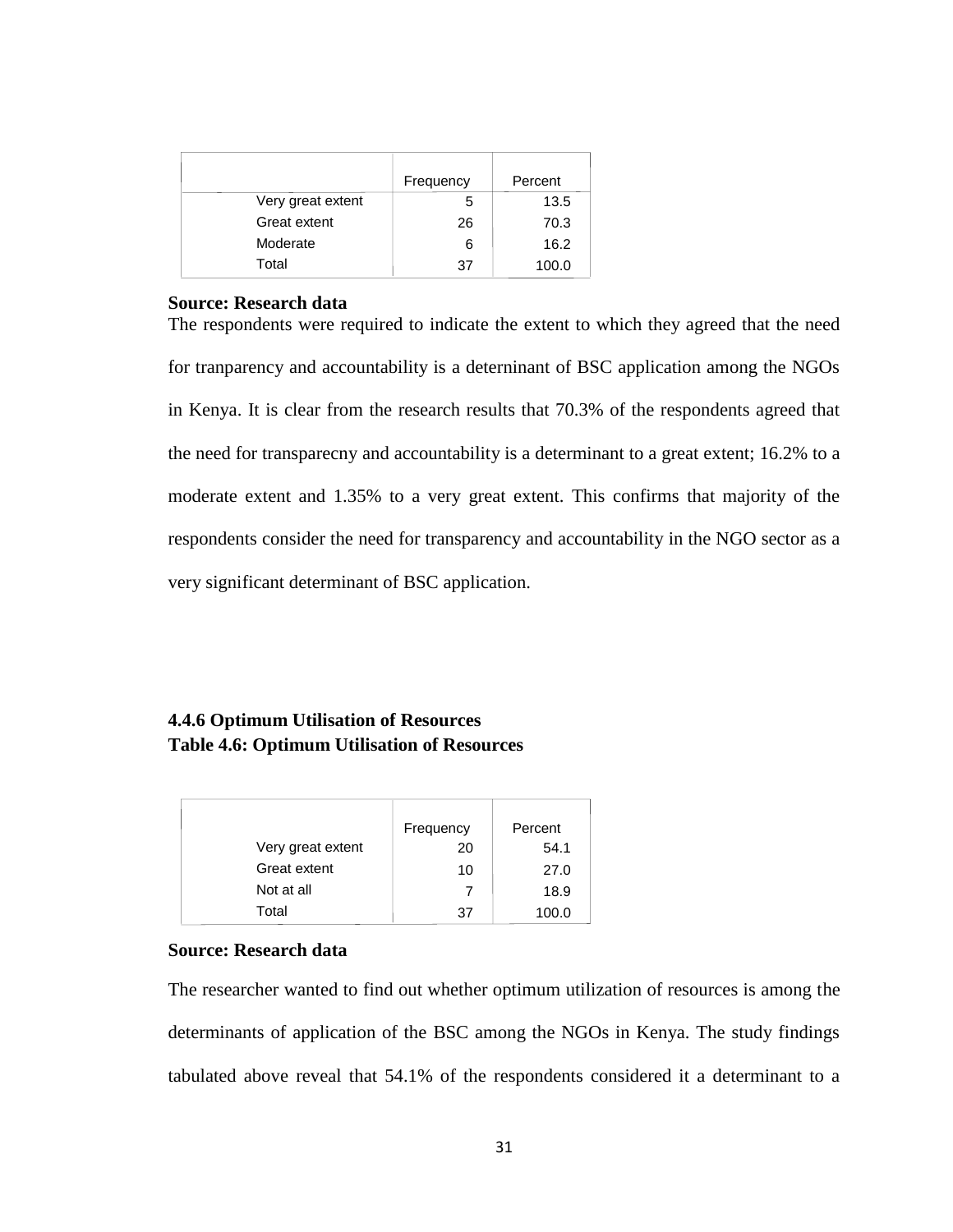very great extent; 27% to a great extent and 18.9% did not consider it at all. This means that optimum resource utilization is such an important determinant of application of the BSC among NGOs in Kenya.

# <span id="page-40-0"></span>**4.4.7 Conceptualization of BSC by Managers Figure 4.3: Conceptualization of BSC by managers**



Conceptualization of scorecard by managers

## **Source: Research data**

The study sought to establish from the respondents whether conceptualization of the BSC by managers among the NGOs in Kenya is one of the determinants of its application. The findings tabulated above confirm that 33% of the respondents consider this as a determinant to a great extent; 27% to a moderate extent; 22% to a small extent and 19% to a very great extent. This is an indication that conceptualization of BSC by the managers is a significant determinant of BSC application among the NGOs in Kenya.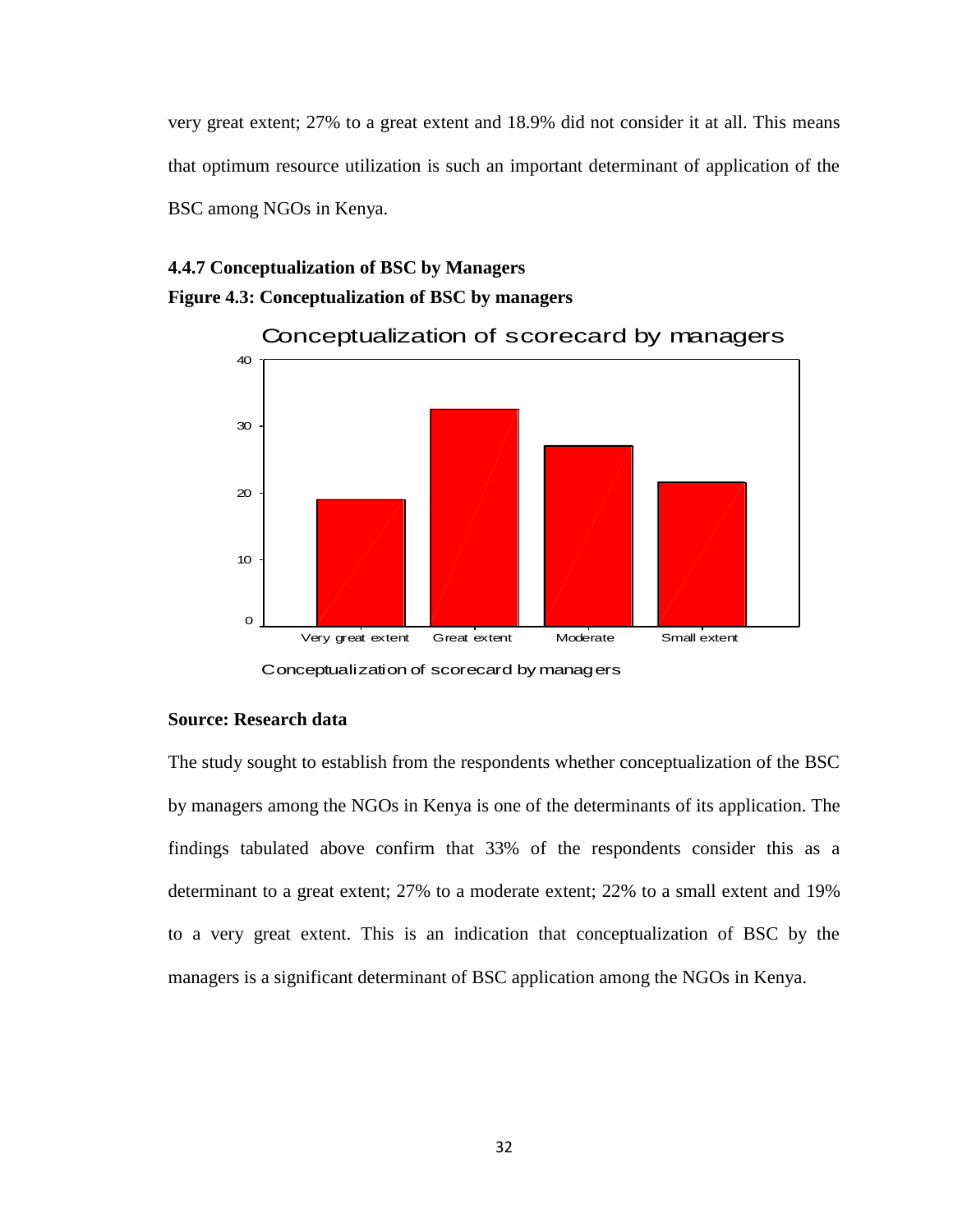# **4.4.8 Level of Communication among Stakeholders**

# <span id="page-41-0"></span>**Table 4.7: Communication among stakeholders**

|              | Frequency | Percent |
|--------------|-----------|---------|
| Great extent | 23        | 62.2    |
| Small extent |           | 18.9    |
| Not at all   |           | 18.9    |
| Total        | 37        | 100.0   |

### **Source: Research data**

The respondents were requested to indicate the extent to which they agree with level of communication among stakeholders as a BSC application determinant among NGOs in Kenya. The findings presenetd in table 4.7 above reveal that 62.2% of the respondents agreed that communication among stakeholders is a determinant to a great extent; 18.9% to a small extent and another 18.9% indicated they did not consider it at all. This is a clear indication that most of the respondents consider the level of communication among the stakeholders as a very significant determinant of the applicationof the BSC.

# <span id="page-41-1"></span>**4.4.9 The Business Environment Table 4.8: Business environment**

|              | Frequency | Percent |
|--------------|-----------|---------|
| Moderate     |           | 21.6    |
| Small extent | 23        | 62.2    |
| Not at all   | 6         | 16.2    |
| Total        | 37        | 100.0   |

## **Source: Research data**

The researcher wanted to find out whether the business environment in which the NGOs operate is a determinant of the BSC application among them. The findings illustrated in table 4.8 above reveal that 62.2% of the respondents consider it as a determinant to a very small extent; 21.6% to a moderate extent and 16.2% do not consider it at all as a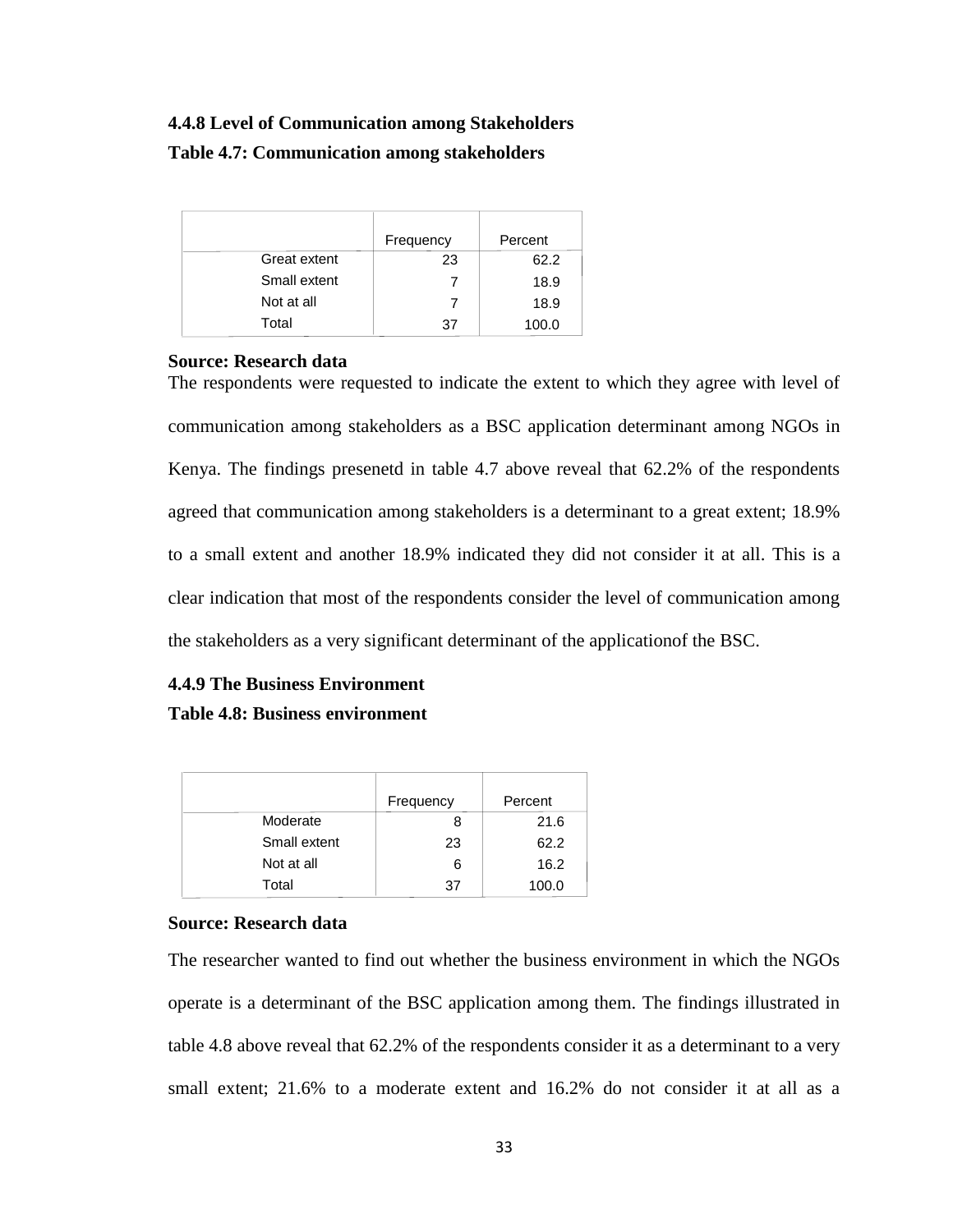determinant. This implies that majority of the respondents do not consider the business environment as a very important determinant of BSC application among the NGOs in Kenya.

#### **4.4.10 Employee Acceptance**





## **Source: Research data**

The study sought to establish from the respondents whether employee accepatance of the idea of BSC is a determinant in its applcation. The findings confirm that 51% of the respondents agreed to a great extent that employee acceptance is a significant determniant and 19% to a very great extent. This implies that employee acceptance is an important determinant of the application of the BSC among NGOs in Kenya.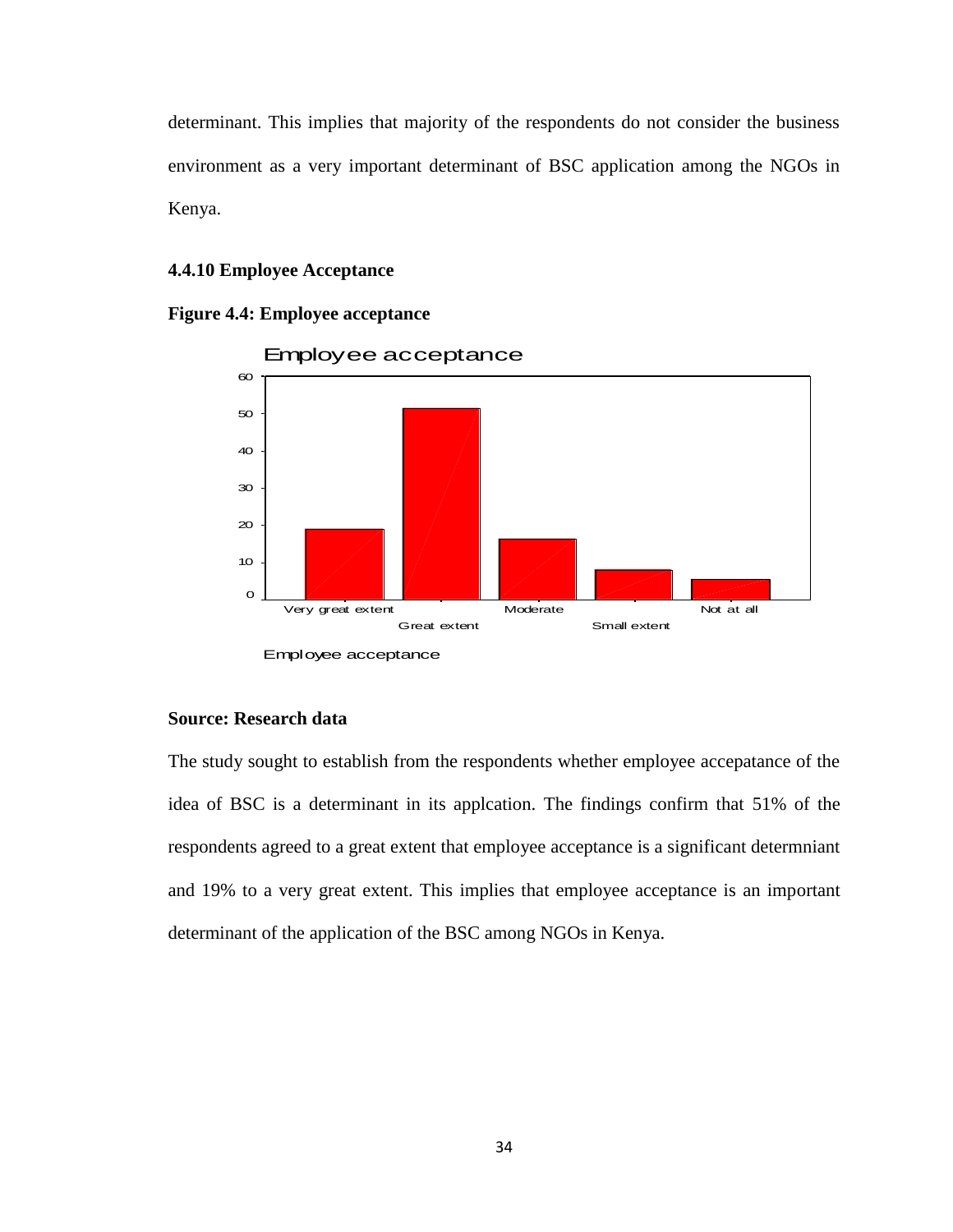#### <span id="page-43-0"></span>**4.5 Challenges of BSC Application among NGOs in Kenya**

The researcher wanted to investigate the challenges of BSC application among the NGOs in Kenya. The respondents were provided with eight challenges and they were required to rank them depending on the extent to which they agree. The findings are presented next.

| <b>Challenge</b>                                  | <b>Minimum</b> | <b>Maximum</b> | <b>Mean</b> |
|---------------------------------------------------|----------------|----------------|-------------|
| Unclear cause effect relationships                |                | 4              | 2.00        |
| Employee resistance to change                     | $\overline{2}$ | 5              | 2.00        |
| Unclear and unrealistic objectives                |                | 4              | 2.01        |
| Having a formless strategy                        | $\overline{2}$ | 4              | 2.34        |
| Unclear strategic themes and maps                 | $\overline{2}$ | 5              | 2.36        |
| Lack of commitment from<br>employees              | $\mathfrak{D}$ | 5              | 2.45        |
| Improper cascading of the tool to<br>stakeholders |                | 5              | 4.27        |
| Lack of expertise                                 | 4              | 5              | 4.42        |

<span id="page-43-1"></span>**Table 4.9: Challenges of BSC Application**

#### **Source: Research data**

The findings from the study established that unclear cause effect relationships during application of the BSC among the NGOs are one of the biggest challenges with a mean of 2.00. This implies that majority of the respondents agreed to a great extent that lack of clear cause effect relationships can be a challenge to application of the BSC. Employee resistance to change also has the same mean of 2.00 and this is a confirmation that most of the employees agreed to a great extent that when employees exhibit some form of resistance towards application of the BSC, then it becomes difficult to apply the same in an organization. The study also established that having unclear and unrealistic objectives is one of the biggest challenges of BSC application by NGOs in Kenya. This is supported by a mean of 2.01.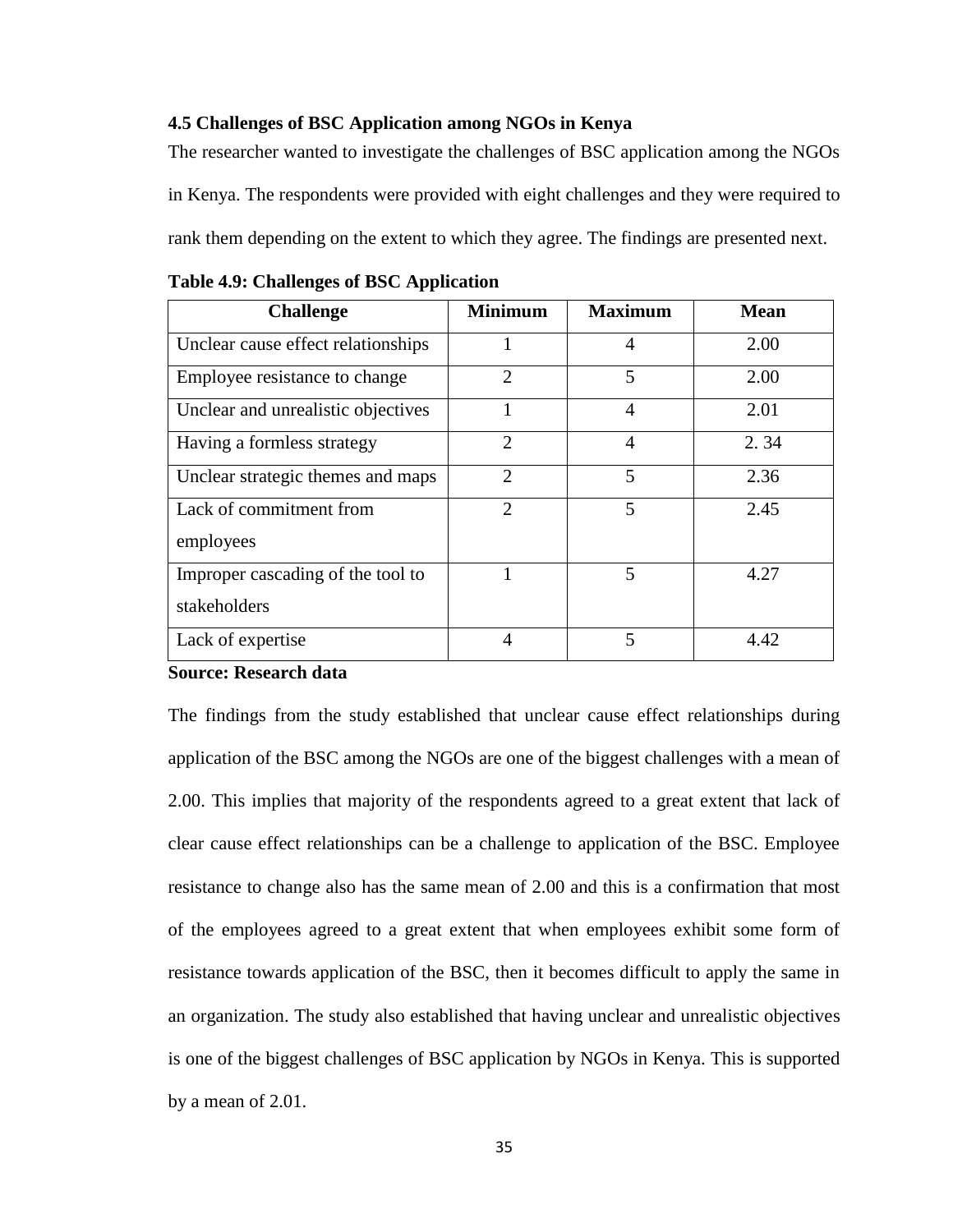The study further reveals that there are other challenges that also affect the application of BSC by NGOs in Kenya. These challenges include: Having a formless strategy with a mean of 2.34; unclear strategic themes and maps with a mean of 2.36 and lack of commitment from employees with a mean of 2.45. This is an indication that respondents agreed to a great extent that these are challenges to application of the BSC by NGOs in Kenya. However, the study also reveals that improper cascading of the tool to stakeholders with a mean of 4.27 and lack of expertise with a mean of 4.42 were not considered as challenges of BSC application by the NGOs.

### <span id="page-44-0"></span>**4.6 Effect of the Balanced Score card on Performance**

The study also sought to determine the effect of the Balanced score card on the performance of NGOs in Kenya by way of correlation analysis. In order to conduct the correlation analysis, the average responses on the determinants of application of the BSC were regressed against the ratings provided by respondents on how BSC affects the performance. Pearson's correlation coefficient was obtained and used to explain the effect. The findings are presented in Table 4.10.

| <b>Variable</b>              | Performance of NGOs |
|------------------------------|---------------------|
| Determinants of BSC adoption | 0.689               |

<span id="page-44-1"></span>**Table 4.10: Effect of the balanced score card on performance**

#### **Source: Research data**

The findings reveal that there is a strong positive relationship between determinants of BSC adoption and the performance of NGOs in Kenya. This is an indication that proper application of the BSC in NGOs leads to better performance among the NGOs. It also implies that if the BSC is not properly applied in the NGOs, the performance of these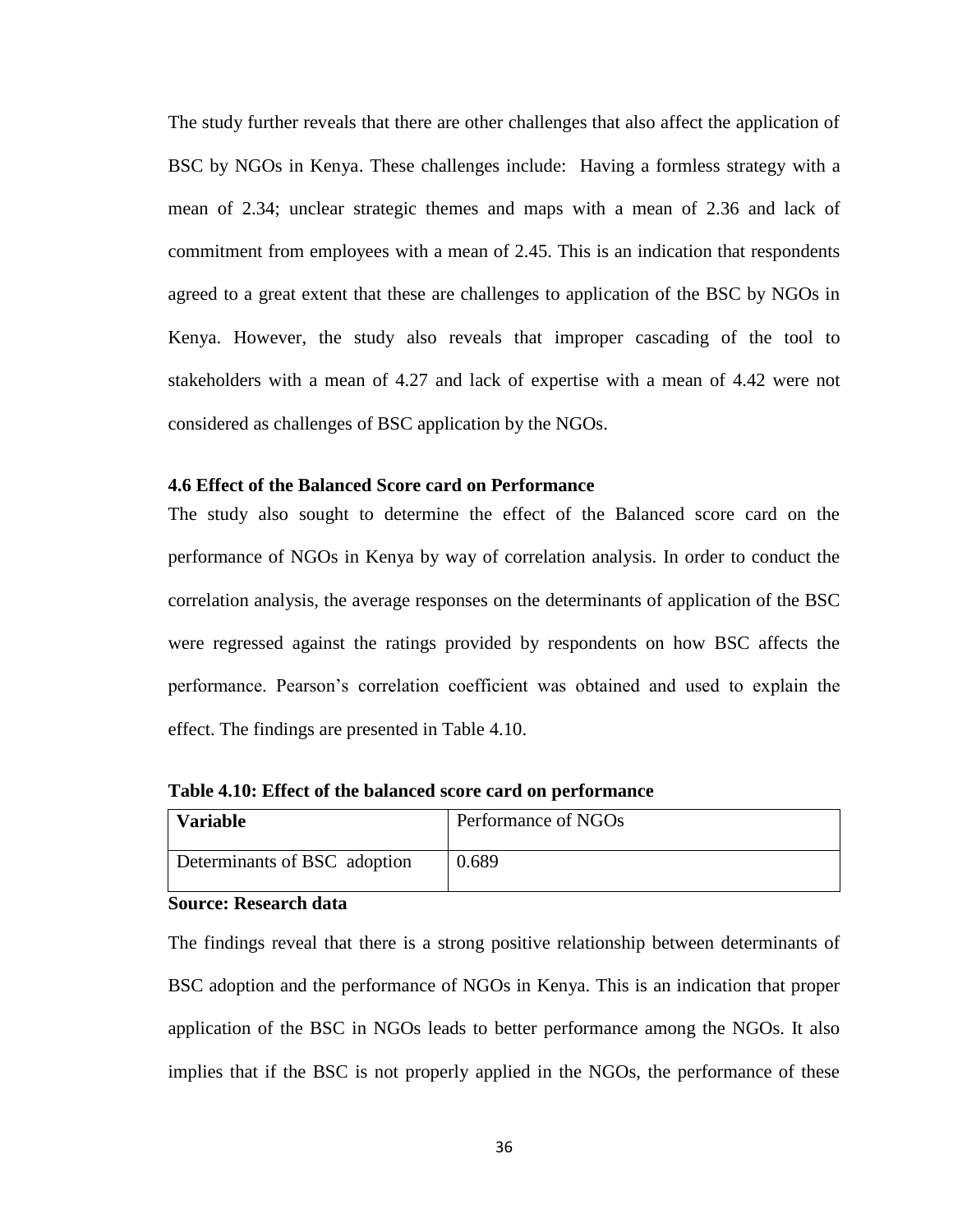organizations will deteriorate. This implies that the BSC is an important tool that can be used by NGOs in Kenya to enhance their performance.

#### <span id="page-45-0"></span>**4.7 Discussion of Findings**

The study established that the type of leadership that exists in an organization is a very important determinant of application of the BSC among the NGOs in Kenya. The results are in agreement to the findings of Braam and Nijssen (2008) who also indicated that managers have the power to decide the type of management tools and practices to be adopted in the organization. Top management involvement may help to create commitment and generate organizational support for adoption of innovations such as the balanced scorecard. They further assert that the type of leadership is what determines the success in application of the BSC.

The study also revealed that the internal structure of the organization also determines the application of the BSC. This finding is in line with that of Laurila and Lilja (2002) who assert that the internal characteristics of the organization are a major determinant of application of the balanced score card. They further argue that for instance the influence of the finance department is anticipated to impact on BSC application. The various actors working in specific functions within the firm typically share professional or expertise specific values created partly through common education.

This study further found out that the business environment in which the NGOs operate is not such a significant determinant to application of the BSC. This finding disagrees with that of Olson and Slater (2002) who argue that organizations that operate in highly innovative and dynamic business environment are more likely to adopt new processes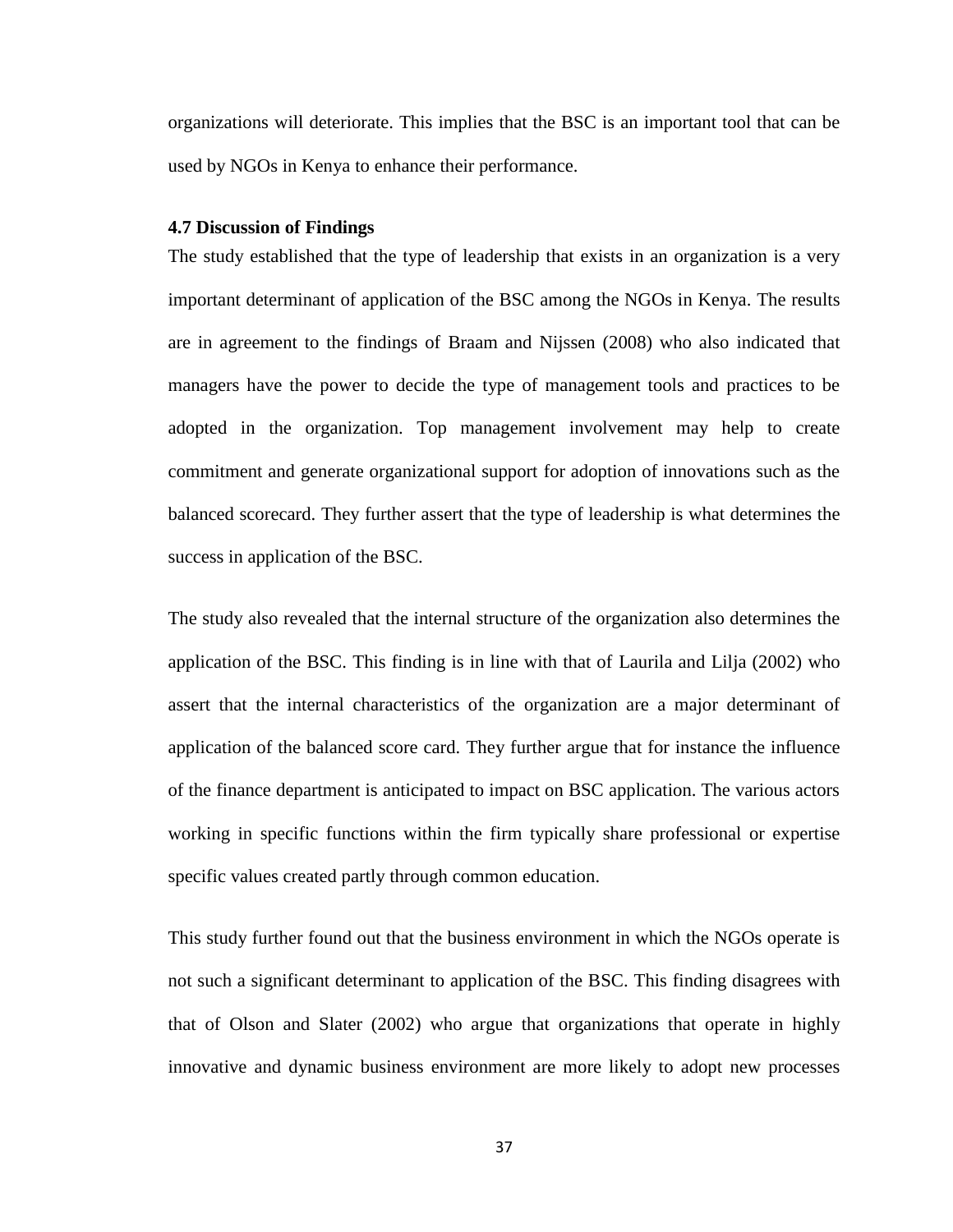and tools that can enable them to align their business operations to the changes in the business environment. Olson and Slater (2002) further indicate that the BSC is one of the management tools that offers a performance measurement and management system that enables managers to control their organizations strategically and deal with environmental uncertainties effectively.

The results further show that resistance to change and acceptance of the BSC by the employees are among the challenges of application of the tool by NGOs in Kenya. This is in line with the findings of Karathanos and Karathanos (2005) who argue that ensuring that the application of the balanced scorecard is cascaded to individual level within the organization requires engaging the hearts and minds of the existing workforce. This entails getting the agreement and commitment of the employees to set their own targets. If that engagement is not achieved, the individual level BSC becomes nothing more than a documentations exercise at the end of each reporting period.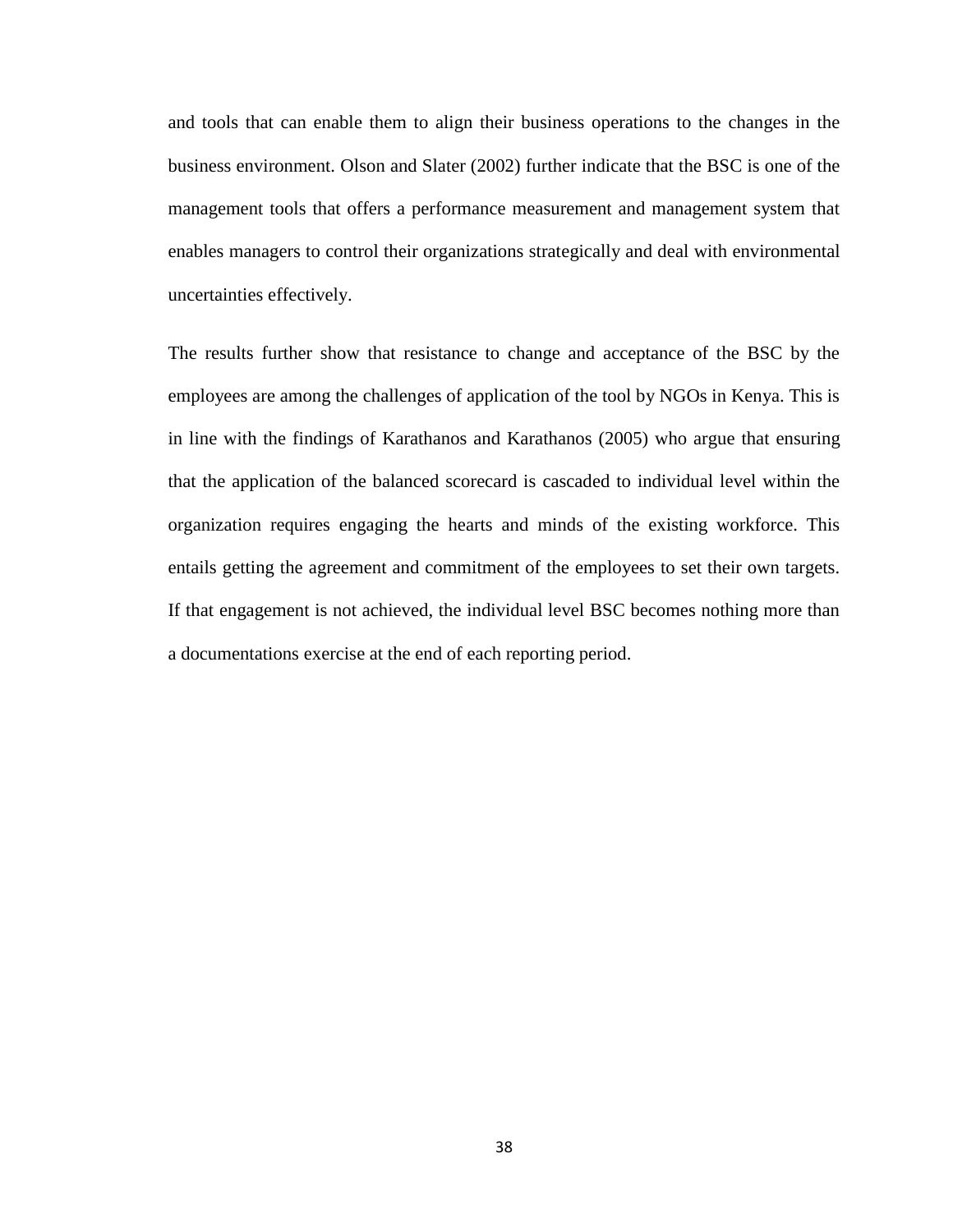# **CHAPTER FIVE**

## <span id="page-47-0"></span>**SUMMARY, CONCLUSION AND RECOMMENDATIONS**

#### <span id="page-47-1"></span>**5.1 Introduction**

This chapter presents a summary of findings on application of the balanced scorecard and performance of nongovernmental organizations in Kenya. It also presents the conclusion made based on research findings, the recommendations, limitations and suggestions for further research.

#### <span id="page-47-2"></span>**5.2 Summary**

The study established that there are several determinants of application of the balanced scorecard by the NGOs in Kenya. One of these determinants is the type of leadership that exists in the organization which has a significant effect on the application of the tool in the organization. The other determinant is the structure of the organization especially the internal one. Some departments may be influential enough to convince the organization to adopt the BSC. It was further clear from the research findings that pressure from stakeholders is one of the determinants of application of the BSC. It was evident that stakeholders can exert pressure on the nongovernmental organizations to consider application of the BSC. The other important determinant is related to the need for transparency and accountability. Nongovernmental organizations are required to account for their activities and they also need to be transparent in the way they handle various issues. It was observed that the need to have a transparent and accountable organization is a significant determinant of application of BSC.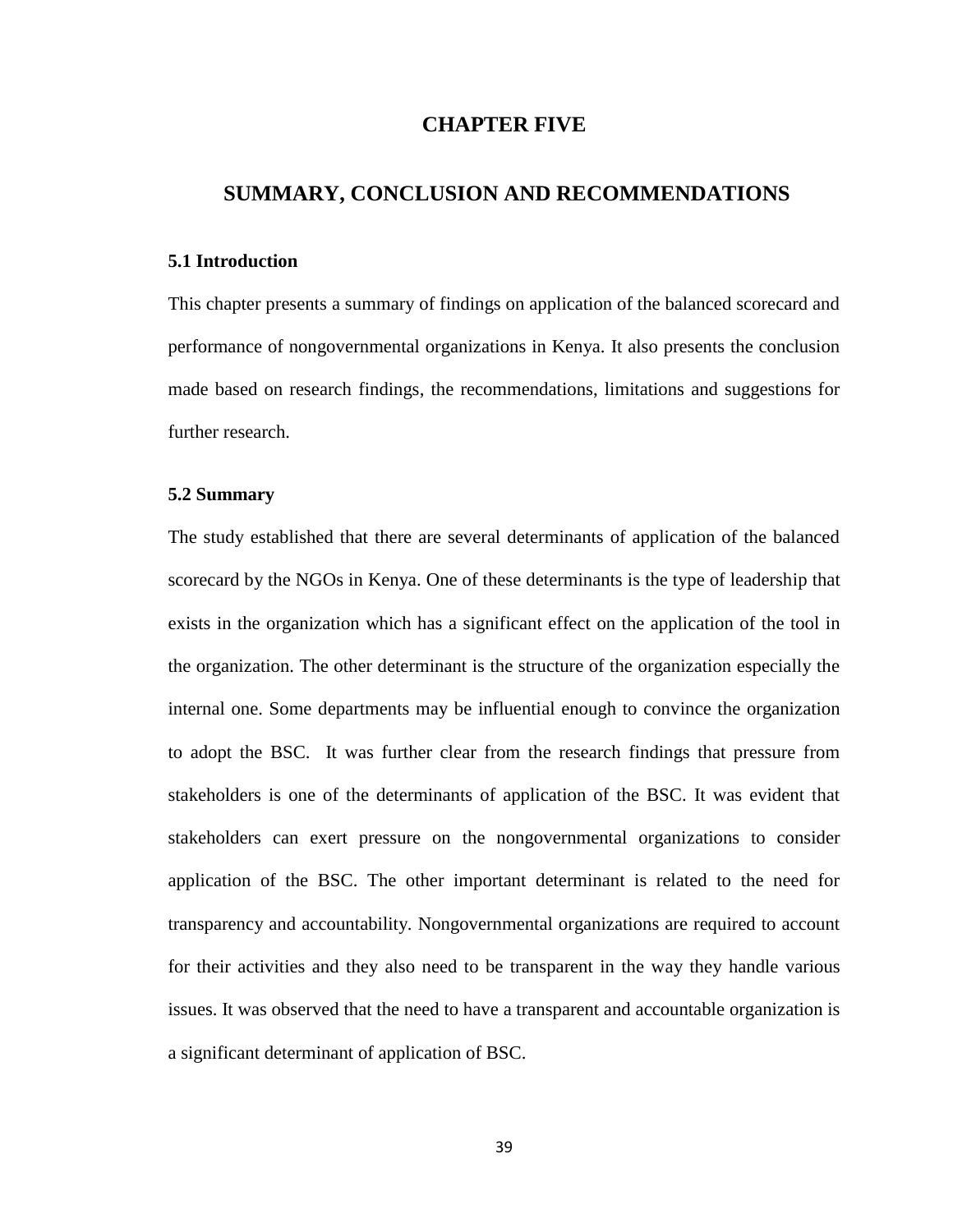It was further revealed that the need to optimize the use of resources that are in the organization is also an important determinant of application of the BSC. The study findings also established that conceptualization of the BSC by the managers in the organization will determine the level of success that will be achieved in application of the tool. The other significant determinant of application of the BSC by NGOs in Kenya is the acceptance of employees. The study confirms that employees must be convinced in order to accept the tool and its application in the organization.

The study also established that there are six main challenges to the application of the BSC by NGOs in Kenya. Top among these challenges is the existence of unclear cause effect relationships during application of the tool. There is need to have clear relationships that will not bring conflict. The other challenge related to resistance from employees. Employees are known to resist change and therefore this is likely to affect application of the BSC. The other challenge of application of the BSC is when an organization has unclear and unrealistic objectives. This brings uncertainty and lack of clear targets. It was further revealed that some challenges such as having a formless strategy; unclear strategic themes and maps and lack of commitment from employees can affect implementation of the BSC by NGOs in Kenya.

The study further established that there is a strong positive correlation between application of the balanced scorecard and the performance of the NGOs in Kenya. This is an indication that the mode of application of the Balanced Score Card among the NGOs largely affects the performance that is achieved by the NGOs. The determinants od BSC application were found to have a strong direct effect on the performance of the NGOs in Kenya.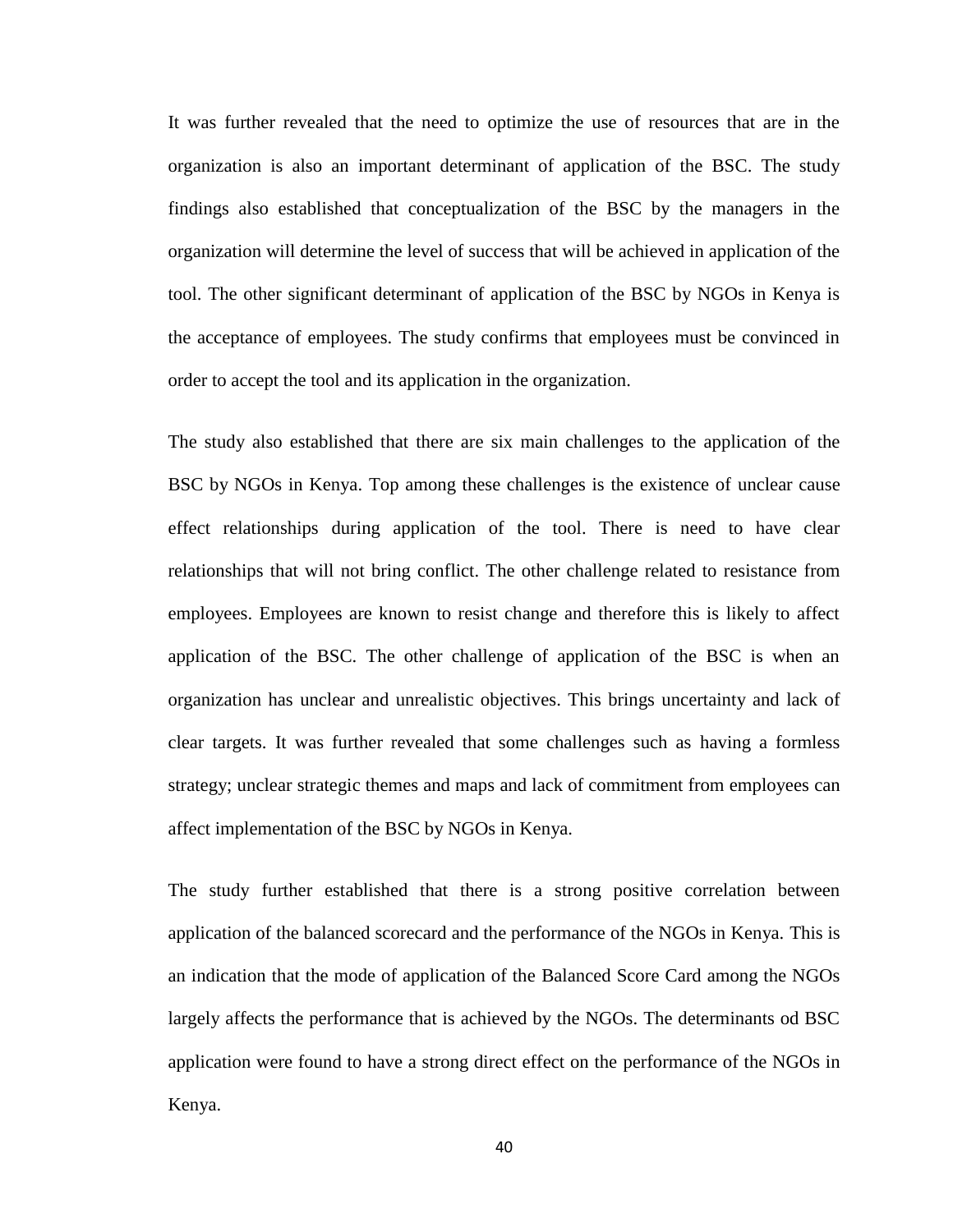#### <span id="page-49-0"></span>**5.3 Conclusion**

There are several determinants of application of the BSC by NGOs in Kenya. Key among these determinants include the type of leadership that is found in the organization; the internal structure of the organization; the pressure that stakeholders exert on the organization; the level of communication that exists among the stakeholders; the need for transparency and accountability; optimum utilization of resources and acceptance by employees. There are also six main challenges of application of the tool by NGOs in Kenya. They include lack of clear and realistic objectives; resistance to change; lack of clear cause effect relationships; having a formless strategy; unclear strategic themes and maps and lack of commitment from employees.

#### <span id="page-49-1"></span>**5.4 Recommendations**

The study findings have various implications in the applicability of BSC in the NGO sector. The following recommendations are made following the study results. First, the study reveals that having unclear and unrealistic objectives may be a major challenge to application of the BSC. It will be important for organizations to develop clear and realistic objectives that can facilitate application of the BSC.

It was also evident that the type of leadership that exists in an organization largely determines the success in application of the BSC. It will be important to top management in NGOs to understand that they play a significant role in application of the tool.

## <span id="page-49-2"></span>**5.5 Limitations**

This study had few limitations biggest of which was the subjective nature of instrumentsl The inability to directly apply analytical models to many real-world situations means that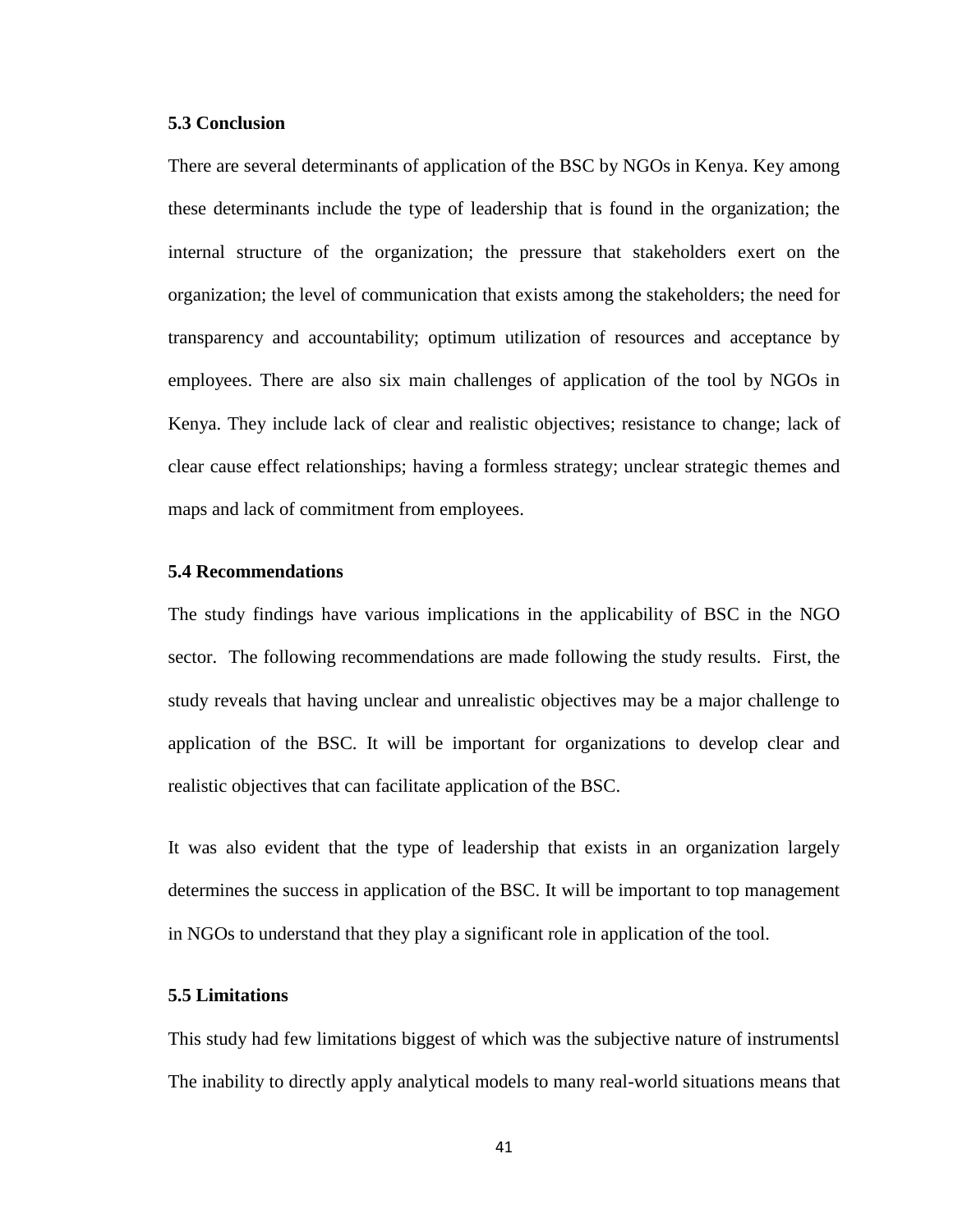a normative criterion against which to evaluate judgements and decisions will often be absent. However, pilot testing was applied to ensure that measurement scales were reliable.

Secondly, most of the Nongovernmental organizations operate as not for profit organizations hence it was not possible to view them from a business perspective as far as the application of the BSC is concerned.

In addition, NGOs are largely dependent on donor funding and retention of employees for a very long time is therefore never guaranteed. It was therefore difficult to get information that would adequately satisfy some of the queries.

#### <span id="page-50-0"></span>**5.6 Suggestions for Further Research**

The environment in which organizations operate is very dynamic and keeps on changing. This is well recognized in the reviewed literature and is also acknowledged amongst the respondents who participated in the research. This dynamism may bring changes in the application of the BSC. This study can therefore be replicated after some time to establish whether there are any significant improvements that have been made by NGOs concerning application of the BSC.

Benchmarking for best practices in any industry is important for an organization that is keen on improving its position. A comparative study with best performing NGOs will be important so that NGOs in Kenya can benchmark for best practice in application of the BSC.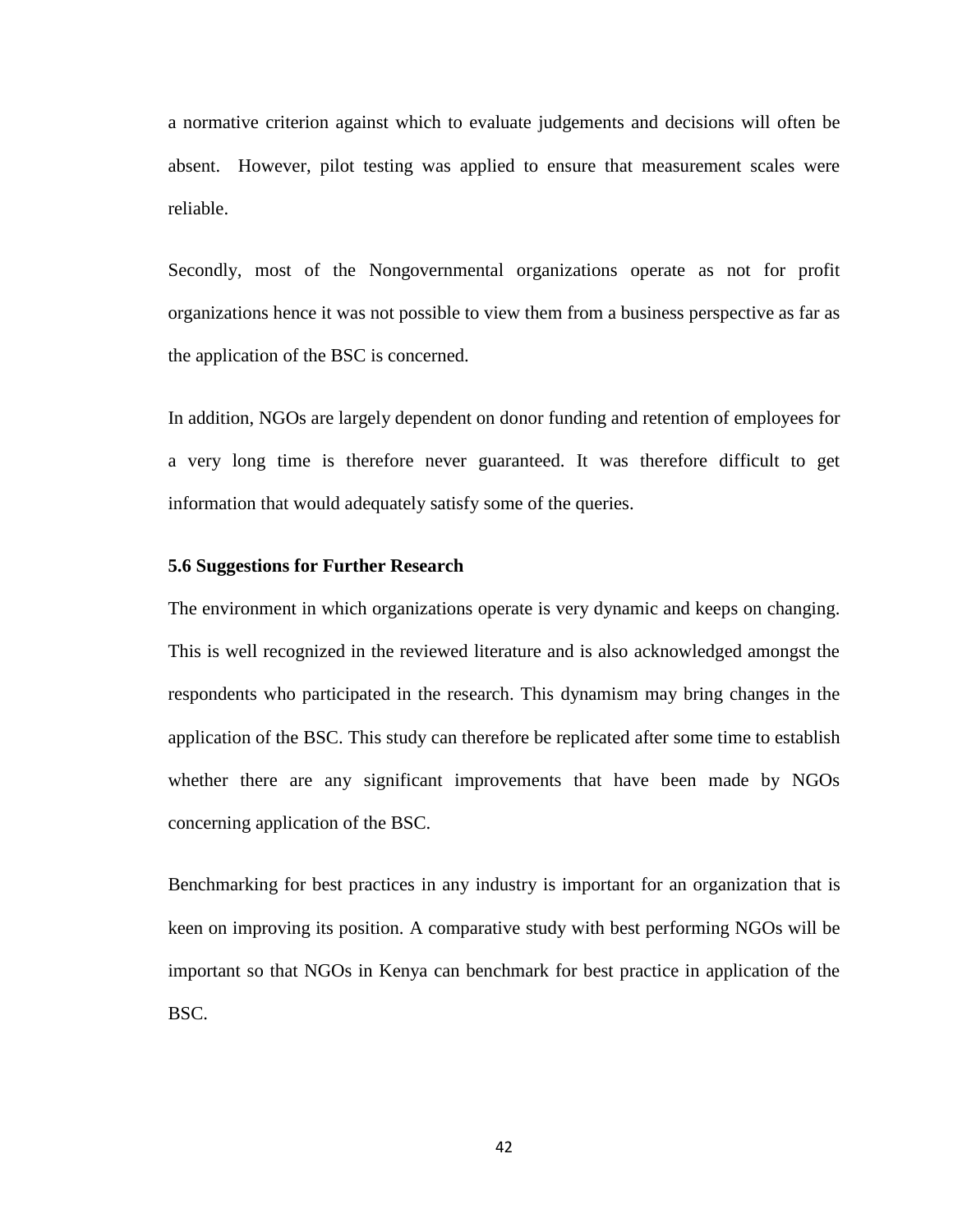#### **5.7 Implications of the Study on Policy, Theory and Practice**

The findings of the study reveal that there is a positive correlation between application of the balanced score card and the performance of nongovernmental organizations. This implies that policy makers need to concentrate on better and efficient application of the balanced score in order to enhance performance. The policies developed by the nongovernmental organizations should take into account proper and effective application of the BSC.

<span id="page-51-0"></span>The findings show a high degree of consistency with other researchers who have also established the existence of a positive correlation between application of the BSC and performance of organizations. The findings therefore contribute some valuable knowledge towards providing empirical evidence on the relationship between the BSC and performance of nongovernmental organizations. The study findings also imply that application of the balanced score card should be encouraged among the NGOs since it plays a very significant role in the performance of these organizations.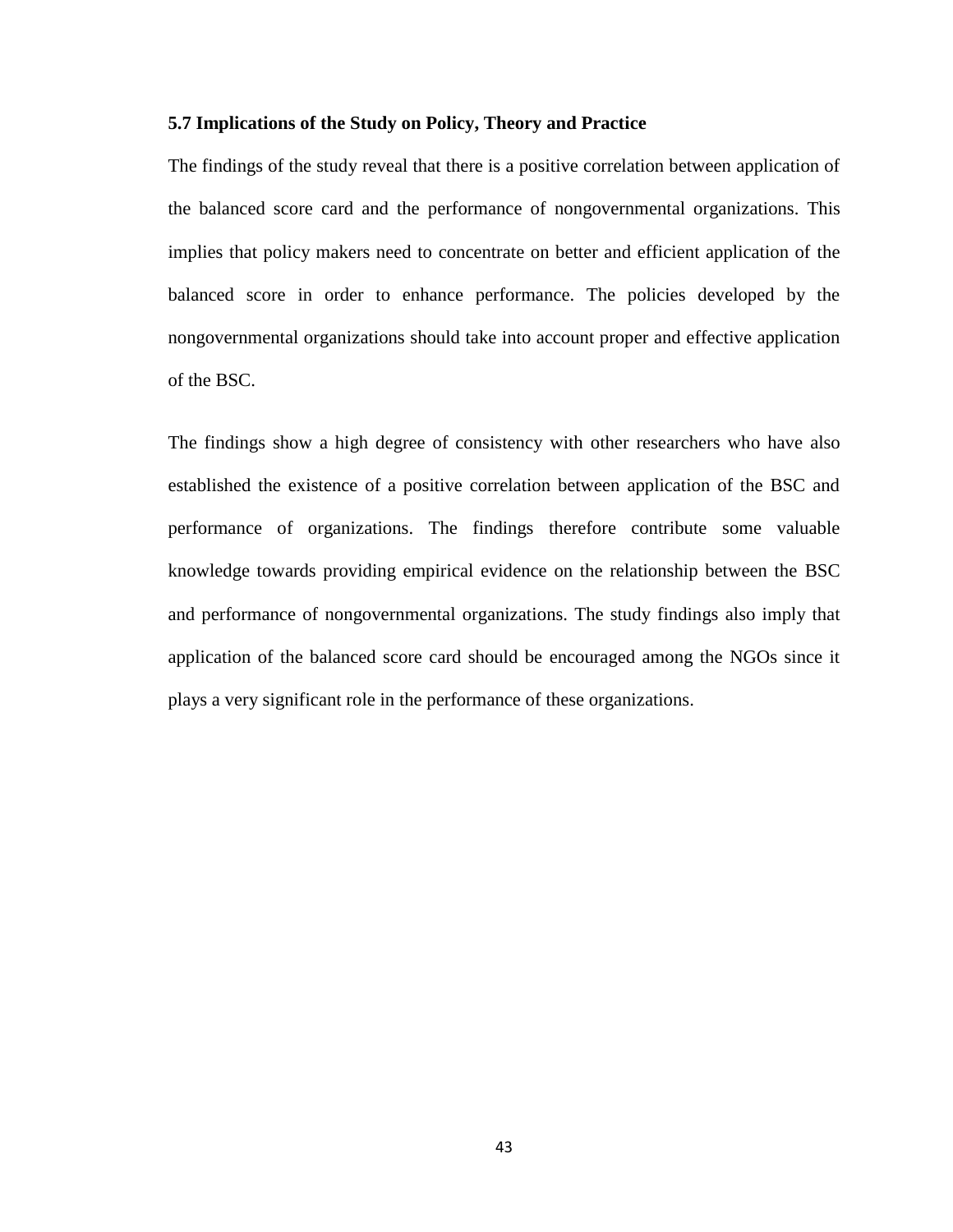#### **REFERENCES**

- Bose, S. & Thomas, K. (**2**007) Applying the balanced scorecard for better performance of intellectual capital. *Journal of Intellectual Capital 8 (4). Emerald Group Publishing Limited.*
- Braam, G. & Nijssen, E. (2008) Exploring the Antecedents of Balanced Scorecard Adoption as a Performance Measurement and Strategic Management System. *NiCE Working Paper 08-115*
- Brass, J. (2008) *Why do NGOs go where they go? Evidence from Kenya. Surrogates for Government? NGOs and the State in Kenya.* A Ph.D dissertation submitted to the University of California.
- Brealey, R.A., Myers, S.C & Marcus, A J. (2009). *Fundamentals of Corporate Finance*. 6<sup>th</sup> ed. McGraw –Hill
- Chavan M,(2009). The balanced scorecard: a new challenge. *Journal of Management Development, 57, 393-406.*
- Chenall, R.H. (2005), Integrative strategic performance measurement systems, strategic alignment of manufacturing, learning and strategic outcomes: an exploratory study, *Accounting, Organizations and Society, 30(5), pp. 395-422.*
- Divandri, A. and Yousefi, H. (2011) Balanced Scorecard: A Tool for Measuring Competitive Advantage of Ports with Focus on Container Terminals. *International Journal of Trade, Economics and Finance, Vol. 2, No.6,*
- Frost, B. (n.d) *Measuring Performance: Seven Good Reasons to use a Scorecard. Performance Perspective Series*, Measurement International.
- GoK (2006) Office of the Vice President and Ministry of Home Affairs. *Sessional Paper No 1 of 2006on Non Governmental Organizations*
- Alford, H. (2011) *Designing and Conducting Survey Research.* Santa Monica College Press.
- Hindi, F. (2012) *Balanced Scorecard Implementation Challenges*. Strategy and Enterprise Architecture Society Inc.
- Isoraite, M. (2008) The Balanced Scorecard Method: From Theory to Practice. *Intellectual Economics 1 (3)*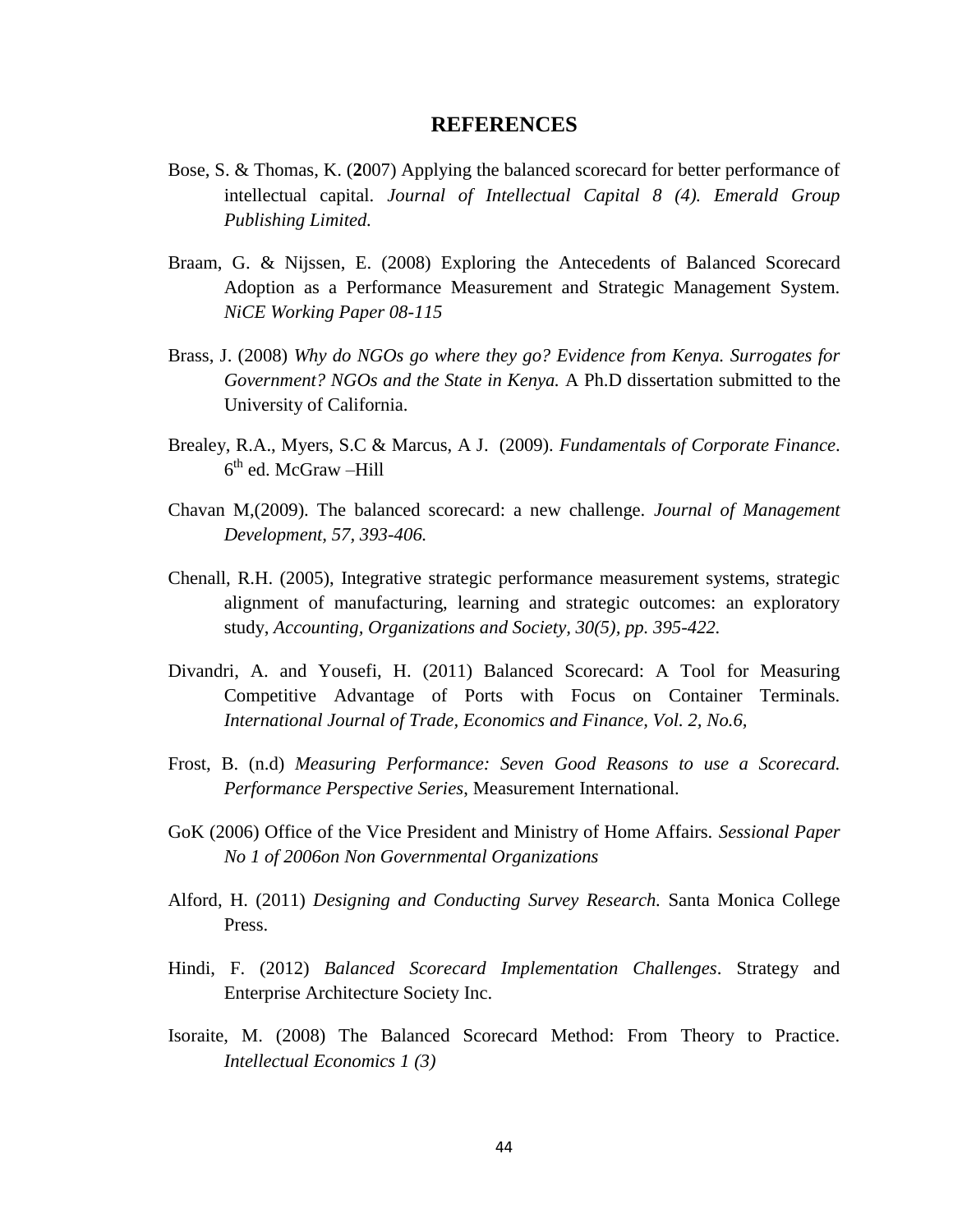- Kairu, Wafula, Okaka, Odera and Akerere (2013) Effects of balanced scorecard on performance of firms in the service sector. *European Journal of Business and Management, 5 (9)*
- Kaplan, R. (2010) Conceptual Foundations of the Balanced Scorecard. *Harvard University Working Paper. 10-074*
- Kaplan, R. S., Norton, D. P. (1992) The Balanced Scorecard—Measures That Drive Performance, *Harvard Business Review 71–79.*
- Kaplan, R. S.; Norton, D. P. (2002) Strategy maps. Converting Intangible Assets Into Tangible Outcomes. *Harvard Business Review.*
- Kaplan R. & Norton D. (2007) Using the Balanced Scorecard as a Strategic Management System, *Havard Business Review, July-August.*
- Karathanos, D. and Karathanos, P. (2005). Applying the Balanced Scorecard to Education, *Journal of Education for Business, 222-226.*
- Kirkendall, N (2013) Organizational Performance Measurement in the Energy Information Administration. Available online at [https://www.census.gov/prod/2/gen/96arc/ikirken.pdf. Accessed on 11/09/2014](https://www.census.gov/prod/2/gen/96arc/ikirken.pdf.%20Accessed%20on%2011/09/2014)
- Kitchenman, P. & Shari, L. (2002) Principles of Survey Research: Populations and Samples. *Software Engineering Notes 27 (5)*
- Laurila, J. and Lilja, K. (2002), The dominance of firm-level competitive pressures over functional-level institutional pressures: the case of the Finnish-based forest industry firms, *Organization Studies, 23(4), pp. 575-568.*
- Lewis, d. and Kanji, N. (2009): Non-Governmental Organizations and Development. New York: Routledge.
- Lisa, H. and Becki, H. (2004) Measurement in the 21st Century. American Productivity and Quality Center, Houston, TX.
- Martinez V (2005), what is the value of using PMS? *Perspectives on Performance, 4 (2), 16–18.*
- Moraa, K. (2014) *The effect of balanced scorecard on organizational performance in the public sector in Kenya: a case study of Kenya Revenue Authority.* An MBA Thesis submitted to Kenyatta University.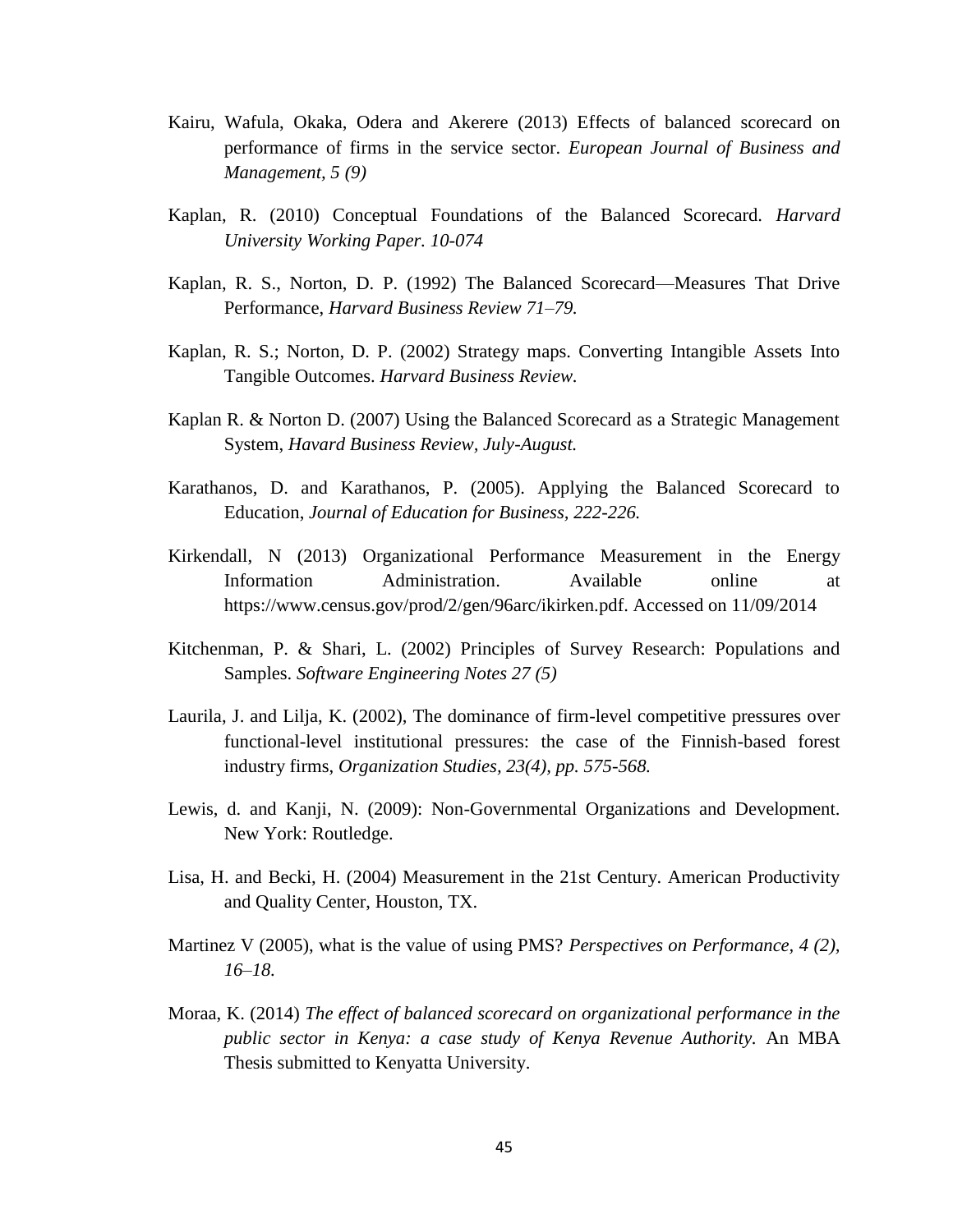- Nzuve, S. and Nyaega, G. (2013) Application of Balanced Scorecard in Performance Measurement at Essar Telecom Kenya Limited (March 11, 2013). Available at SSRN: http://ssrn.com/abstract=2231330 Accessed on 2/07/2014.
- Odhiambo, C. and Oloko, M. (2014) Influence of BSC on Productivity at Kenya Wildlife Service. *International Journal of Education and Research 2 (3).*
- Olson, E.M. and Slater, S.F. (2002), *The balanced scorecard, competitive strategy and performance, Business Horizons*, 45(3), pp. 11-16.
- Richard J. P., (2009). Measuring Organizational Performance: Towards Methodological Best Practice. *Journal of Management, vol. 35, no.3, p. 718-804.*
- Robbins S. P, (2000) *Managing today*. Prentice Hall.
- Rollinson, D., 2005. *Organisational Behavior:* An Integrated Approach, 3rd Edition.. Harlow: FT Prentice Hall
- Siinha, A. (2006) Balanced Scorecard: A Strategic Management Tool. Vidyasagar *University Journal of Commerce Vol. 11*
- Sloof, R. and Praag, C. (2007) Performance Measurement, Expectancy and Agency Theory: An Experimental Study. *IZA Discussion Paper No 3064*.
- Stewart, L. and Bestor W. (2000) Applying a Balanced Scorecard to Health Care Organizations. *The Journal of Corporate Accounting and Finance, John Willey and Sons Inc.*
- Van der Meer-Kooistra, J. and Vosselman, E.G.J. (2004), The Balanced Scorecard: adoption and application, *Advances in Management Accounting, 12, pp. 287-310.*
- Zairi, M. and Jarrar, Y. (2010) Best Practice for Implementing the Balanced Scorecard. *European Centre for best management Research Paper 0027.*
- Zheng W. Yang B. & McLean G. (2010). Linking organizational culture, structure, strategy, and organizational effectiveness: Mediating role of knowledge management. *Journal of Business Research, Volume 63, Issue 7, Pages 763 –771*
- Zokaei K. A. & Simons D. W., (2006). Value chain analysis in consumer focus improvement. A case study of the UK red meat industry. *The International Journal of Logistics Management, Vol. 17, No. 2, 2006 pp. 141-162*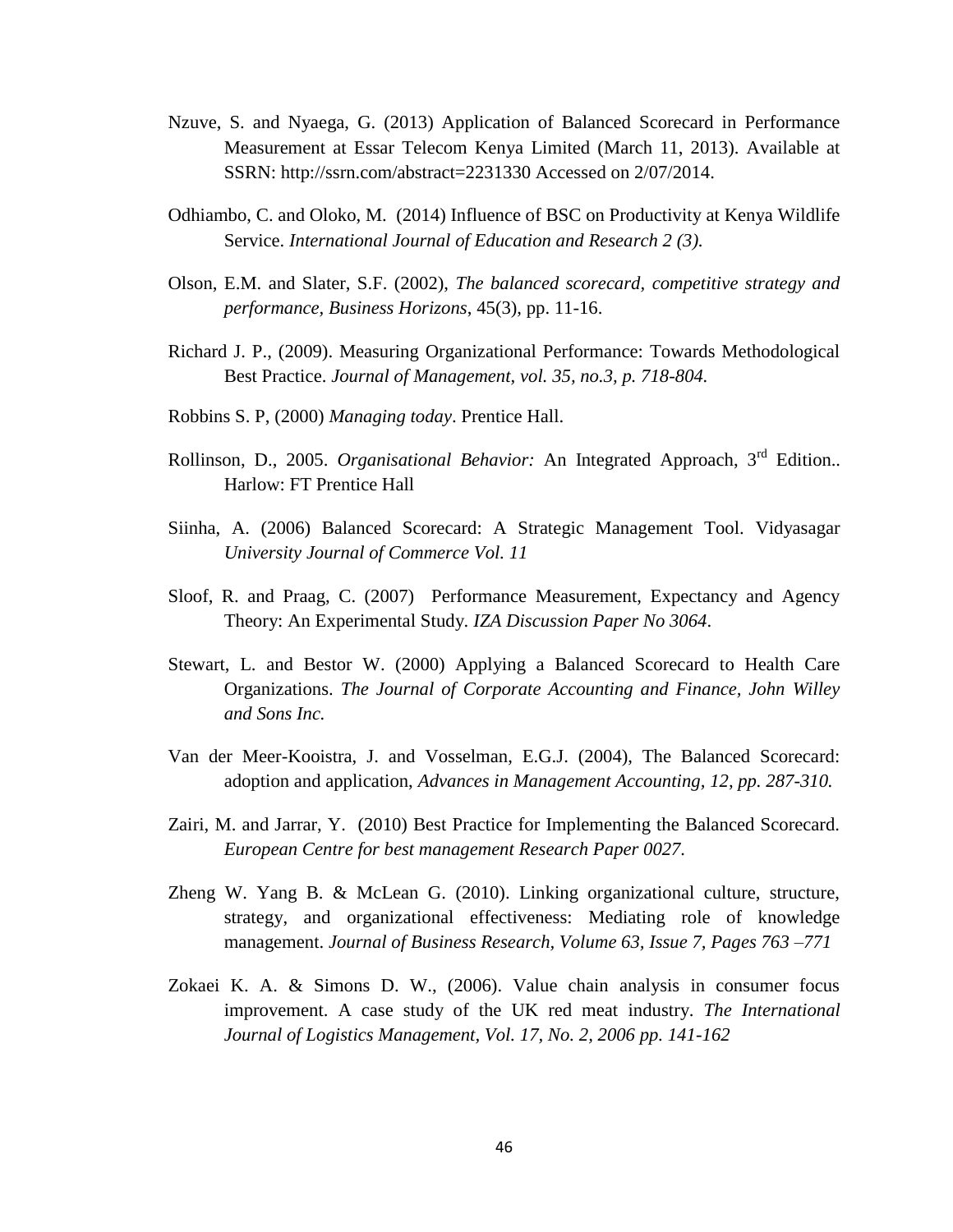## **APPENDICES**

# <span id="page-55-1"></span><span id="page-55-0"></span>**Appendix : Research questionnaire SECTION A: Demographic Information**

- Position
	- a) Manager
	- b) Assistant Manager
- Duration in the organization
	- a) Less than 2 years
	- b) 3-5 years
	- c) More than five years

# **SECTION B: Determinants of balanced score card application**

Indicate the extent to which you agree with the following concerning the application of the balanced scorecard among NGOs in Kenya.

KEY: 1 = Very great extent  $2=$  great extent  $3=$  moderate extent  $4=$  small extent  $5=$  not at all

| No.            | <b>Determinant</b>                                            |  |  |  |
|----------------|---------------------------------------------------------------|--|--|--|
| $\mathbf{1}$   | Application depends on type of leadership in the organization |  |  |  |
| 2              | Internal organization structure may encourage or discourage   |  |  |  |
| 3              | Pressure from stakeholders                                    |  |  |  |
| 4              | Deteriorating performance may attract application of BSC      |  |  |  |
| 5              | The need for transparency and accountability                  |  |  |  |
| 6              | Optimum utilization of resources                              |  |  |  |
| $\overline{7}$ | Conceptualization of scorecard by managers                    |  |  |  |
| 8              | Level of communication among stakeholders                     |  |  |  |
| 9              | The business environment where the organization operates      |  |  |  |
| 10             | Employee acceptance of the idea                               |  |  |  |

11. What do you use the balanced score card for?

……………………………………………………………………………………………… ………………………………………………………………………………………………